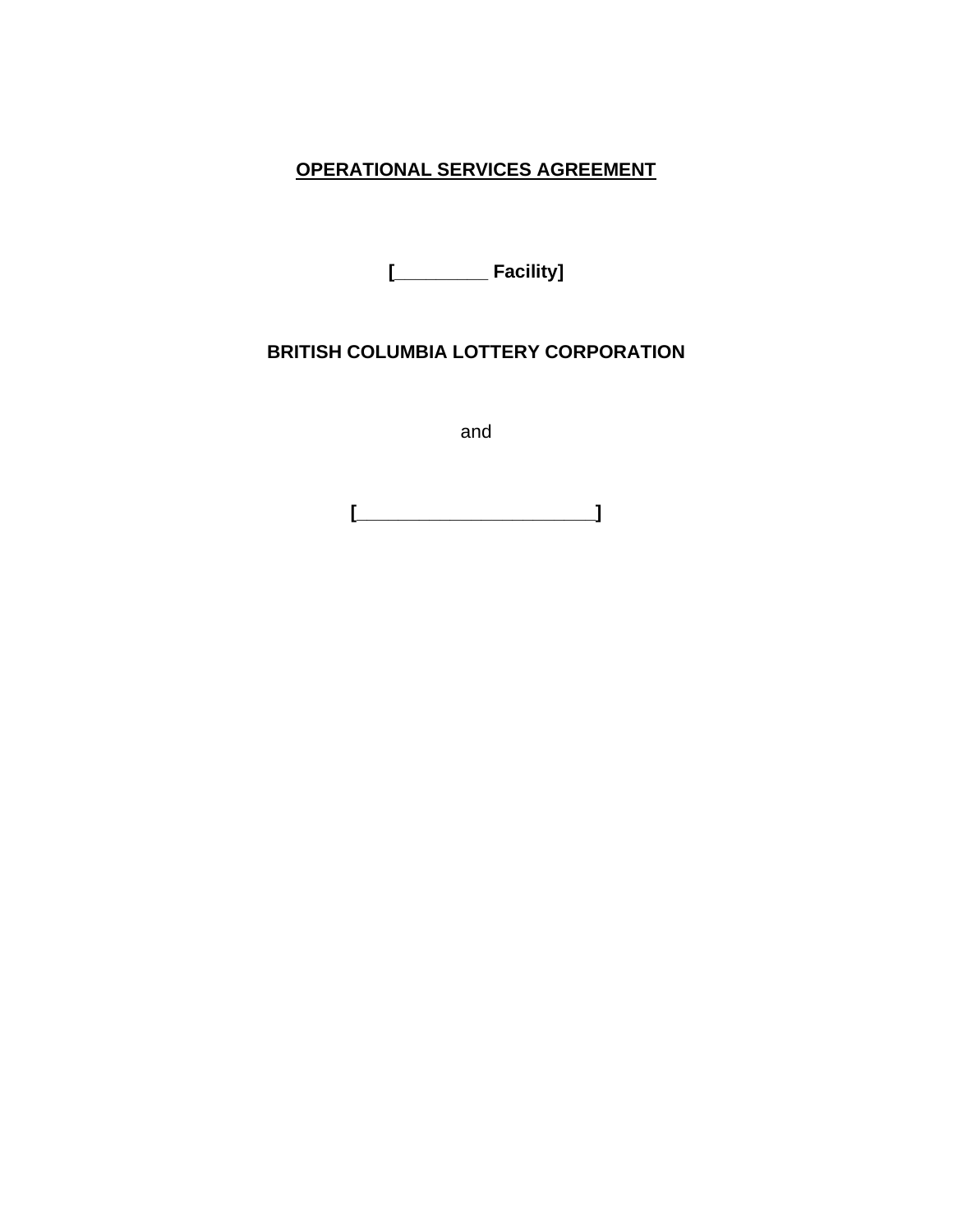# **TABLE OF CONTENTS**

| ARTICLE 12 PROTECTION, USE & DISCLOSURE OF DATA & INFORMATION 20 |  |
|------------------------------------------------------------------|--|
|                                                                  |  |
|                                                                  |  |
|                                                                  |  |
|                                                                  |  |
|                                                                  |  |
|                                                                  |  |
|                                                                  |  |
|                                                                  |  |
| ARTICLE 21 ALTERNATIVE DISPUTE RESOLUTION FOR ADR DISPUTES 36    |  |
|                                                                  |  |
|                                                                  |  |
|                                                                  |  |
|                                                                  |  |
|                                                                  |  |
|                                                                  |  |
|                                                                  |  |
|                                                                  |  |
|                                                                  |  |
|                                                                  |  |
|                                                                  |  |
|                                                                  |  |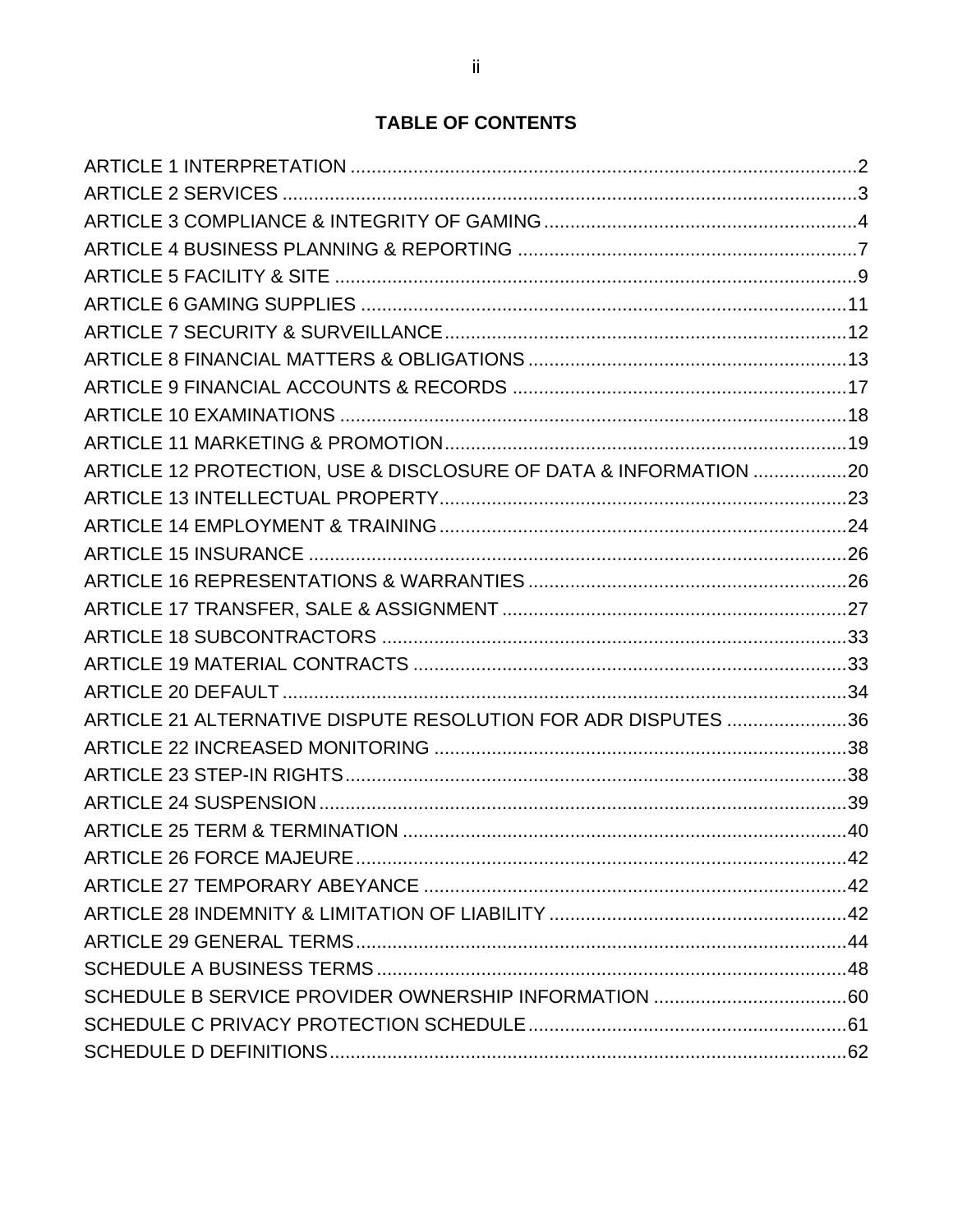## **OPERATIONAL SERVICES AGREEMENT**

THIS AGREEMENT MADE AS AT THE [\_\_\_\_\_\_] DAY OF [\_\_\_\_\_\_\_\_\_\_\_\_], [2\_\_\_] (the "**Effective Date**")

#### **BETWEEN:**

**BRITISH COLUMBIA LOTTERY CORPORATION** 74 West Seymour Street Kamloops, British Columbia V2C 1E2

(the "**Corporation**")

**AND:**

**[\_\_\_\_\_\_\_\_\_\_\_\_\_\_\_\_\_\_\_\_\_\_\_\_]**

(the "**Service Provider**")

## **RECITALS:**

- A. WHEREAS the Corporation is responsible for the conduct, management and operation of Gaming on behalf of the government of British Columbia, and may, without limitation:
	- (i) develop, undertake, organize, conduct, manage and operate provincial gaming on behalf of the government of British Columbia; and
	- (ii) enter into agreements with registered gaming services providers for services required in the conduct, management or operation of provincial gaming, under the control of the Corporation;
- B. AND WHEREAS the Corporation wishes to ensure that Gaming is for the benefit of the citizens of British Columbia while treating the Corporation's service providers in a fair manner that encourages growth and the long-term health of the industry; and
- C. AND WHEREAS the Corporation has requested and the Service Provider has agreed to provide certain services pertaining to the Corporation's conduct, management and operation of Gaming in the Facility, subject to the terms and conditions set out in this Agreement.

In consideration of the mutual covenants and obligations contained herein and other good and valuable consideration, the receipt and sufficiency of which are hereby acknowledged, the Corporation and the Service Provider agree as follows: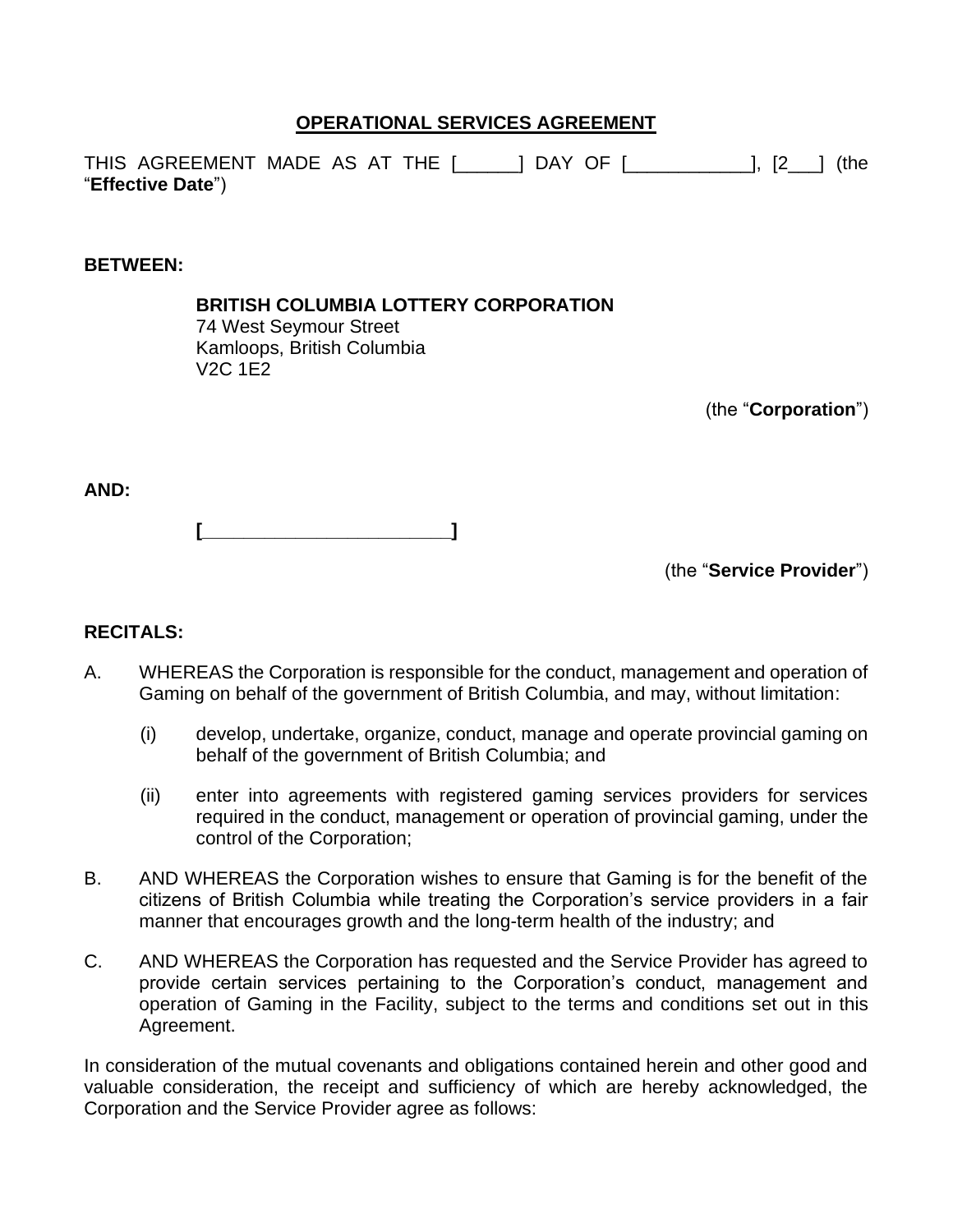#### **ARTICLE 1 INTERPRETATION**

- <span id="page-3-0"></span>1.1 Certain Rules of Interpretation. In this Agreement:
	- (a) Definitions capitalized terms have the meanings set out in [Schedule](#page--1-2) D [\(Definitions\)](#page--1-2);
	- (b) Currency unless otherwise specified, references to money amounts are to lawful currency of Canada;
	- (c) Headings headings of Articles are inserted for convenience of reference only and do not affect the construction or interpretation of this Agreement;
	- (d) Including where the word "include", "includes", "including", "included" or other variation on "include" is used in this Agreement, such word is deemed to be followed by the words "without limitation";
	- (e) Amend where the word "amend" is used in this Agreement, such word is deemed to include change, vary, add to, delete from, supplement, supersede, replace and alter, and "amends", "amended", "amendment" or other variation on "amend" has a corresponding meaning;
	- (f) Examine where the word "examine" or the words "inspect", "investigate", "test", "audit" or similar word is used in this Agreement, such word is deemed to include "examine", "inspect", "investigate", "test", "audit" and similar words, and "examines", "examined", "examination" or other variation on "examine" has a corresponding meaning;
	- (g) Discretion a provision relating to the discretion, approval, consent, authorization, determination, option, satisfaction or opinion of the Corporation is in such party's sole, absolute and unfettered discretion, with no requirement to act reasonably or provide reasons unless expressly required under the provisions of this Agreement;
	- (h) No Strict Construction the language used in this Agreement is the language chosen by the parties to express their mutual intent, and no rule of strict construction will be applied against any party;
	- (i) Number and Gender unless the context otherwise requires, words importing the singular include the plural and vice versa and words importing gender include all genders;
	- (j) Statutory References a reference to a statute includes the regulations, directives and rules made pursuant to such statute and, unless otherwise specified, the provisions of any statute or regulation which amends any such statute, regulation, directive or rule;
	- (k) Articles and Schedules unless the context otherwise requires, references to "Article" or "Schedule" mean the specified Article or Schedule of this Agreement;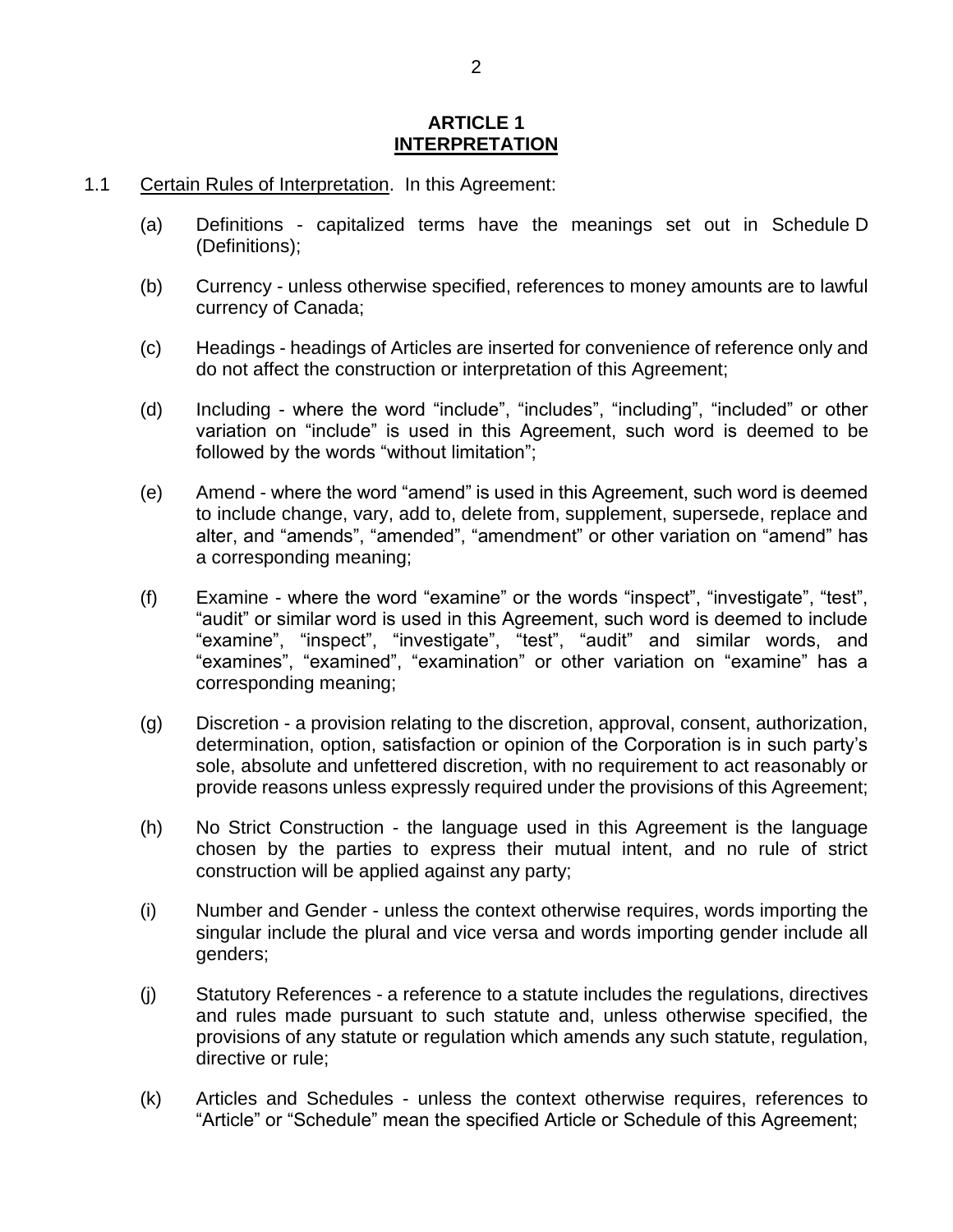- (l) Approvals for Sole Benefit of Corporation the Corporation's rights of review, consent, discretion, acceptance, specification, designation, approval or confirmation with respect to any matter relating to the Services or this Agreement are for the benefit of the Corporation, and will not in any way relieve the Service Provider of its obligations under this Agreement, and may not be relied on by the Service Provider or any third party for any purpose without the express written agreement of the Corporation; and
- (m) Conduct, Management and Operation the respective rights and obligations of the parties hereunder will be interpreted so as not to restrict and not to abrogate the Corporation's authority to conduct, manage and operate Lottery Schemes in the Province of British Columbia, and any provision of this Agreement that confers any right, entitlement or obligation on the Service Provider will be deemed to reserve for the Corporation any aspect of the discharge of that right, entitlement or obligation that constitutes in any respect the Corporation's authority to conduct and manage Lottery Schemes in accordance with the Applicable Law, it being the mutual intention of the parties that the rights, entitlements and obligations of the Service Provider under this Agreement will in no way restrict or abrogate the Corporation's authority to conduct, manage and operate the Facility and Gaming or result in the Service Provider conducting, managing and operating any aspect of the Facility or Games.
- 1.2 [Schedule](#page--1-0)s. Schedule A [\(Business Terms\)](#page--1-0), [Schedule](#page--1-0) B (Service Provider Ownership [Information\)](#page--1-0), [Schedule](#page--1-1) C [\(Privacy Protection Schedule\)](#page--1-1), [Schedule](#page--1-2) D [\(Definitions\)](#page--1-2) and the BCLC Services Manual and the terms set out therein are integral to and form part of this Agreement.
- 1.3 Priority of Documents. In the event of any conflict or inconsistency between the provisions of any of the following documents, then, unless the parties agree otherwise in writing, the following descending order of priority will apply to the extent of such conflict or inconsistency:
	- (a) first, the terms and conditions of this Agreement; and
	- (b) next, the BCLC Services Manual.

## **ARTICLE 2 SERVICES**

- <span id="page-4-0"></span>2.1 Appointment as Service Provider. The Corporation hereby retains and appoints the Service Provider during the Term to provide the Services to the Corporation in the Corporation's conduct, management and operation of Games at the Facility subject to and in accordance with the terms and conditions of this Agreement, the BCLC Services Manual and Applicable Law.
- 2.2 Corporation's Discretion. The Service Provider acknowledges and agrees that the Corporation, in its discretion, will decide which Games are made available at the Facility at any given time and the Service Provider will provide the Services for such Games.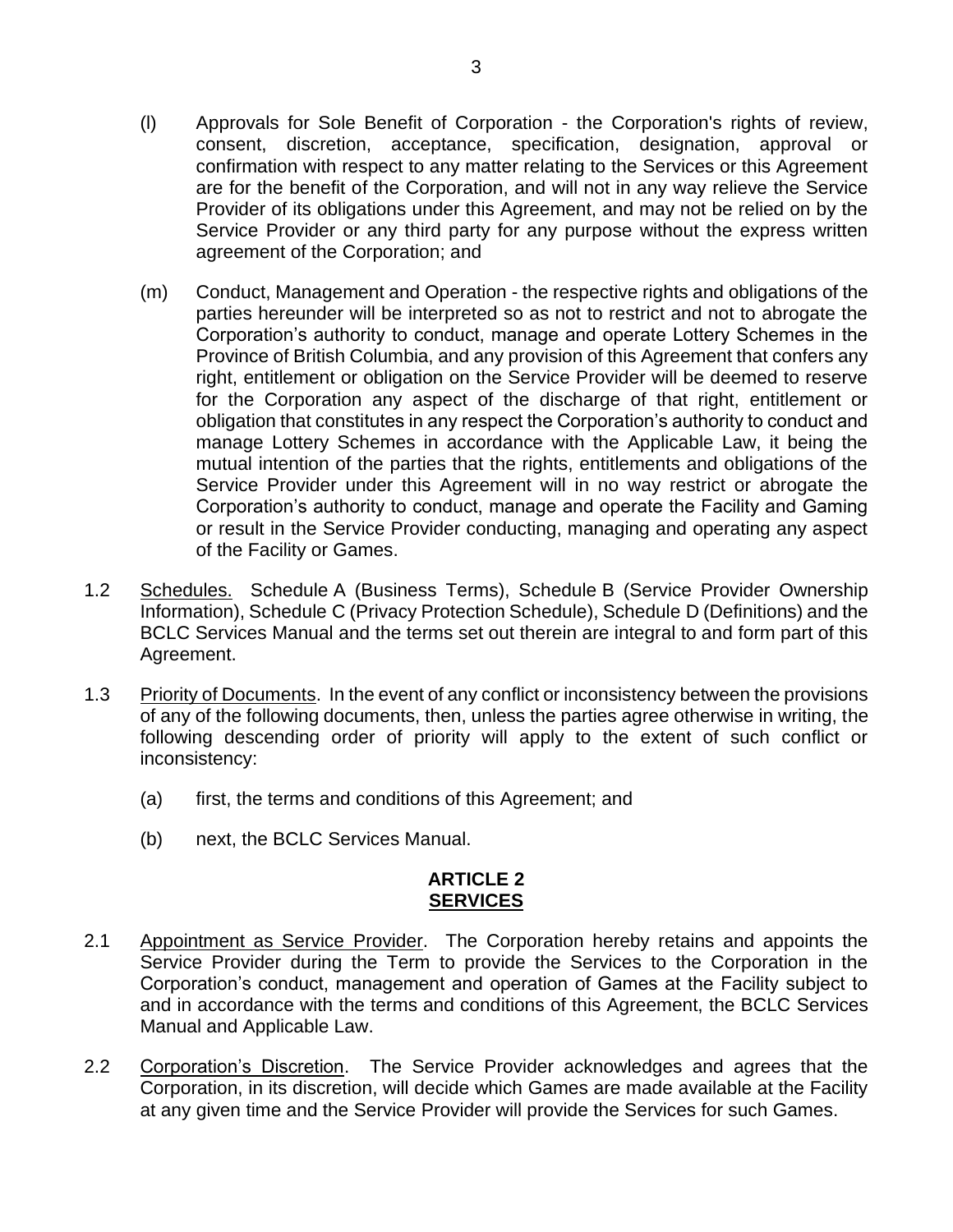- 2.3 Non-Exclusive. Nothing in this Agreement is intended to grant to the Service Provider any exclusivity rights as to subject matter, time or geographic location, and the Corporation is free to contract with, or grant any rights to, any other Person in any location that the Corporation deems appropriate in its discretion.
- 2.4 Continuous Services. The Service Provider will provide the Services at the Site continuously and without interruption throughout the Term, subject to the exercise of the Corporation's step-in rights in accordance with [Article](#page-39-1) 23 [\(Step-In Rights\)](#page-39-1), a suspension in accordance with [Article](#page-40-0) 24 [\(Suspension\)](#page-40-0), a Force Majeure in accordance with [Article](#page-43-0) 26 [\(Force Majeure\)](#page-43-0) or a temporary abeyance in accordance with [Article](#page-43-1) 27 (Temporary Abeyance).
- 2.5 Independent Contractor. The Service Provider is an independent contractor engaged by the Corporation to perform the Services. Nothing in this Agreement is intended to create a partnership, joint venture, agency, employment or representation relationship between the Corporation and the Service Provider or Personnel or subcontractors or any other Person. The Service Provider will not, and will cause such Personnel, subcontractors and other Persons not to, represent itself or themselves as a partner, joint venturer, agent, employee or representative of the Corporation to any Person, except as Prescribed by the Corporation.
- <span id="page-5-5"></span>2.6 Assumption of Risk. Except to the extent expressly allocated to the Corporation under this Agreement, all risks, costs and expenses in relation to the performance by the Service Provider of its obligations under this Agreement are allocated to, and accepted by, the Service Provider as its entire and exclusive responsibility.

## **ARTICLE 3 COMPLIANCE & INTEGRITY OF GAMING**

- <span id="page-5-2"></span><span id="page-5-0"></span>3.1 Conduct, Management and Operation. The Service Provider acknowledges that the Corporation is responsible for the conduct, management and operation of the Games at the Facility. The Service Provider will provide the Services under the control of the Corporation.
- <span id="page-5-6"></span><span id="page-5-3"></span>3.2 Compliance. The Service Provider will provide the Services in full compliance with this Agreement and:
	- (a) all Applicable Law;
	- (b) all BCLC Services Manual; and
	- (c) all Game Conditions.
- <span id="page-5-4"></span><span id="page-5-1"></span>3.3 BCLC Services Manual Updates.
	- (a) The Corporation may in its discretion, amend the BCLC Services Manual, in whole or in part, as it deems necessary, for purposes of the conduct, management and operation of Gaming, the integrity and reputation of Gaming, the player experience, and compliance and consistency with Applicable Law.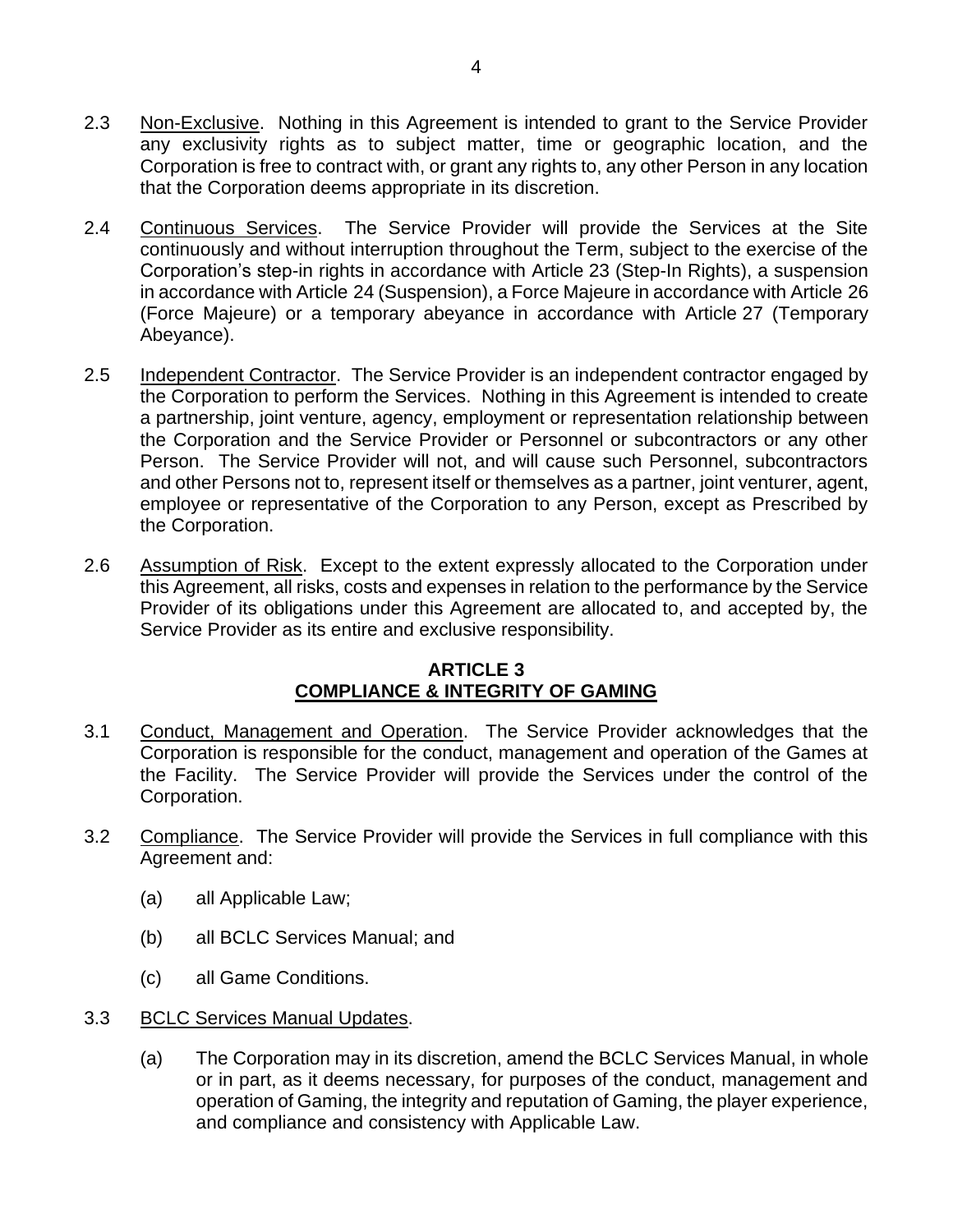- (b) The Service Provider will continue to perform the Services in accordance with the amended BCLC Services Manual.
- (c) The Corporation will post amendments to the BCLC Services Manual on an internet-accessible site or such other location Prescribed by the Corporation, and it is the Service Provider's responsibility to inform itself of and comply with such amendments. The Corporation will use reasonable efforts to provide advance notice of any amendments, except for amendments that are required for urgent or emergency situations.
- (d) The Service Provider is not entitled to any compensation for or contribution to costs arising from an amendment of the BCLC Services Manual except as provided in this Article [3.3.](#page-5-1)
- (e) In this Article [3.3,](#page-5-1) "**Contributable Standards Change**" means an amendment of the BCLC Services Manual identified in Appendix B of the BCLC Standards, but excluding any amendment that is Prescribed by the Corporation for purposes of compliance with Applicable Law.
- <span id="page-6-0"></span>(f) The Service Provider may, within the period from thirty (30) days to ninety (90) days after the completion of a Fiscal Year, make a written application for compensation for all Contributable Standards Changes that were made in the completed Fiscal Year. The Service Provider is not entitled to any claim for Contributable Standards Changes made prior to the Effective Date. The Service Provider's application will include any information Prescribed by the Corporation, including the reason for the claim for contribution, the justification under this Agreement for the claim, an estimated value of the claim, and all steps taken or reasonably available to mitigate the impact of the Contributable Standards Change. The Corporation will accept such application in the following circumstances and subject to the following conditions:
	- (i) the Service Provider's application is complete;
	- (ii) the claim is limited to the net incremental increase in direct out-of-pocket or third party costs of implementing the Contributable Standards Change in such completed Fiscal Year, and for greater certainty no claim for such costs may be claimed for costs that may be incurred in subsequent Fiscal Years;
	- (iii) the claim for costs relating to Personnel will not include:
		- (A) any benefits or payroll burdens; or
		- (B) costs of training required pursuant to [Article](#page-25-0) 14 [\(Employment &](#page-25-0)  [Training\)](#page-25-0);
	- (iv) in no event will any compensation provided under this Article [3.3](#page-5-1) exceed \$100,000 in aggregate per Fiscal Year, and no amounts may be carried over to subsequent Fiscal Years; and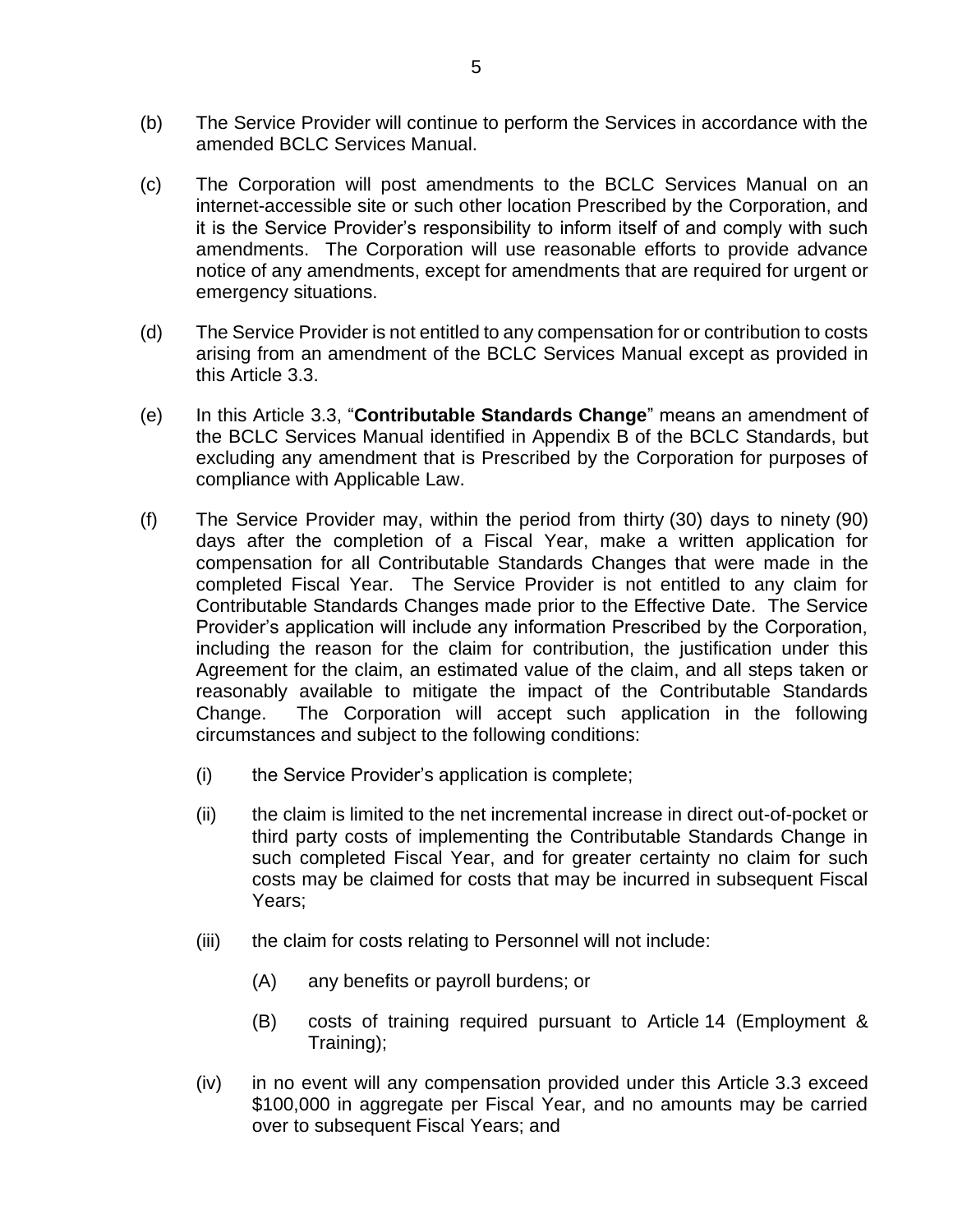- (v) the Service Provider may claim only once for a Contributable Standards Change, and without limiting the foregoing may not make a claim for any such Contributable Standards Change in more than one Fiscal Year.
- (g) The Corporation will consider applications made pursuant to this Article [3.3,](#page-5-1) and will make its decisions and payments within ninety (90) days of receipt.
- (h) In the event that the Corporation prescribes a Contributable Standards Change in the last quarter of the Fiscal Year, the Service Provider's claim may include any net incremental increase in direct out-of-pocket or third party costs associated with the said change and incurred during the Fiscal Year or within one hundred and twenty (120) days of the complete Fiscal Year ("**Extended Period**"**)** and the Service Provider will have up to sixty (60) days following the Extended Period to submit its application in accordance with this Article 3.3. Any claim made in the Extended Period will be included in the calculation of the Service Provider's aggregate claim total pursuant to Article 3.3(f)(iv) for the Fiscal Year in which the applicable Contributable Standards Change was made.
- (i) Nothing in this Article [3.3](#page-5-1) limits the Service Provider's obligations to comply with all amendments of the BCLC Services Manual, which is absolute.
- 3.4 Requirements. Without limiting the generality of Articles [3.1,](#page-5-2) [3.2](#page-5-3) and [3.3\(a\),](#page-5-4) the Service Provider represents, warrants, covenants and agrees with the Corporation as follows:
	- (a) No Unapproved Gaming Activities. The Service Provider will not promote, display, operate or offer for sale any Lottery Scheme (including Games), or operate any Gaming Supplies, except as Prescribed by the Corporation.
	- (b) Appropriate Conduct. The Service Provider will not engage in any conduct that in the discretion of the Corporation is contrary to the public interest, or is prejudicial to the integrity or reputation of Gaming, the Facility or the Corporation.
	- (c) No Minors. The Service Provider will, using all reasonable efforts, not permit any individual who does not meet the minimum age requirements, as required by Applicable Law or as Prescribed by the Corporation, to enter or be present in the Facility and participate in Games at the Facility.
	- (d) No Ineligible Players. The Service Provider will, using all reasonable efforts, not permit any individual who has been barred or self-excluded, or is otherwise prohibited by Applicable Law or as Prescribed by the Corporation, to enter or be present in the Facility or participate in Games at the Facility.
	- (e) Responsible Gambling. The Service Provider will comply with the BCLC Services Manual relating to responsible gambling and any responsible gambling policies or programs Prescribed by the Corporation or required by Applicable Law.
	- (f) Non-Participation. The Service Provider will not participate in, nor permit any Person providing the Services to participate in, Games at the Facility, except as Prescribed by the Corporation.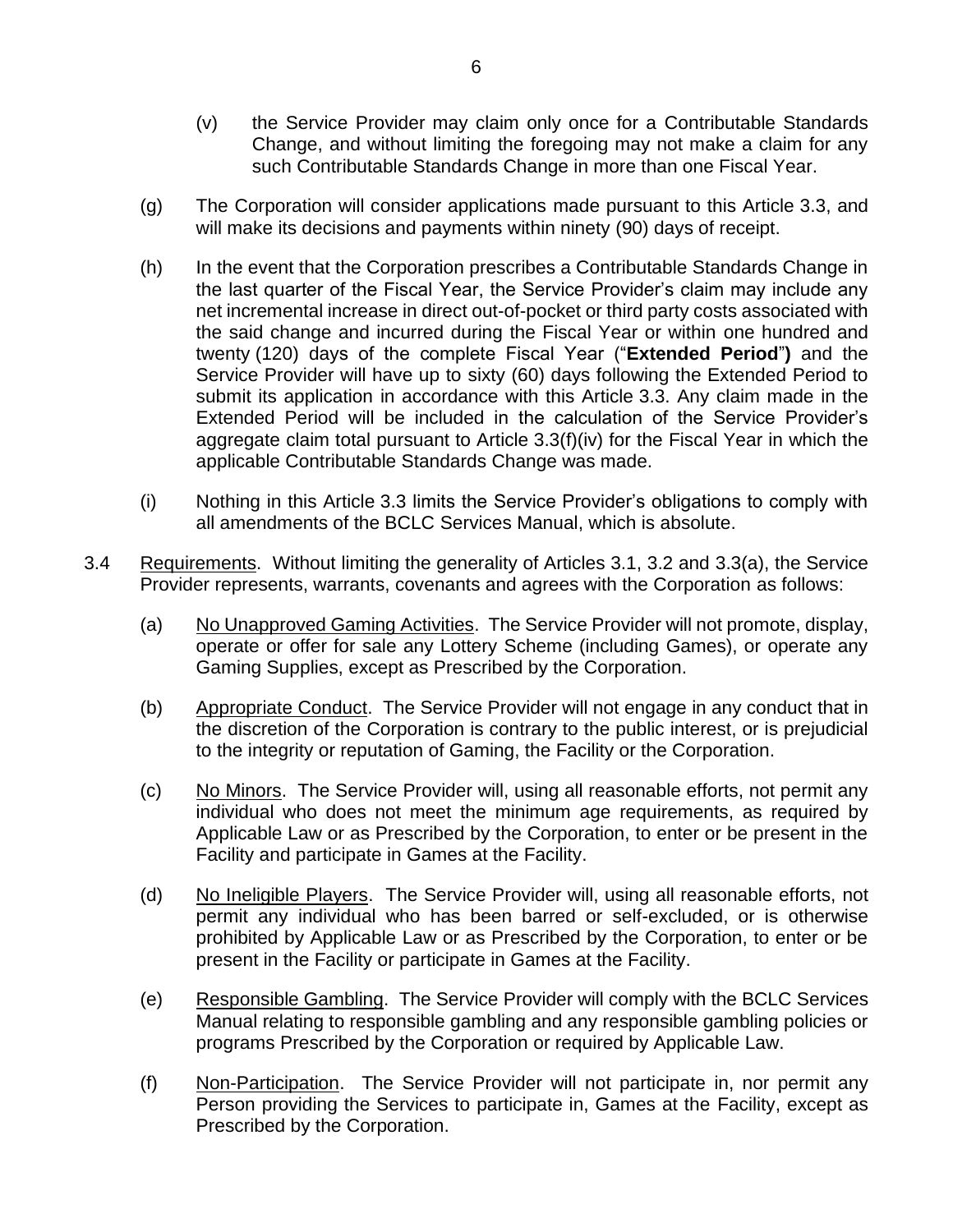- (g) Interest in Other Lottery Schemes. The Service Provider will not provide or attempt or intend to provide, or hold any interest, directly or indirectly, in another Person that provides or attempts or intends to provide, to the Corporation any services of any kind whatsoever other than the Services, without the prior written approval of the Corporation.
- (h) Safety. The Service Provider will comply with the requirements of the *Workers Compensation Act* and Applicable Law relating to occupational health and safety at the Site, and will either be the "prime contractor" for the purposes of the *Workers Compensation Act* or will agree with another Person acceptable to WorkSafe BC to be the "prime contractor". The Corporation may at any time require the Service Provider to provide evidence of compliance with the requirements under the *Workers Compensation Act*, including as to payment of assessments due under it to the Workers' Compensation Board.

## **ARTICLE 4 BUSINESS PLANNING & REPORTING**

- <span id="page-8-0"></span>4.1 Annual Business Plan. The Service Provider will comply with, and perform the Services in accordance with, the Annual Business Plan. Prior to the commencement of each Operating Year, the Service Provider will deliver to the Corporation a draft Annual Business Plan in respect of such Operating Year. The Annual Business Plan will be in the form and contain the information required by the BCLC Services Manual and as Prescribed by the Corporation.
- 4.2 Strategic Plan.
	- (a) The Service Provider will comply with, and perform the Services in accordance with, the Strategic Plan.
	- (b) If, as part of an Annual Business Plan, the Service Provider proposes an adjustment of MIR Investments and the MIR Allocation schedule set out in the Strategic Plan, the Service Provider will provide the Corporation with a revised draft Strategic Plan.
	- (c) In the event the Facility is a new facility, or the Facility has been relocated, the Service Provider will provide a draft Strategic Plan, or, if applicable, a revised draft Strategic Plan, within thirty (30) days after calculation by the Corporation of the MIR pursuant to Article [A6.3](#page--1-3) of Schedule A (Business Terms).
- <span id="page-8-1"></span>4.3 Review by the Corporation. The Corporation will review a draft Plan during the sixty (60) day period following receipt thereof. During this review period, the Service Provider and the Corporation will make appropriate representatives available to discuss such draft Plan.
- <span id="page-8-2"></span>4.4 Acceptance by the Corporation. The Corporation will, within ninety (90) days of receipt of a Plan by the Corporation, advise the Service Provider in writing, either:
	- (a) that the Plan is accepted by the Corporation; or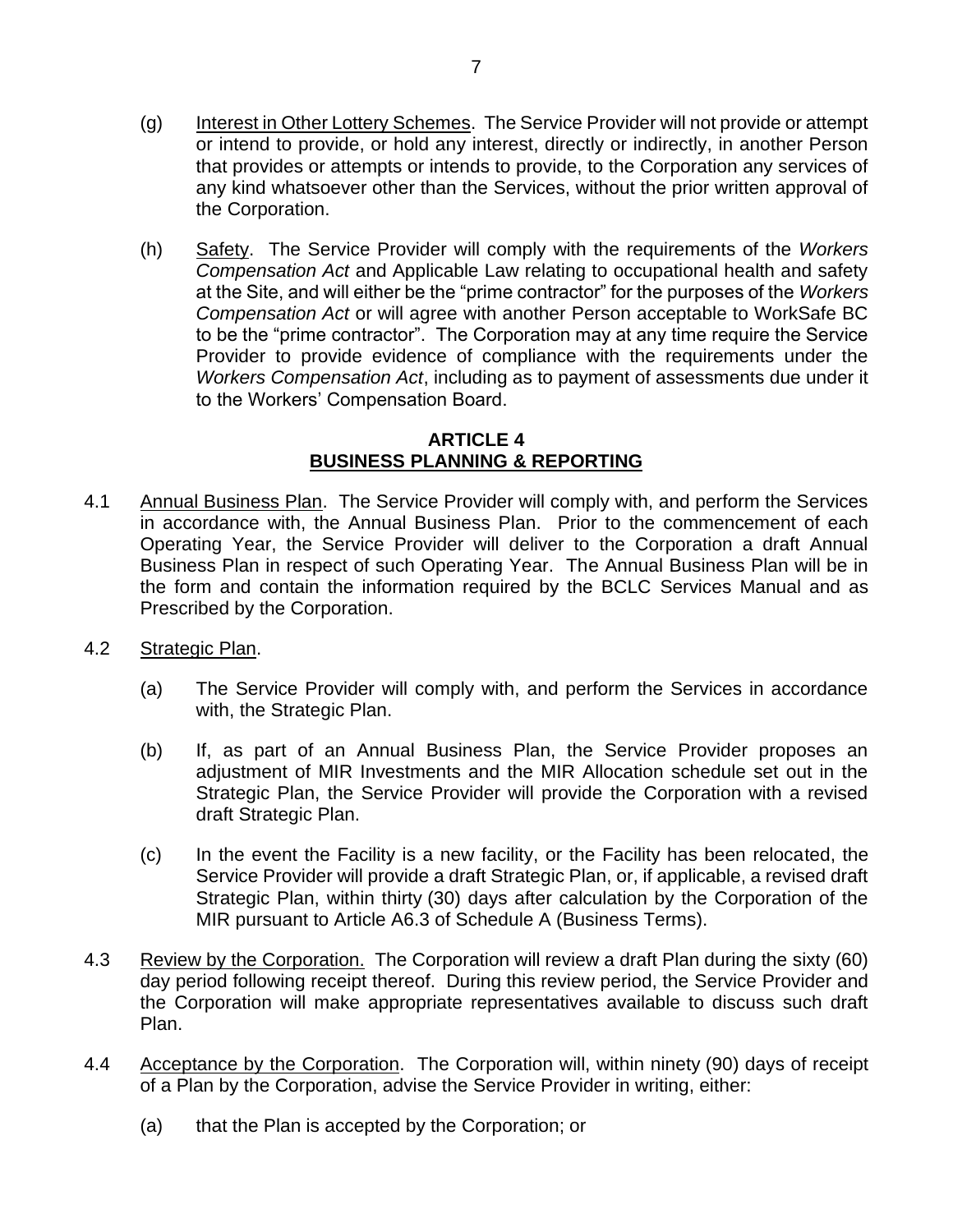(b) that the Plan is not accepted by the Corporation and set out the particulars of the Corporation's comments relating to the Plan.

The Corporation's comments may include a rejection of any or all of the subject matter of the Plan.

If the Plan is accepted, the Service Provider will comply with the Plan. If a Plan is not accepted, the Service Provider will, within fourteen (14) days of receipt of such advice, revise the Plan to address the Corporation's comments and re-submit the Plan to the Corporation. The Corporation will review the revised Plan within fourteen (14) days of receipt of such revised Plan, and either accept the Plan or, if not accepted, set out the particulars of the Corporation's comments relating to the Plan. The process will be repeated until the Plan is accepted. In the event that a Plan is not accepted by the Corporation, the Service Provider will (i) continue to perform the Services and make the MIR Investments in accordance with the then-applicable Plan, (ii) comply with the provisions of the Plan that the Corporation may indicate have been accepted, and (iii) comply with any other requirements Prescribed by the Corporation.

- 4.5 Revisions to Plans. If the Service Provider or the Corporation determines, acting reasonably, at any time that the then-effective Plan may require amendment, the determining party will provide a written request to the other party, such request to include a detailed summary of the proposed revisions to the applicable Plan. During the sixty (60) day period following receipt of such request, the parties will meet and consult with each other in respect of the amendments to such Plan. If the parties agree to amend such Plan, the Service Provider will provide a draft revised Plan to the Corporation for review and in accordance with Article [4.3](#page-8-1) and [4.4.](#page-8-2)
- 4.6 Reporting. The Service Provider will:
	- (a) furnish to the Corporation the reports set out in, and in accordance with, the BCLC Services Manual, or as otherwise Prescribed by the Corporation;
	- (b) promptly give notice to the Corporation upon the Service Provider becoming aware of any non-compliance of the Service Provider with the BCLC Services Manual, any Material Breach or any Event of Default;
	- (c) promptly give notice to the Corporation of any material breach or allegation of a material breach of any Applicable Law committed by a director, officer or Significant Interest holder of the Service Provider of which breach or allegation the Service Provider has knowledge or would have had knowledge upon reasonable inquiry; and
	- (d) promptly give notice to the Corporation of any Information Security Incident or any event or circumstance that has occurred or will occur that materially adversely affects the Site or the Service Provider.
- 4.7 Acknowledgement. The Corporation acknowledges that the reporting standards under this Agreement are different from those under any Previous Agreement. As such, if there was a Previous Agreement in effect between the parties, the Service Provider will have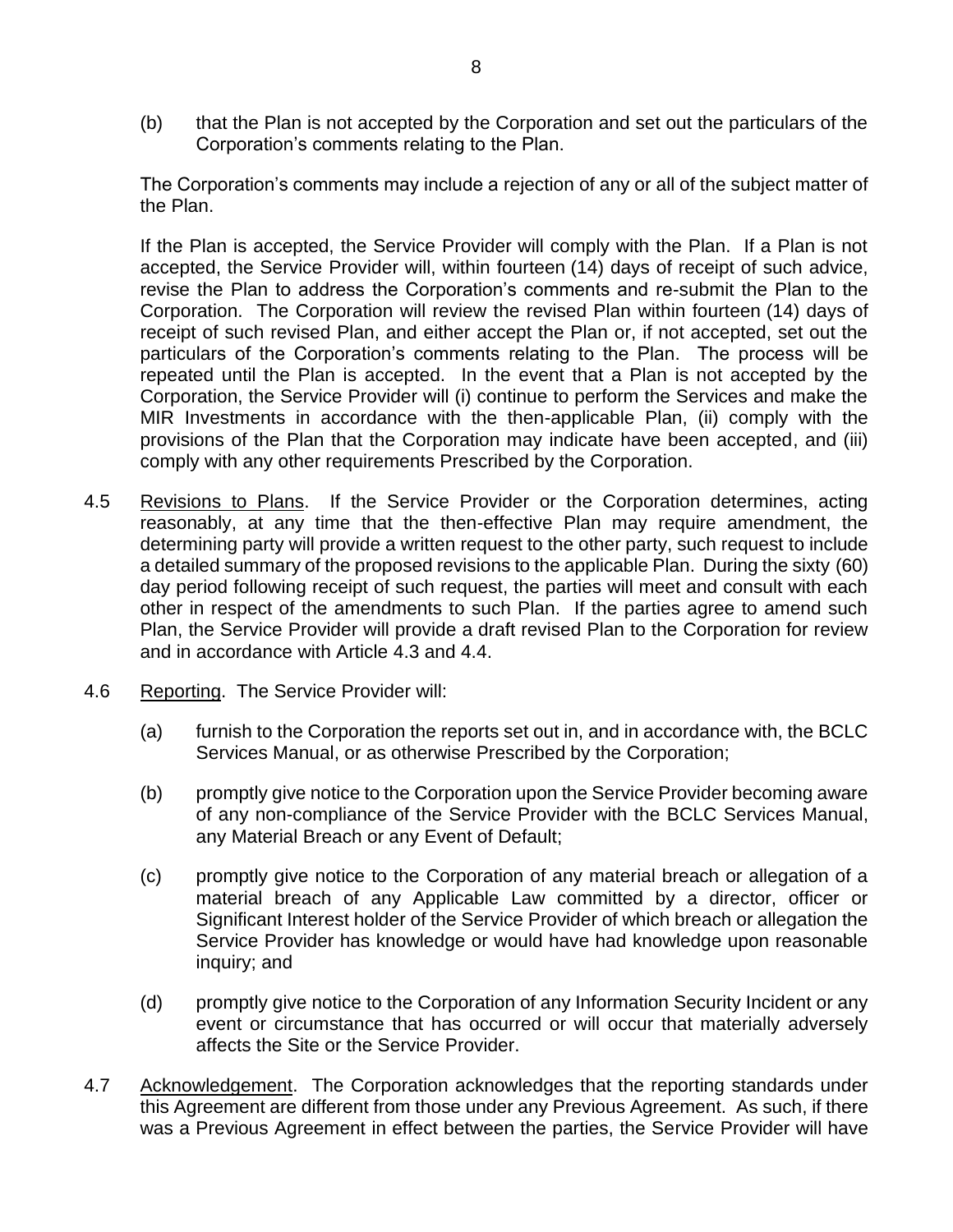ninety (90) days from the Effective Date to comply with the BCLC Services Manual or any other reporting requirements, before such reporting requirement is considered a Compliance Breach. This provision applies to Compliance Breaches only, and does not apply to Material Breaches or Events of Default.

## **ARTICLE 5 FACILITY & SITE**

- <span id="page-10-2"></span><span id="page-10-1"></span><span id="page-10-0"></span>5.1 Exclusive Licence of Facility. The Service Provider grants to the Corporation an exclusive licence to the Facility (and equipment, software, devices, services, systems and networks therein not owned by the Corporation) for:
	- (a) the purposes of the Corporation's conduct, management and operation of the Games and Services and the Corporation's exercise of any rights and the Corporation's fulfilment of any obligations in this Agreement; and
	- (b) all purposes ancillary thereto, including the Corporation's installation, operation, maintenance and removal of Gaming Supplies, and such other purposes as Prescribed by the Corporation.

<span id="page-10-3"></span>Subject to the Corporation's overriding responsibility to conduct, manage and operate the Facility and Games and the terms and conditions of this Agreement, the Corporation provides the Service Provider with a sub-licence to the Facility as may be necessary to provide the Services and subject to such restrictions as may be Prescribed by the Corporation.

- 5.2 Non-exclusive Licence of Site. In addition to the licence to the Facility in Article [5.1,](#page-10-1) the Service Provider grants to the Corporation a non-exclusive licence to the other portions of the Site (and equipment, software, devices, services, systems and networks therein not owned by the Corporation) for purposes associated with or ancillary to the Corporation's purposes set out in Articles [5.1\(a\)](#page-10-2) and [5.1\(b\),](#page-10-3) including for use of all common areas of the Site and for unfettered access to and from the Facility, and for purposes of the exercise of its licence in Article [5.1.](#page-10-1)
- 5.3 Exercise of Licence Rights. The Corporation may permit the licence rights granted in this Agreement to be exercised by itself and its directors, officers, employees, agents, contractors, subcontractors, invitees and sub-licensees.
- 5.4 Maintenance, Use and Repairs. The Service Provider will:
	- (a) provide all furnishings, fixtures, equipment, electrical systems and data systems, within and for the provision of Services at the Facility, all in accordance with the BCLC Services Manual; and
	- (b) maintain, operate and repair the Site, in good order, condition, appearance and repair and all furnishings, fixtures, equipment, electrical systems and data systems therein, in good condition and in accordance with the BCLC Services Manual or as otherwise Prescribed by the Corporation and ensure that the Facility and the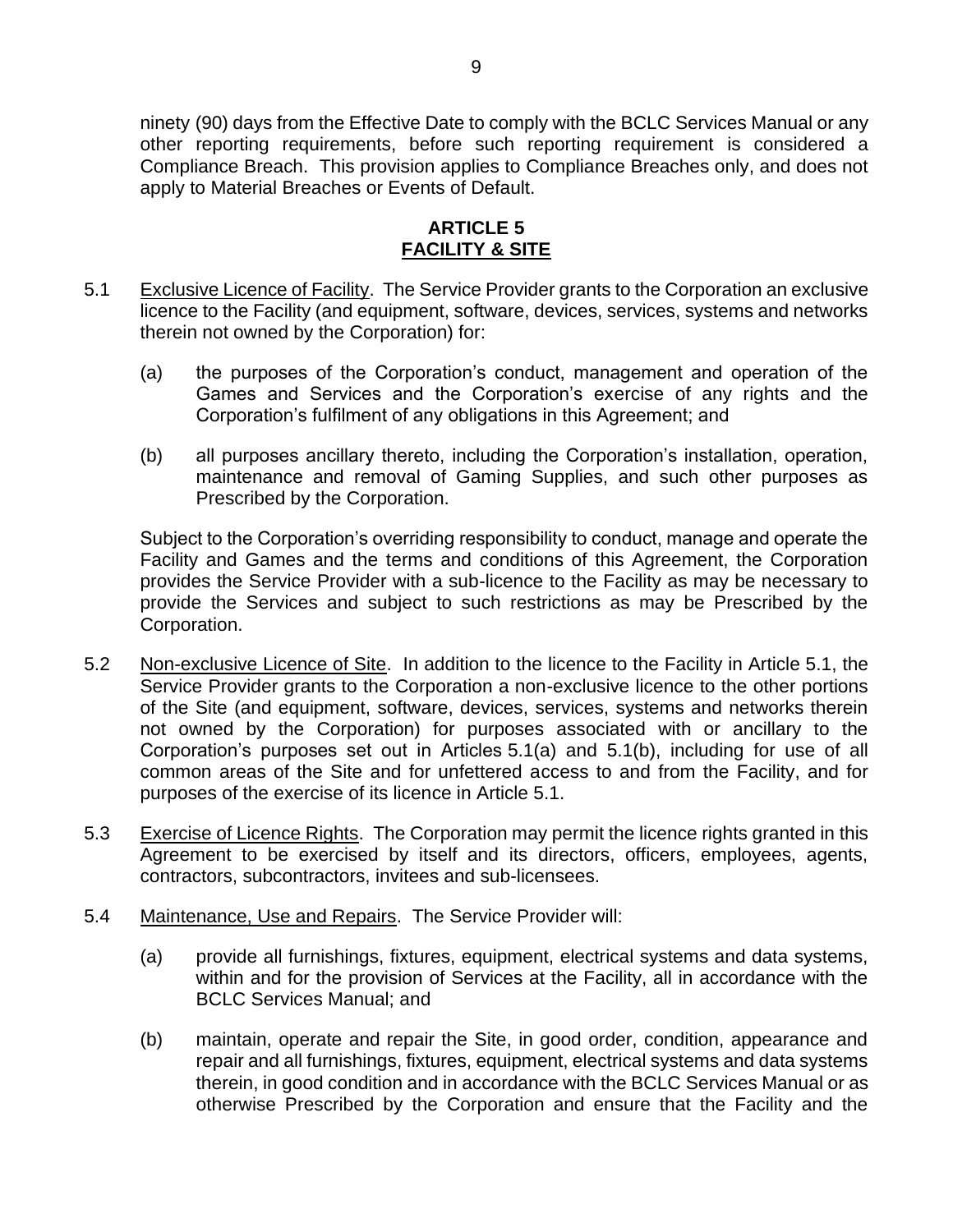common areas of the Site meet the facility design, amenity, ambiance and signage requirements specified in the BCLC Services Manual.

- 5.5 Lease. If the Service Provider is not the legal or beneficial owner of the Site:
	- (a) concurrently with the execution of this Agreement or otherwise at the request of the Corporation, the Service Provider will execute and deliver, and will use commercially reasonable efforts to cause the owner of the Site to execute and deliver, a tripartite agreement among the Corporation, the Service Provider and the owner of the Site, in form and substance satisfactory to the Corporation, acting reasonably, pursuant to which the Corporation is provided with contractual assurances satisfactory to the Corporation concerning:
		- $(i)$  its exercise of the rights in respect of the Site that are given and granted, or that are purported to be given and granted, to the Corporation under this Agreement;
		- (ii) the performance of the obligations of the Service Provider in respect of the Site made under this Agreement; and
		- (iii) the postponement and subordination of any interest of such owner in any asset or other property of the Service Provider in favour of any interest of the Corporation in any asset or other property of the Service Provider; and
	- (b) the Service Provider will promptly give notice to the Corporation if and when the Service Provider becomes aware of a change in legal or beneficial ownership of the Site.
- 5.6 Change of Ownership. If the Service Provider is the legal or beneficial owner of the Site, the Service Provider will not, without the prior written consent of the Corporation, transfer, assign or otherwise dispose of legal or beneficial ownership of the Site.
- 5.7 Non-Disturbance Agreement. Concurrently with the execution of this Agreement or otherwise at the request of the Corporation, including as a condition of any consent under [Article](#page-28-0) 17 [\(Transfer, Sale & Assignment\)](#page-28-0), the Service Provider will execute and deliver, and will use commercially reasonable efforts to cause any mortgagee of the lease of the Site (whether leasehold or freehold) to execute and deliver, a tripartite agreement among the Corporation, the Service Provider and the mortgagee, in form and substance satisfactory to the Corporation, pursuant to which the Corporation is provided with contractual assurances satisfactory to the Corporation concerning:
	- (a) its exercise of the rights in respect of the Site that are given and granted, or that are purported to be given and granted, to the Corporation under this Agreement; and
	- (b) the performance of the obligations of the Service Provider in respect of the Site made under this Agreement,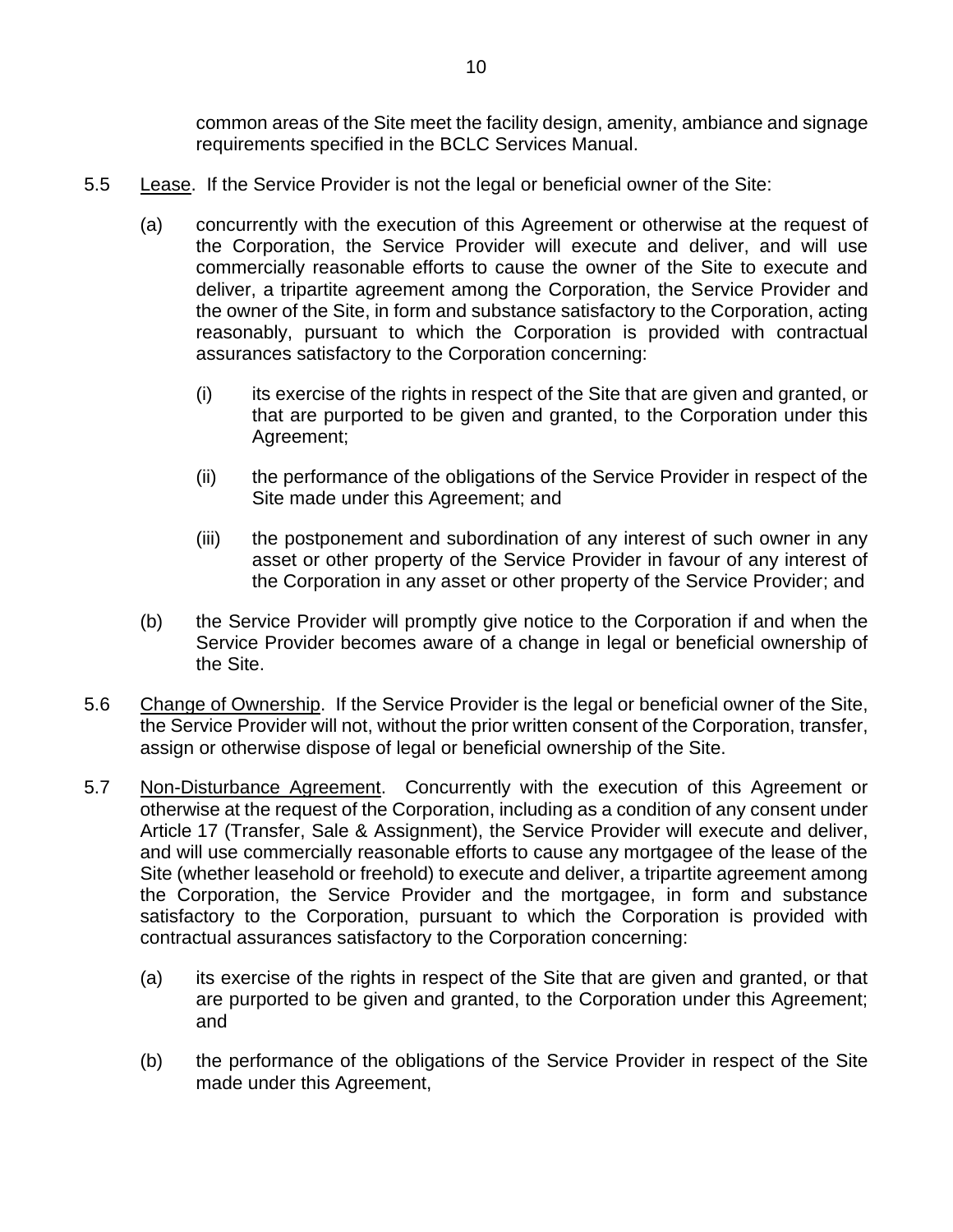upon and after the mortgagee taking any enforcement or realization proceedings under its mortgage of the Site (whether leasehold or freehold).

- 5.8 Restrictions on Use. The Service Provider will not, and will cause its affiliates to not use, occupy or possess or suffer or permit the use, occupation or possession of:
	- (a) the Site or any part thereof; or
	- (b) any lands that are in reasonable proximity to the Site that are owned, leased or otherwise under the control of the Service Provider or its affiliates,

for any use, occupation or possession that in the discretion of the Corporation is incompatible with, or that could prejudice the integrity or the reputation of the Facility or Gaming.

- 5.9 Prohibited Communications. The Service Provider will not, directly or indirectly through any means including via an agent, and will ensure that its affiliates, directors, officers, partners, Personnel, consultants, agents, advisors, representatives or subcontractors do not, engage in or commence any discussions, plans, applications, approvals, permitting or licensing procedures with any municipality, host local government or prospective host local government regarding any new facility, relocation or substantial change, except as Prescribed by the Corporation.
- 5.10 Relocations and Substantial Changes. In accordance with the *Gaming Control Act*, the Service Provider may make an application to the Corporation for approval to relocate or make a substantial change to the Facility or the type or extent of Games at the Facility. In addition to any other requirements that the Corporation may Prescribe for such application, the Corporation may require that the Service Provider and its affiliates execute and deliver a project development agreement as set out in the BCLC Services Manual and in a form and in substance satisfactory to the Corporation, prior to the Corporation consenting to the Service Provider's application.

## **ARTICLE 6 GAMING SUPPLIES**

- <span id="page-12-0"></span>6.1 Provision, Maintenance and Repair. The Corporation will provide, maintain and repair the Gaming Supplies necessary for its conduct, management and operation of Gaming at the Facility.
- 6.2 Installation, Relocation and Security of Gaming Supplies. The Service Provider will:
	- (a) not permit any Gaming Supplies to be installed or used at the Facility, except as Prescribed by the Corporation;
	- (b) locate the Gaming Supplies as and where Prescribed by the Corporation;
	- (c) not relocate or interfere with the proper operation of any Gaming Supplies, unless Prescribed by the Corporation;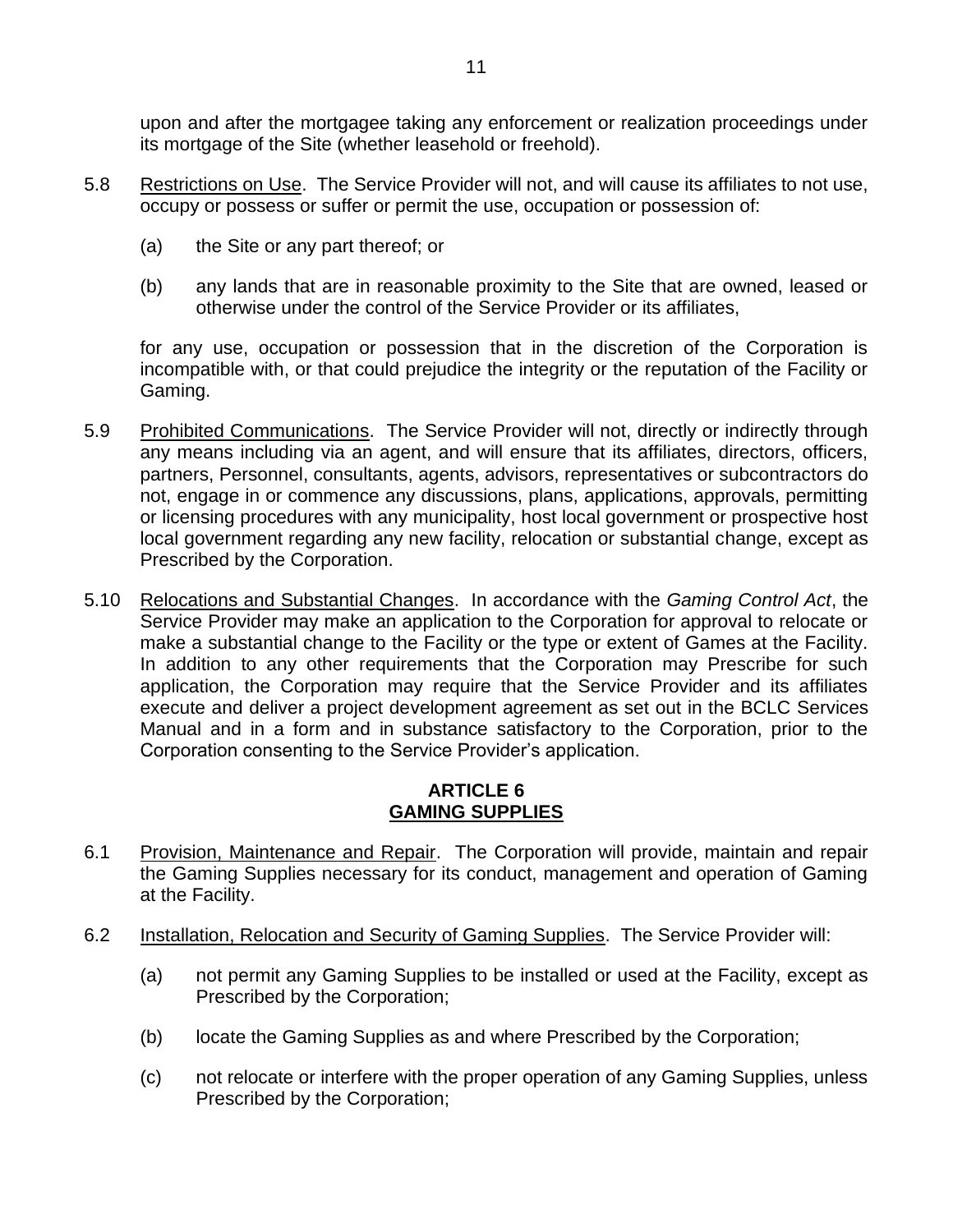- (d) permit the Corporation and the Corporation's authorized representatives to examine the Gaming Supplies, at such times and in such manner as Prescribed by the Corporation;
- (e) assist the Corporation and the Corporation's authorized representatives in the examination of the Gaming Supplies, and in the conduct of any examination, including security examination, or enforcement activities, at such times and in such manner as Prescribed by the Corporation;
- (f) upon request by the Corporation, remove any Gaming Supplies;
- (g) provide for the physical security and logical security of the Gaming Supplies in accordance with the BCLC Services Manual and to safeguard the proper operation thereof, and immediately give notice to the Corporation of any loss, damage or malfunction to or of the Gaming Supplies; and
- (h) keep the Gaming Supplies free and clear of all liens, security interests or other encumbrances.
- <span id="page-13-3"></span>6.3 No Rights to Gaming Supplies. The Service Provider acknowledges and agrees that Service Provider does not hold and will not acquire property rights or Intellectual Property Rights or other interests in or to Gaming Supplies, except as Prescribed by the Corporation.
- <span id="page-13-1"></span>6.4 Leased Games. The Corporation may, after consultation with the Service Provider, supply Leased Games to the Facility. The parties acknowledge and agree that the costs, if any, of leasing or licensing Leased Games supplied by the Corporation to the Facility will be borne by both the Corporation and the Service Provider. The Service Provider's proportion of such costs is the percentage that is equal to the Service Provider's percentage of Commission (excluding FIC) applicable to such Leased Games as set out in Article [A4.1](#page--1-4) of [Schedule](#page--1-0) A [\(Business Terms\)](#page--1-0).
- <span id="page-13-2"></span>6.5 Additional Optional Gaming Supplies. The Service Provider may apply to the Corporation for Gaming Supplies that are in addition to those Prescribed or provided by the Corporation. The Service Provider will provide the reasons for the application for the additional Gaming Supplies. The Corporation may consider the application and, at the Corporation's option, may provide the additional Gaming Supplies on such terms as may be agreed to by the parties or, failing agreement, as Prescribed by the Corporation.

## **ARTICLE 7 SECURITY & SURVEILLANCE**

- <span id="page-13-0"></span>7.1 Security and Surveillance. The Service Provider will:
	- (a) provide and maintain sufficient digital and other monitoring, security and surveillance equipment and systems in and around the Site, all in accordance with the BCLC Services Manual;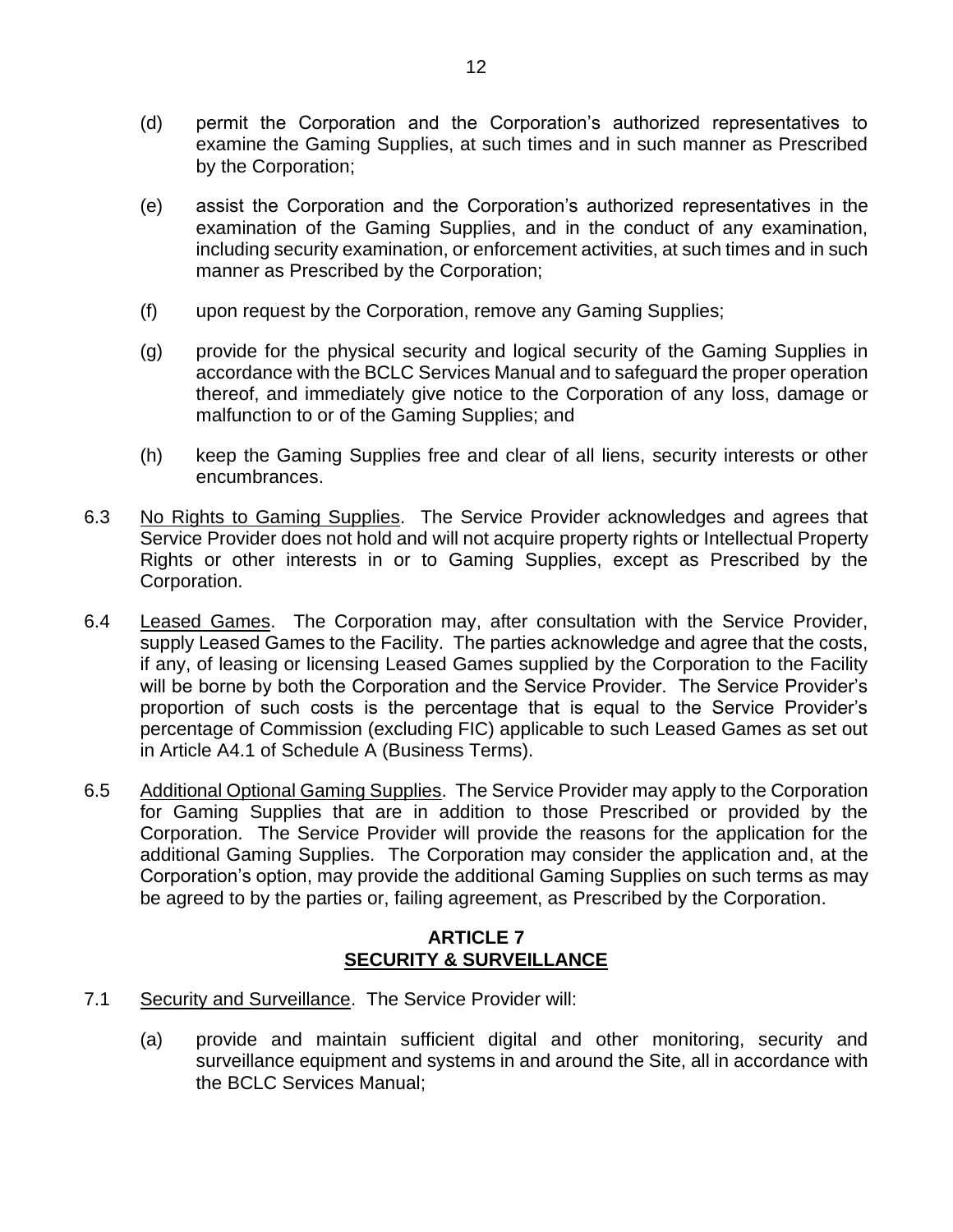- (b) provide, train and certify sufficient security and surveillance Personnel in accordance with the BCLC Services Manual;
- (c) provide for the physical and logical security of the Facility (and all individuals, equipment, software, devices and systems therein) in accordance with the BCLC Services Manual or as otherwise Prescribed by the Corporation, and safeguard the proper operation thereof, and immediately give notice to the Corporation of any loss or damage to the Facility, any Gaming Supplies or property of a third party within the Facility or any injury to any individual within the Facility; and
- (d) maintain the security, currency, accuracy and integrity of Corporation Data and SP Surveillance Data and all equipment and systems on which such data and information is obtained, transmitted or stored.
- 7.2 Lease of Equipment. In the event that the Service Provider leases any monitoring, security or surveillance equipment and systems for use in the Facility, it must ensure that such lease agreement contains provisions that:
	- (a) prohibit the lessor from accessing, using or disclosing any Corporation Data and SP Surveillance Data; and
	- (b) grant the Corporation unfettered access to such information, and such right will continue after expiry or earlier termination of the lease agreement until all Corporation Data and SP Surveillance Data has been obtained by the Corporation and removed from such equipment and systems.

## **ARTICLE 8 FINANCIAL MATTERS & OBLIGATIONS**

- <span id="page-14-0"></span>8.1 Revenue and Gaming Accounts. The Service Provider will:
	- (a) collect, receive and hold the Revenue, the Net Win and the Chip Liability for and on behalf of and as agent for the Corporation;
	- (b) deposit the Net Win into the Gaming Accounts as Prescribed by the Corporation at the times, the manner and the amount Prescribed by the Corporation;
	- (c) not deposit into the Gaming Accounts any funds other than the Net Win, unless otherwise Prescribed by the Corporation;
	- (d) not commingle the Net Win with the funds of the Service Provider, unless otherwise Prescribed by the Corporation;
	- (e) adhere to cash management policies and procedures as set out in the BCLC Standards, or as otherwise Prescribed by the Corporation;
	- (f) accept, on behalf of and as agent for the Corporation, bets on Games;
	- (g) on behalf of and as agent for the Corporation, pay all Winnings and otherwise redeem for cash when tendered for redemption all Chips;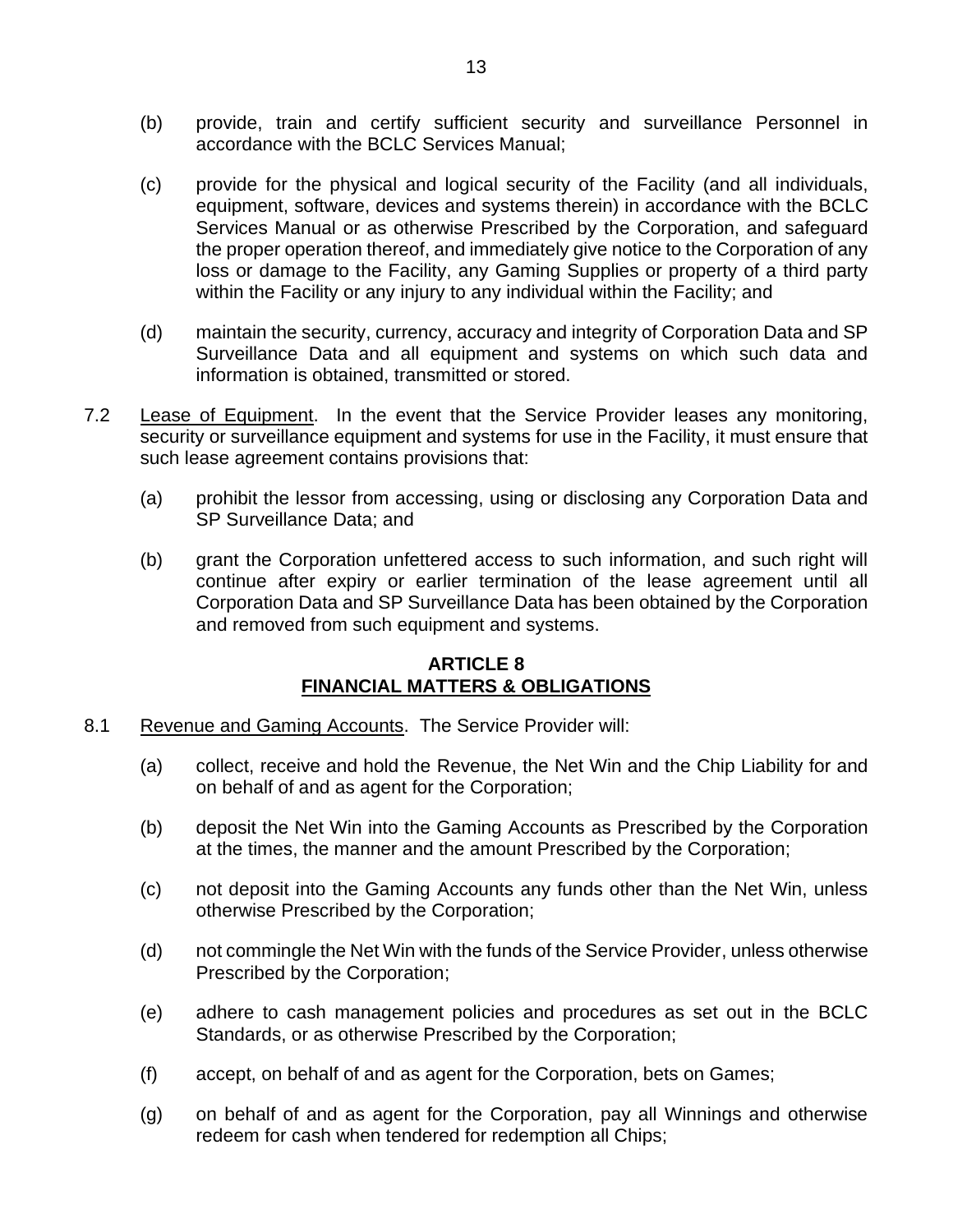- (h) not install or operate any cash dispensing machines, except as provided in [Schedule](#page--1-0) A [\(Business Terms\)](#page--1-0), and will comply with the BCLC Standards in respect of any cash dispensing machines; and
- (i) for any cash dispensing services at the Site, not charge, or permit anyone to charge, service fees that exceed prevailing market rates.
- 8.2 Appointment as Trustee. The Service Provider acknowledges and agrees that the Corporation is the sole and absolute legal and beneficial owner of the Revenue, together with any additional monies received or collected by the Service Provider as a result of exchanging cash for Chips in the Facility, and that the Service Provider receives, holds and deals with those funds as trustee for the Corporation.
- 8.3 Gaming Accounts. Unless otherwise Prescribed by the Corporation, the Corporation Gaming Accounts are for the Corporation's sole use and benefit, managed solely by the Corporation, and, without limiting the foregoing, the Corporation is not required to maintain any amounts in the Corporation Gaming Accounts or to use them or apply the funds in them solely for the Facility. The Corporation may remove any amounts, including the Net Win, from the Gaming Accounts at any time at its discretion.
- 8.4 Gaming Bankroll. Unless otherwise Prescribed by the Corporation, the Service Provider will provide and maintain the Gaming Bankroll in such amount as is required for the purposes of making change, redeeming Chips and promptly paying Winnings.
- 8.5 Commission. In consideration of the Service Provider's provision of the Services, the Corporation will pay the Service Provider the remuneration set out in [Schedule](#page--1-0) A [\(Business Terms\)](#page--1-0). The Service Provider acknowledges and agrees that notwithstanding any references to the remuneration that is applicable to any particular Game or any other part of the Services, the remuneration calculated under this Agreement is for the whole of the Services.
- <span id="page-15-0"></span>8.6 Calculation of Weekly Amount. The Corporation will provide the Service Provider with a statement of account weekly or at such intervals as may be Prescribed by the Corporation. The statement of account will include:
	- (a) a calculation of the Revenue;
	- (b) a calculation of the Net Win; and
	- (c) a calculation of that portion of the Net Win that the Corporation will pay the Service Provider in respect of payment for the Services for the previous week or Prescribed interval, as applicable, which is determined as follows:
		- (i) the total amount of the Commission owing to the Service Provider for the previous week, based on the percentages set out on [Schedule](#page--1-0) A [\(Business](#page--1-0)  [Terms\)](#page--1-0);

PLUS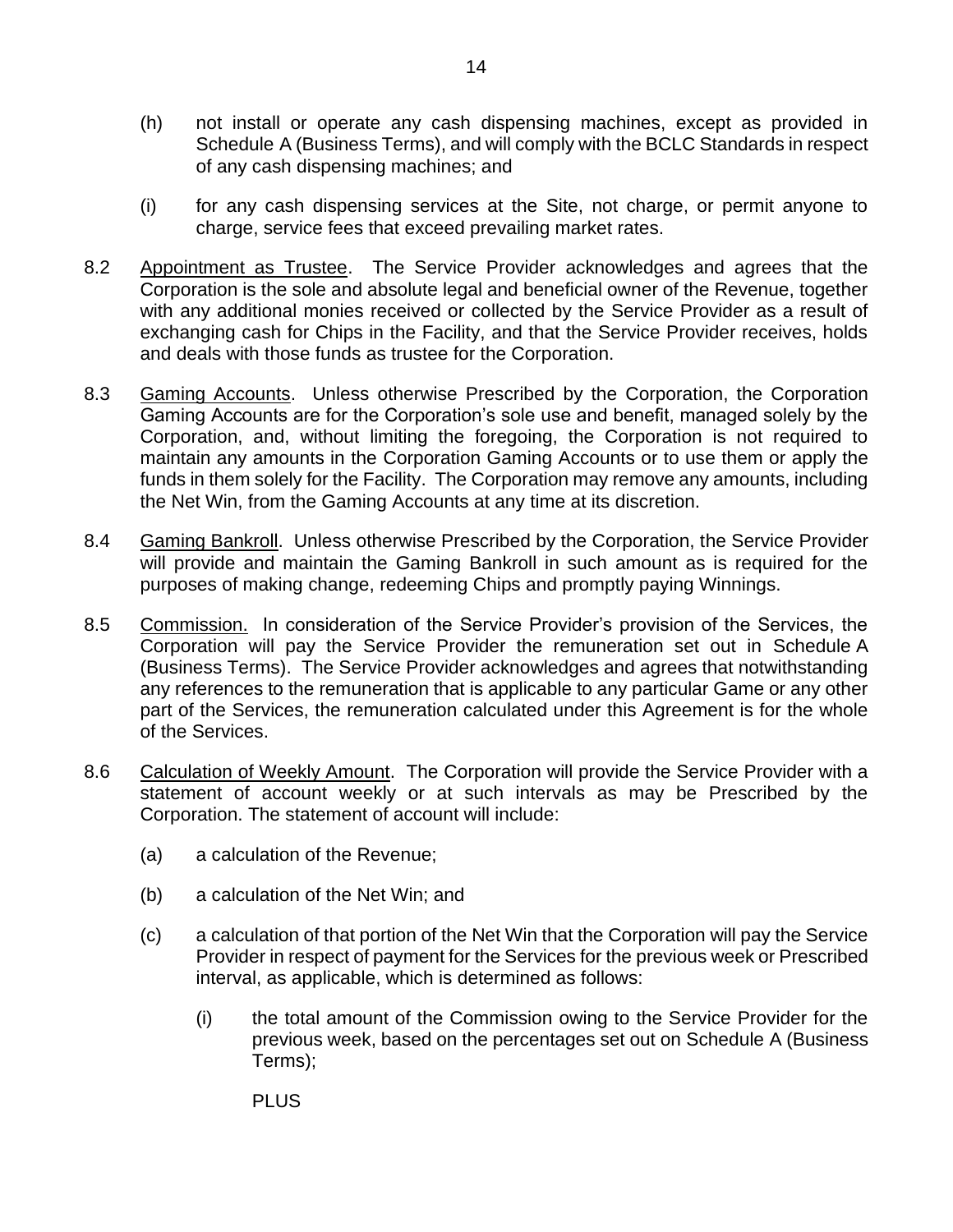PLUS OR MINUS, as applicable

<span id="page-16-0"></span>(iii) any other amounts owing to or from the Service Provider pursuant to the terms and conditions of the Loyalty Program (other than in respect of F&B Redeemed pursuant to [\(ii\)](#page-16-0) above);

PLUS OR MINUS, as applicable

(iv) any amounts owing to or from the Service Provider pursuant to the terms and conditions of Promotional Programs;

LESS

(v) monthly, any amounts owing by the Service Provider to the Corporation in respect of Leased Games pursuant to Article [6.4;](#page-13-1)

LESS

(vi) any amounts owing by the Service Provider to the Corporation in respect of any additional optional Gaming Supplies pursuant to Article [6.5;](#page-13-2)

PLUS OR MINUS, as applicable

(vii) a calculation of any amount owing to the Corporation under this Agreement, in respect of any adjustments or corrections, pursuant to Article [8.10](#page-18-1) and any reconciling items arising from Article [8.7\(b\)\(ii\);](#page-17-0)

PLUS OR MINUS, as applicable

(viii) any other amount owing to or from the Service Provider under this Agreement;

PLUS

(ix) all amounts payable to the Service Provider in respect of any sales or valueadded tax and of all other applicable taxes,

all without duplication, the total of the foregoing, being the "**Weekly Amount**", and if the total of the Weekly Amount is a negative number, the Service Provider is liable to the Corporation for the absolute value of such total, and will pay the Corporation such value upon demand, or at the Corporation's option such value will be applied as a reduction or adjustment on the statement of account for a Prescribed future Weekly Amount.

<span id="page-16-1"></span>8.7 Deposit of Net Win and Payment of Weekly Amount. The Corporation will, at its option, require the Service Provider to follow one of the following processes, in accordance with such terms and conditions as Prescribed in the BCLC Services Manual from time to time,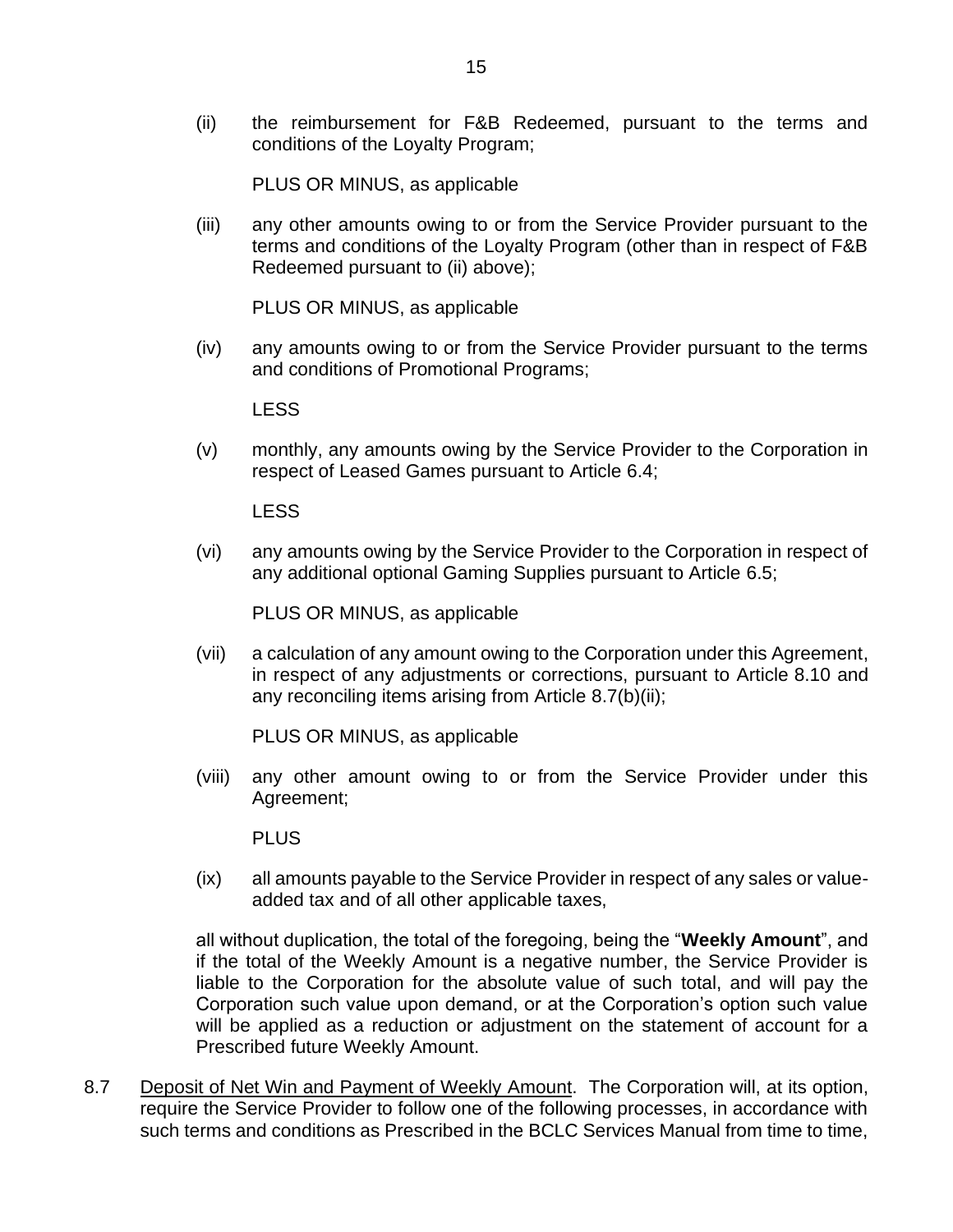including required timelines. The Corporation will give sixty (60) days notice of a required change in process between Article [8.7](#page-16-1)[\(a\)](#page-17-1) and Article [8.7](#page-16-1)[\(b\).](#page-17-2) The Corporation will require the Service Provider to either:

- <span id="page-17-1"></span>(a) deposit Net Win into a Corporation Gaming Account, in which case the Corporation will pay any outstanding Weekly Amount upon delivery by the Corporation of a statement of account pursuant to Article [8.6;](#page-15-0) or
- <span id="page-17-3"></span><span id="page-17-2"></span><span id="page-17-0"></span>(b) deposit Net Win into a Service Provider Gaming Account, in which case the Corporation will pay the Weekly Amount as follows:
	- (i) the Corporation may transfer estimated Net Win for a Prescribed interval from such Service Provider Gaming Account to the Corporation's bank account through an electronic funds transfer process, less estimated Commission owing to the Service Provider for such Prescribed interval in the Service Provider Gaming Account;
	- (ii) the Corporation will ensure the Weekly Amount is paid to the Service Provider Gaming Account upon delivery by the Corporation of a statement of account pursuant to Article [8.6](#page-15-0) accounting for any relevant transfer under Article [8.7](#page-16-1)[\(b\)](#page-17-2)[\(i\),](#page-17-3) which may involve either a payment by the Corporation to the Service Provider Gaming Account or an electronic funds transfer from the Service Provider Gaming Account to the Corporation`s bank account; and
	- (iii) the Service Provider will execute and deliver all documents required to enable such electronic funds transfers.

## 8.8 Taxes.

- (a) All amounts payable to the Service Provider under this Agreement are exclusive of any sales or value-added tax and of all other applicable taxes. The Service Provider will collect and remit all applicable taxes to the appropriate governmental authority in a timely manner. The Service Provider will provide the Corporation with all information and documentation required for the Corporation to calculate applicable taxes under this Agreement, including upon request any information the Corporation requires in relation to the labour component applicable to the Services.
- (b) Subject only to Article [8.8\(c\),](#page-17-4) the parties acknowledge that under this Agreement the Corporation is not providing any form of reimbursement, as the term "reimbursement" is used for purposes of sales taxes, value-added taxes or income taxes.
- <span id="page-17-4"></span>(c) The parties will treat a reimbursement provided in Article [3.3\(f\)](#page-6-0) for a Contributable Standards Change as a reimbursement for purposes of sales taxes, value-added taxes and income taxes.
- 8.9 Chip Exchange. If: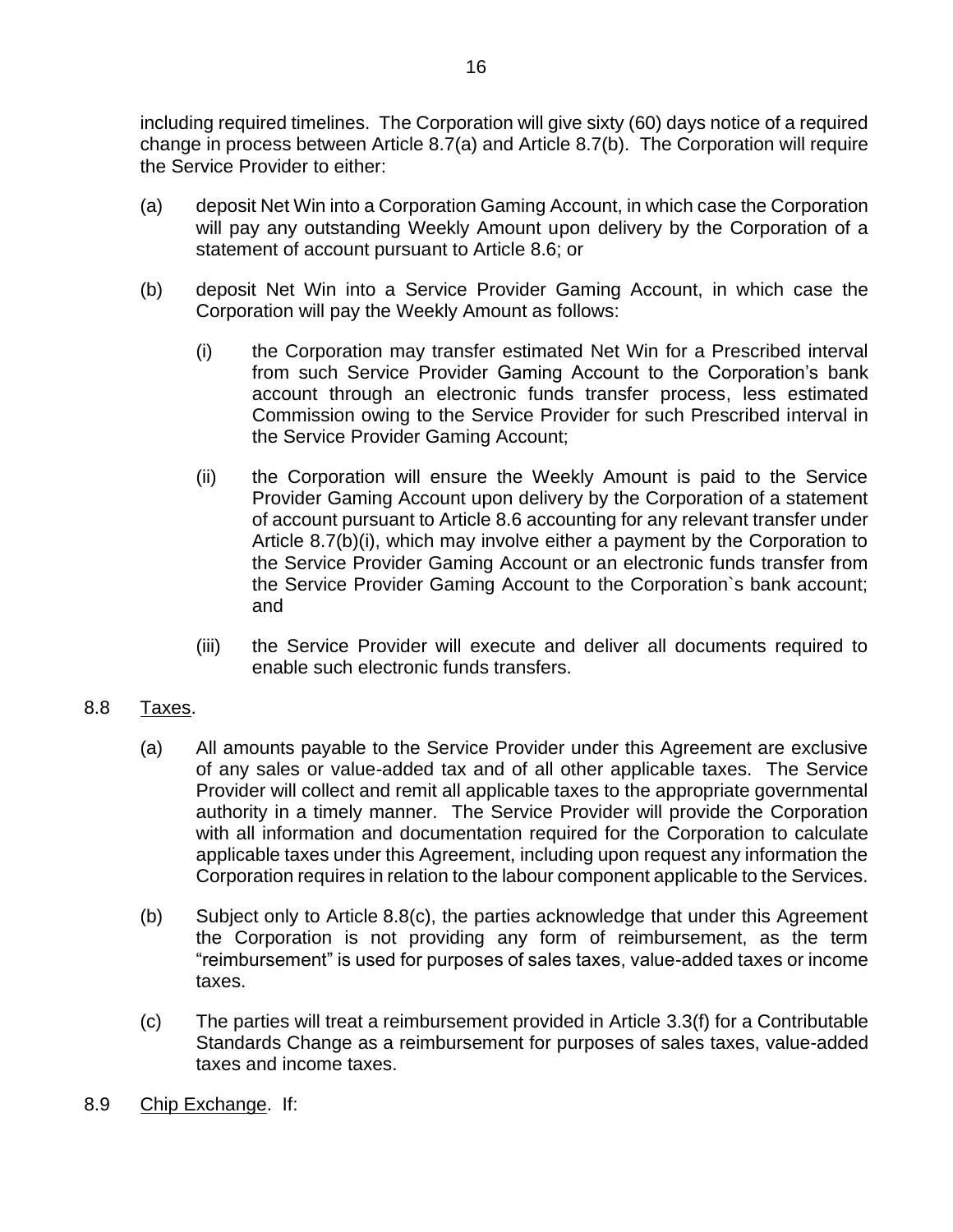- <span id="page-18-2"></span>(a) the Service Provider closes the Facility or this Agreement expires or is terminated;
- (b) the nominal inventory of Chips for the Facility is decreased in the Computer System but not all the Chips are physically in the control of either BCLC or the Service Provider;
- (c) the Service Provider rebrands the Facility or there is an approved relocation planned for the Facility; or
- (d) the Corporation determines that a Chip exchange is necessary or desirable,

then, at the direction of the Corporation, the Service Provider will collect such classes of Chips Prescribed by the Corporation and, other than under Article [8.9\(a\),](#page-18-2) replace them with new Chips in accordance with the procedures set out in the BCLC Standards. The Service Provider is responsible for reimbursing the Corporation for an amount equal to the total of the face value of all Chips that are lost, stolen, or otherwise unaccounted for and not collected, which amount may be set off against amounts owing to the Service Provider.

#### <span id="page-18-1"></span>8.10 Adjustments and Disputed Amounts.

- (a) The Corporation may include, on any statement of account, a summary of any debits or credits required to the Weekly Amount to reflect advances or other payments previously made in respect of the Weekly Amount and to reflect required adjustments or corrections that have not been recorded on a previous statement of account, and the Weekly Amount will be adjusted accordingly.
- (b) The Corporation may also make other adjustments to the statement of account to reflect the correction of errors on previous statements of account, other provisions in this Agreement, Service Provider initiated *ex-gratia* payments or other adjustments as agreed to in writing by the parties.
- (c) The inclusion of any amount on a statement of account or invoice will not be construed as an acceptance or approval of incomplete or improper Services or any other matter provided by the Service Provider which is not in conformance with the requirements of this Agreement and will not operate to relieve the Service Provider from any of its obligations under this Agreement.

## **ARTICLE 9 FINANCIAL ACCOUNTS & RECORDS**

- <span id="page-18-3"></span><span id="page-18-0"></span>9.1 Accounts and Records. The Service Provider will:
	- (a) maintain books of account and records as required by the terms and conditions of this Agreement, the BCLC Services Manual, or as otherwise Prescribed by the Corporation, and cause such books of account and records to be made available to the Corporation and the Corporation's authorized representatives within a reasonable time and no later than 24 hours from a request by the Corporation or the Corporation's authorized representatives; and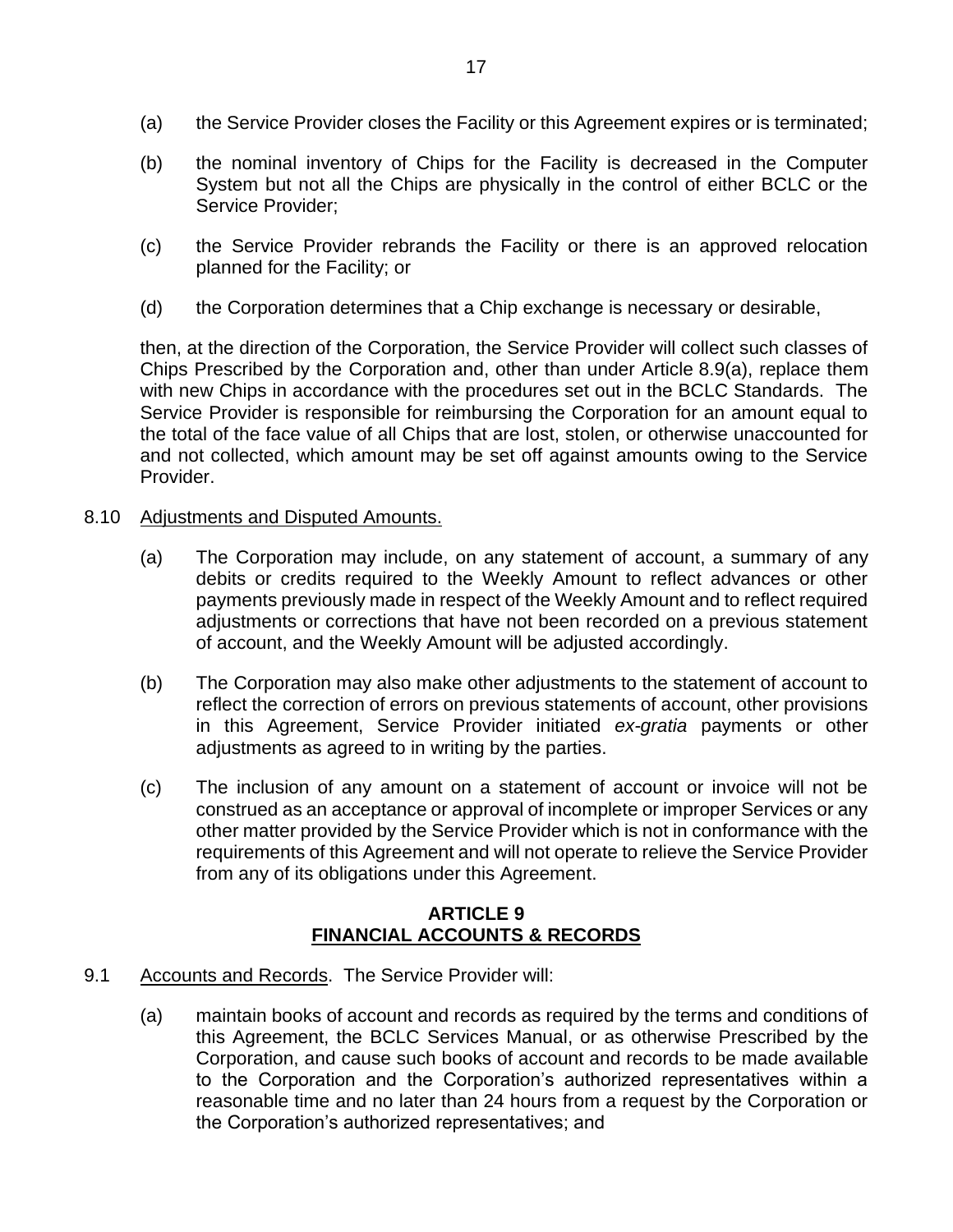(b) make available to the Corporation and the Corporation's authorized representatives such information and material as may be required by the Corporation for the purposes of an examination and otherwise co-operate and give such assistance as may be necessary for the Corporation and the Corporation's authorized representatives to carry out their examination,

and the obligations on the part of the Service Provider in this Article [9.1](#page-18-3) will survive expiry or earlier termination of this Agreement for a period of seven (7) years.

9.2 Inconsistencies. In the absence of manifest error or unless otherwise agreed by the parties, in the event of any inconsistency between any records generated by the Service Provider or the Computer System, the final record will, in each case, be determined by the information and records generated by the Computer System and the Service Provider is bound thereby and will account to the Corporation on the basis of information generated by the Computer System. The Corporation will not be liable for any reduction in the Service Provider's remuneration that may directly or indirectly result from any malfunction of the Computer System or Service Provider errors.

## **ARTICLE 10 EXAMINATIONS**

- <span id="page-19-1"></span><span id="page-19-0"></span>10.1 Authority to Examine. In addition to any of the Corporation's other rights of examination under this Agreement, the BCLC Services Manual or Applicable Law, at any time and in the Corporation's discretion, the Corporation and its authorized representatives may conduct physical, logical and electronic examinations, in relation to this Agreement, the Services, Gaming, the Facility, and the Site and in conjunction with such examinations:
	- (a) the Service Provider will provide the Corporation and its authorized representatives, at all reasonable times, with unfettered access to the Facility, Gaming Supplies, the common areas of the Site, all of the Services and any other location where the Service Provider carries on business or stores records, and all systems, devices, networks, services, software and information used (currently or in the past) to provide, monitor, protect or operate the Facility, the Gaming Supplies or the Site or to provide the Services;
	- (b) the Corporation may examine, remove for examination and reproduce records (physical or electronic) in the possession of the Service Provider, its affiliates, its subcontractors and their respective Personnel that are associated in any way with the subject of the examination, any information or records required to be provided pursuant to this Agreement or the BCLC Services Manual, or that relate to the financial health and solvency of the Service Provider;
	- (c) the Corporation may interview and examine all Service Provider's Personnel and all subcontractors and their Personnel, and the Service Provider will make available and cause to be made available all such Personnel, subcontractors and their Personnel as and when requested by the Corporation;
	- (d) during the examination, the Service Provider will grant the Corporation and its authorized representatives access to the Service Provider's records, third party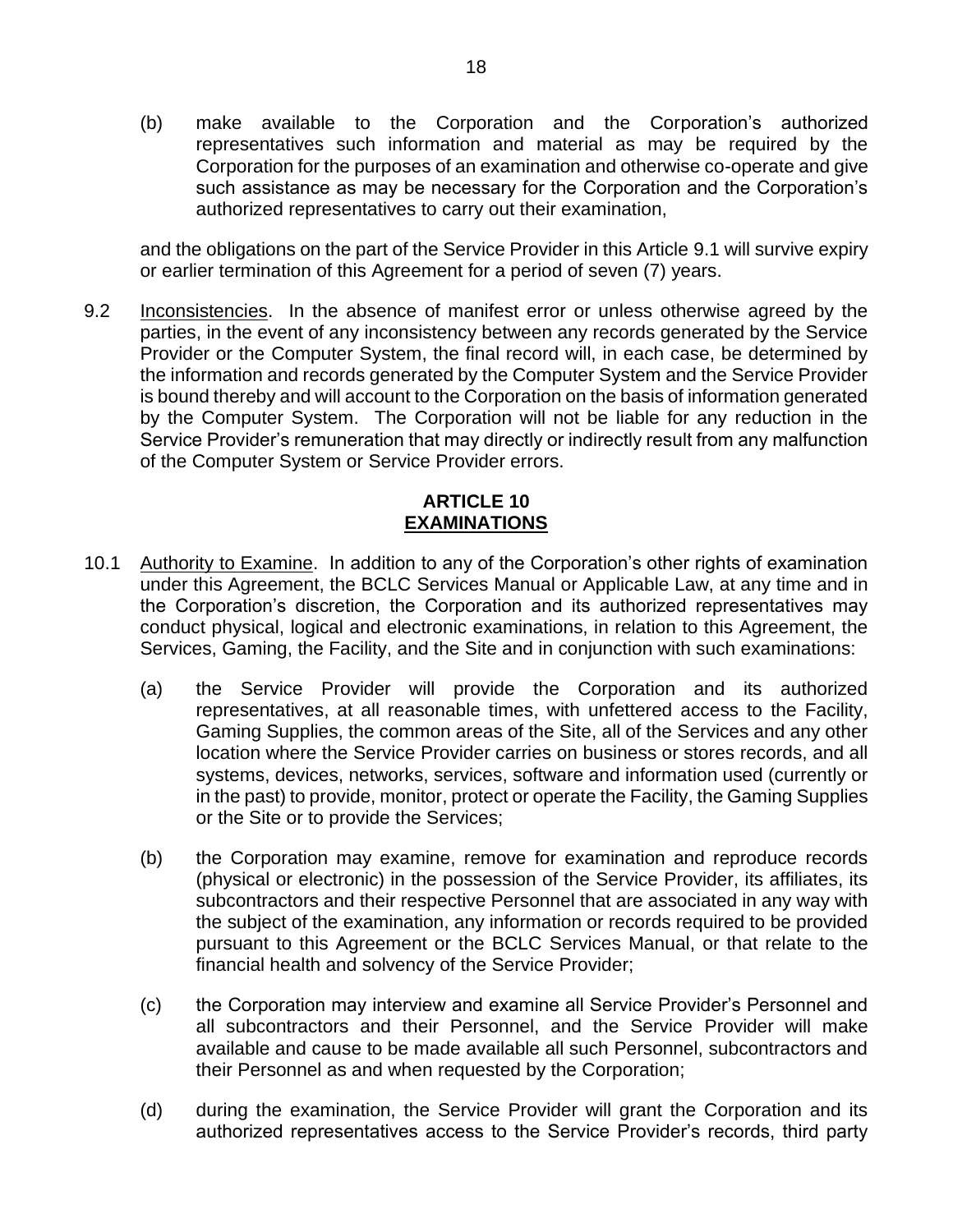examination reports, systems, facilities, controls, processes, procedures, monitoring and measurement systems;

- (e) the Service Provider will provide, and cause to be provided, all such information and records as are requested by the Corporation as part of any of its examinations under this Agreement; and
- (f) the Service Provider will do all such things as requested to assist the Corporation in any and all such examinations.

For clarity, the foregoing does not replace or prevent the exercise of any statutory authority or power that the Corporation or any other governmental authority may have in respect of its examination or compulsion powers.

- 10.2 Examination Results. To the extent that any default, deficiency, failure or error by the Service Provider is discovered under any examination permitted under this Agreement, the Service Provider will promptly remedy such default, deficiency, failure or error at its own cost. Nothing in this Agreement will prevent the Corporation or any governmental authority from exercising any power it may have under any Applicable Law. The Corporation is entitled to use the results of any examination and to disclose the results to any governmental authority as required under Applicable Law.
- 10.3 Third Party Examination and Reporting. No less than once per Operating Year, the Service Provider will have an independent certified professional accounting firm or another independent third party reasonably acceptable to the Corporation conduct such examinations, including audits, assessments or reports, as are required in the BCLC Services Manual.
- 10.4 Cost. The cost of performing all initial examinations conducted pursuant to Article [10.1](#page-19-1) will be borne by the Corporation. In addition, the Service Provider will bear the cost of all follow-up examinations that are reasonably required to ensure that the Service Provider has cured any default, deficiency, failure or error, except to the extent that the Corporation would have incurred such cost for other ordinary course examinations.

## **ARTICLE 11 MARKETING & PROMOTION**

- <span id="page-20-0"></span>11.1 Loyalty Programs. The Service Provider will participate in, support, promote and contribute to the Loyalty Programs that the Corporation Prescribes. The Service Provider will not operate a Promotional Program other than a Loyalty Program Prescribed by the Corporation without prior written consent.
- 11.2 Marketing Programs. The Service Provider may conduct its own Marketing Programs and Contests throughout the Term, and will do so in compliance with the BCLC Services Manual and Applicable Law.
- 11.3 CASL Compliance. Without limiting the requirements to comply with Applicable Law, the Service Provider will comply with CASL.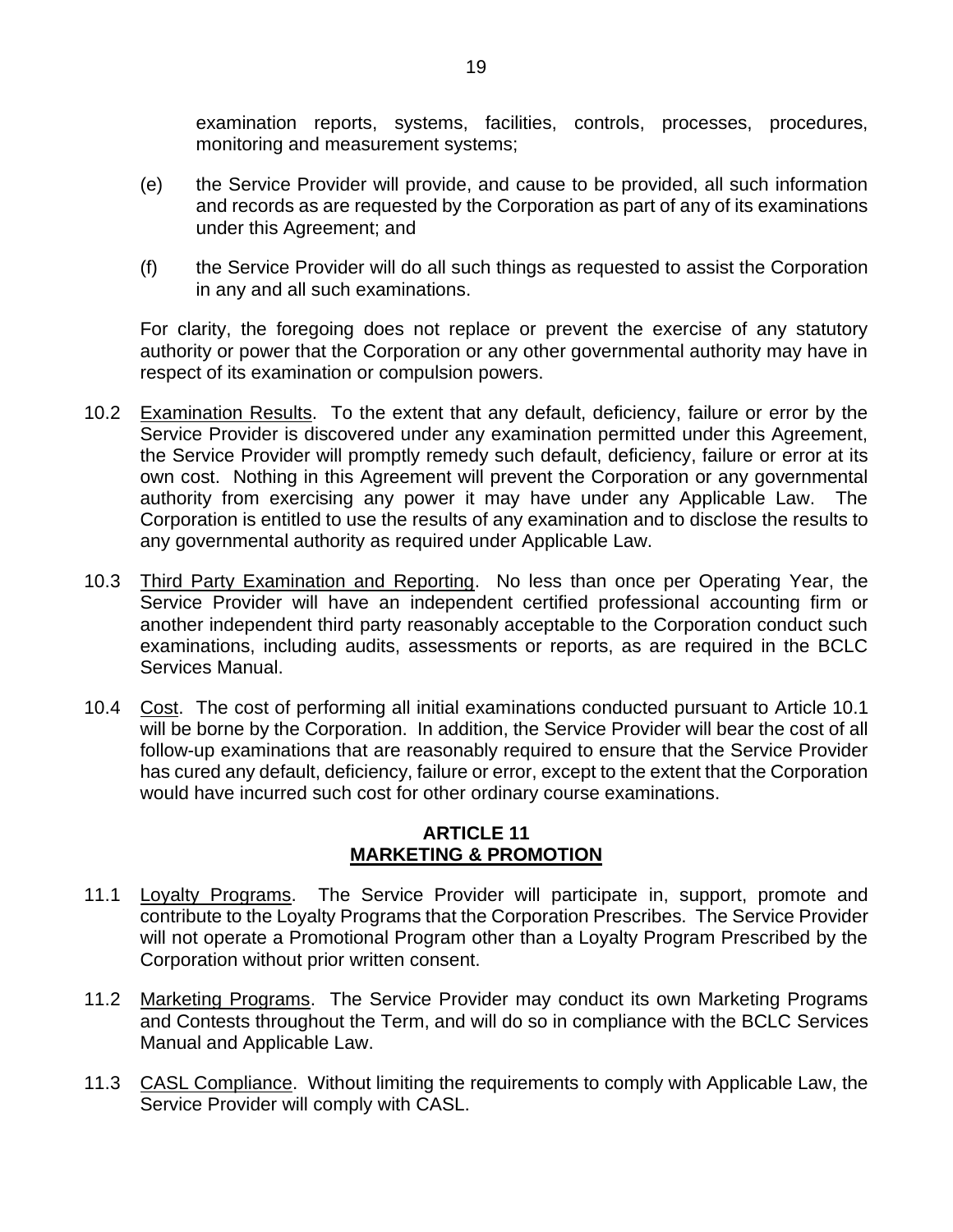- 11.4 Signage. The Service Provider will display only such signage as is permitted by the BCLC Services Manual or approved by the Corporation, and will install and display such signage as is supplied by the Corporation.
- 11.5 Name of Facility. The Service Provider will not change the name or branding of the Facility without the Corporation's prior written consent.
- 11.6 Cancellation. If, in the opinion of the Corporation, any Contests, Marketing Programs or Promotional Programs operated or managed by the Service Provider might prejudice the integrity or the reputation of the Facility, Gaming or the Corporation's authority to conduct, manage and operate Lottery Schemes on behalf of the government of British Columbia:
	- (a) the Corporation may in writing instruct the Service Provider to cease and desist any such Contests, Marketing Programs or Promotional Programs; and
	- (b) the Service Provider will immediately cease and desist any such Contests, Marketing Programs or Promotional Programs.

## **ARTICLE 12 PROTECTION, USE & DISCLOSURE OF DATA & INFORMATION**

- <span id="page-21-1"></span><span id="page-21-0"></span>12.1 Covenant. A Recipient will keep any Confidential Information disclosed to it by the Disclosing Party confidential and not disclose the same to any third party without the prior written consent of the Disclosing Party, and in the case of the Service Provider, will use the Corporation's Confidential Information only for the purpose of performing the Service Provider's obligations under this Agreement. Notwithstanding the foregoing, the Corporation is entitled to disclose any Confidential Information to the Gaming Policy & Enforcement Branch, the Minister of Finance, the Minister responsible for the Corporation or to any other governmental authority as required by Applicable Law or to any other extent reasonably required to enforce the rights and remedies under this Agreement. Further, nothing in this Agreement will prevent the Corporation from disclosing any information which is proprietary to the Corporation under the terms of this Agreement to any party the Corporation may see fit without the prior or any consent of the Service Provider. The Service Provider may disclose Confidential Information to its representatives, advisors and consultants to the extent reasonably required to perform its obligations under this Agreement, provided such persons agree to confidentiality provisions equivalent to those of this Article [12.1.](#page-21-1) Notwithstanding the above, either party is entitled to disclose any information supplied by the other party if such party is required to disclose such information by court order or by other compulsion of law.
- <span id="page-21-2"></span>12.2 Ownership of Corporation Data. The Service Provider will (a) generate Corporation Data, (b) preserve and maintain all Corporation Data in its possession or under its control, and (c) transfer Corporation Data to the Corporation, all in accordance with the BCLC Services Manual, as required to comply with this Article [12.2](#page-21-2) and in the manner and at the times Prescribed by the Corporation. The Service Provider acknowledges and agrees that the Corporation Data is the sole and exclusive property of the Corporation, and that the use of the Corporation Data is subject to the Corporation's control (even if in the custody of the Service Provider).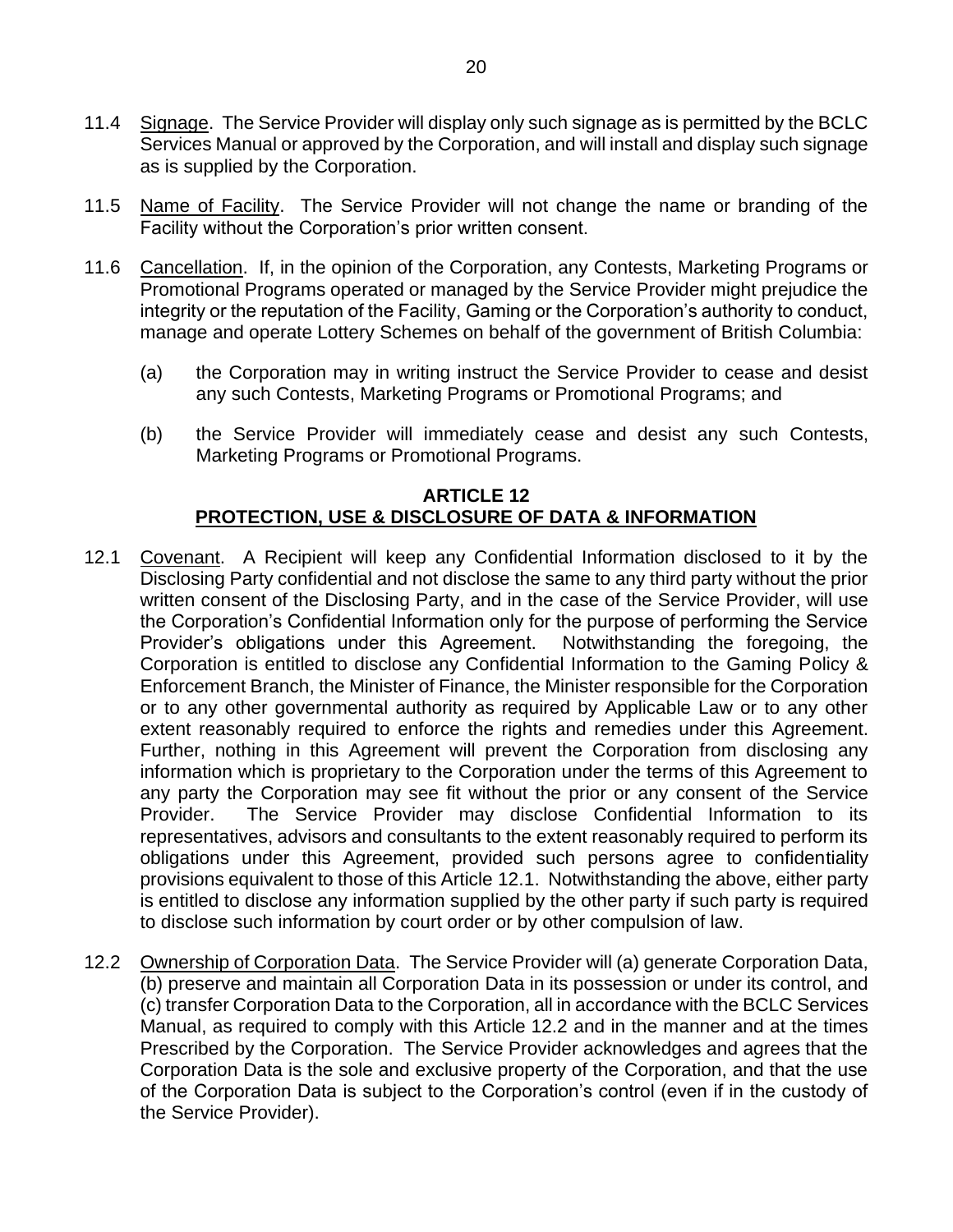- <span id="page-22-0"></span>12.3 SP Surveillance Data. The Service Provider will (a) generate SP Surveillance Data, (b) preserve and maintain all SP Surveillance Data, and (c) provide the Corporation with a copy of such SP Surveillance Data, all in accordance with the BCLC Services Manual, as required to comply with this Article [12.3](#page-22-0) and in the manner and at the times Prescribed by the Corporation. The Corporation acknowledges and agrees that the SP Surveillance Data is the sole and exclusive property of the Service Provider. The Service Provider hereby grants to the Corporation an irrevocable, unconditional, perpetual, non-exclusive, royalty-free right (i) to possess, use, maintain, modify, translate, adapt and display the SP Surveillance Data for any purposes consistent with the Corporation's business and operations and compliance with Applicable Law, including such purposes as the Corporation may, in its discretion, consider necessary or advisable in connection with the operation, security, maintenance of the Facility, (ii) to distribute and transfer such SP Surveillance Data to any third party, or any governmental authority, (iii) to use the SP Surveillance Data in conducting analysis for the purposes of improving or changing any BCLC Services Manual, Services, BCLC IP, and (iv) for the purposes of conduct, management and operation of the Facility.
- 12.4 Privacy and Access Laws. The Service Provider acknowledges that all information submitted to the Corporation is subject to the provisions of FIPPA.
- 12.5 Protection of Personal Information and Data. In providing the Services, the Service Provider will only collect, use and disclose Corporation Data, SP Surveillance Data and any other information that is Personal Information in accordance with the terms of this Agreement, BCLC Services Manual, Applicable Law, and in accordance with the purpose and terms that the Corporation has collected and disclosed such Corporation Data, SP Surveillance Data and any other information that is Personal Information. The Service Provider will comply with the terms of the Privacy Protection Schedule attached to this Agreement a[s Schedule](#page--1-1) C [\(Privacy Protection Schedule\)](#page--1-1). The Service Provider will make commercially reasonable efforts to prevent an Information Security Incident.
- 12.6 Disaster Recovery and Backup. The Service Provider will maintain a disaster recovery and business continuity plan for all technology, operational, financial, human or other resources reasonably required to provide the Services in accordance with the BCLC Services Manual. Each Operating Year as part of the Annual Business Plan, the Service Provider will provide the Corporation with an executive summary of the Service Provider's then-current version of the disaster recovery and business continuity plan, and will revise it to adequately address concerns that the Corporation raises with the Service Provider. The Service Provider will perform disaster recovery and business continuity tests as required by the BCLC Services Manual.
- 12.7 Computer System Access. The Service Provider will access the Computer System only in accordance with the BCLC Services Manual and will not modify, revise or otherwise change, or allow any other person to modify any aspect of the Computer System in any manner that would or would reasonably be expected to interfere with or compromise the systems, infrastructure, architecture, security, integrity, coding or functionality of the Computer System, any data residing on or being processed by the Computer System, or otherwise adversely impact the Corporation. Without limiting the foregoing, the Service Provider will ensure that: (a) access to the Computer System by the SP Systems is only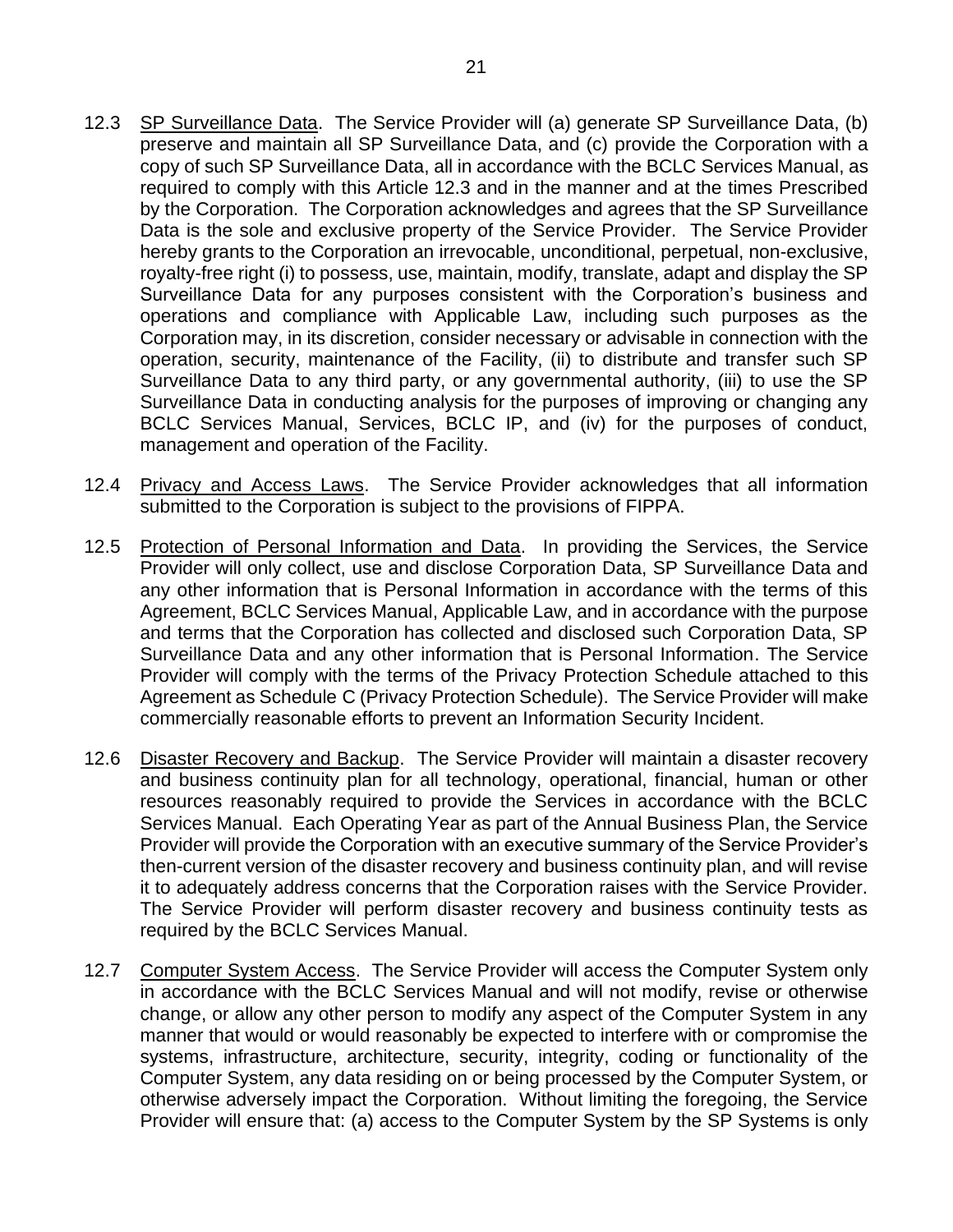through the network(s) and means specified in the BCLC Services Manual, and (b) the SP Systems will comply with the BCLC Services Manual. The Service Provider will comply with any testing, security, controls and production requirements as outlined in the BCLC Services Manual. The Service Provider will only remove Corporation Data from the Computer System as expressly permitted by the Corporation or the BCLC Services Manual, and in any event will segregate, physically and logically, all Corporation Data from its own data, including as required by the BCLC Services Manual. In the event of an Information Security Incident, the Service Provider will follow the procedure set out in the BCLC Services Manual.

- 12.8 No Disabling Code. The Service Provider represents and warrants that the Services, and all systems, networks, devices or services that provide, monitor, access, or secure the Services including the SP Systems, will not contain any virus, Trojan horse, selfreplicating or other computer instructions that may: (a) alter, destroy, inhibit or discontinue the Corporation's effective receipt of the Services, BCLC IP or any Corporation Data, (b) erase, destroy, corrupt or modify any data, programs, materials or information used by the Corporation or its users, (c) store any data, programs, materials or information on the Corporation's computers, including the computers of its users, (d) bypass any internal or external security measure to obtain access to the Corporation's resources, or (e) introduce software, code, routine, program or similar material prohibited in the BCLC Services Manual.
- 12.9 Data Examinations. In addition to the Corporation's other examination rights under this Agreement, examiners may conduct on-site, physical, and logical security reviews, vulnerability testing and disaster recovery testing for the SP Systems containing or accessing the Computer System, Corporation Data or BCLC IP, and otherwise examine the Service Provider's operations for compliance with requirements set out in this Agreement and the BCLC Services Manual. If vulnerabilities are identified, the Service Provider will (a) promptly document and implement a mutually agreed-upon remediation plan, (b) upon the Corporation's request, provide the Corporation with the status of the implementation, and (c) otherwise comply with any requirements of the BCLC Services Manual. The Corporation is not responsible for any harm that results from these examinations.
- 12.10 Notice & Examination. The Service Provider will immediately give notice to the Corporation of any actual or suspected security breach of, or unauthorized or suspicious access to, the Service Provider's systems, devices, software, services or networks or the Computer System as required by the BCLC Services Manual, including an Information Security Incident, and will provide the Corporation with all such access and information as the Corporation requests in an examination, and will take all such steps as the Corporation requires to rectify such actual or suspected security breach or access.
- 12.11 Vulnerability Testing. Without limiting the application of any required vulnerability testing or assessment set out in the BCLC Services Manual, the Service Provider will assess and remediate the vulnerabilities of the Service Provider's systems, devices, software, networks or services (including the SP Systems and those of any subcontractor) that could compromise the data, systems, or critical functioning of the information technology infrastructure of the Service Provider, the Corporation, the Computer System, or their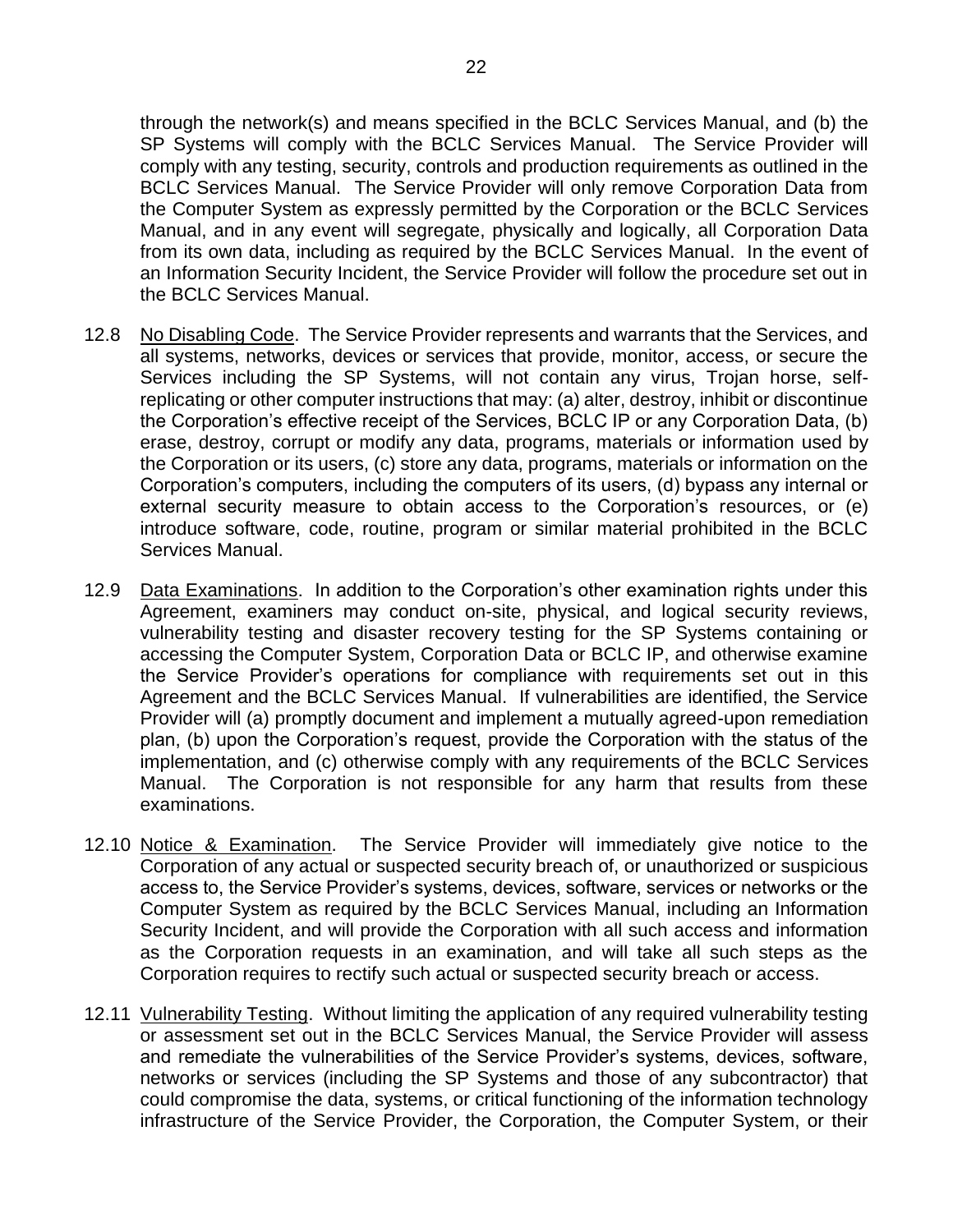respective users, Players, clients or customers or that impacts the Service Provider's external-facing, internal or partner environments or the Services, as required by the BCLC Services Manual.

## **ARTICLE 13 INTELLECTUAL PROPERTY**

- <span id="page-24-0"></span>13.1 BCLC IP. All BCLC IP is and will be owned exclusively by the Corporation. The Service Provider hereby irrevocably and unconditionally assigns, transfers and conveys and will cause its Personnel and subcontractors and their Personnel to irrevocably and automatically assign, transfer and convey to the Corporation, in each case without additional consideration, all right, title and interest throughout the world in and to the BCLC IP when the Service Provider (or its Personnel or subcontractors or their Personnel) acquires, conceives, creates, develops or first reduces to practice the BCLC IP. The Service Provider will cause its Personnel and subcontractors and their Personnel to irrevocably and unconditionally waive, to the extent permitted by Applicable Law, any claims they may now or hereafter have in any jurisdiction to so-called "moral rights" with respect to any BCLC IP.
- 13.2 Licence of BCLC IP. Subject to the Service Provider's compliance with all of the terms and conditions of this Agreement, the Corporation hereby grants to the Service Provider a royalty-free, non-transferable and non-exclusive right and licence to use the BCLC IP, during the Term, without any further right to sub-license, solely as necessary to perform its obligations under this Agreement and for no other purpose. The Service Provider agrees, now and hereafter, not to challenge the ownership or validity of any of the BCLC IP, including the Corporation Data.
- 13.3 Licensed IP. The Corporation will in writing advise the Service Provider of requirements of third party agreements and licences pertaining to the use of Licensed IP. The Service Provider will conduct itself in such a manner that allows the Corporation to fulfill its obligations and maintain its good standing in respect of any third party agreements and licences pertaining to the use of the Licensed IP, and the Service Provider will comply with covenants and obligations under such third party agreements and licences as if it were an original signatory thereto.
- 13.4 Use of Trademarks. During the Term, the Service Provider may use such trademarks of the Corporation as the Corporation may approve in the BCLC Services Manual or otherwise in writing (the "**Approved Corporation Trademarks**"), and the Corporation may use such trademarks of the Service Provider as the Service Provider may approve in writing (the "**Approved Service Provider Trademarks**"), for the sole purposes of advertising or promoting the Facility, in each case subject to and in accordance with this [Article](#page-24-0) 13. For the avoidance of doubt, the Service Provider may not use any trademarks of the Corporation other than Approved Corporation Trademarks and the Corporation may not use any trademarks of the Service Provider other than Approved Service Provider Trademarks.
- <span id="page-24-1"></span>13.5 Standards for Trademarks. The Service Provider may not use the Approved Corporation Trademarks except in accordance with such style guidelines as are set forth in the BCLC Services Manual or as the Corporation may otherwise Prescribe and, without limiting the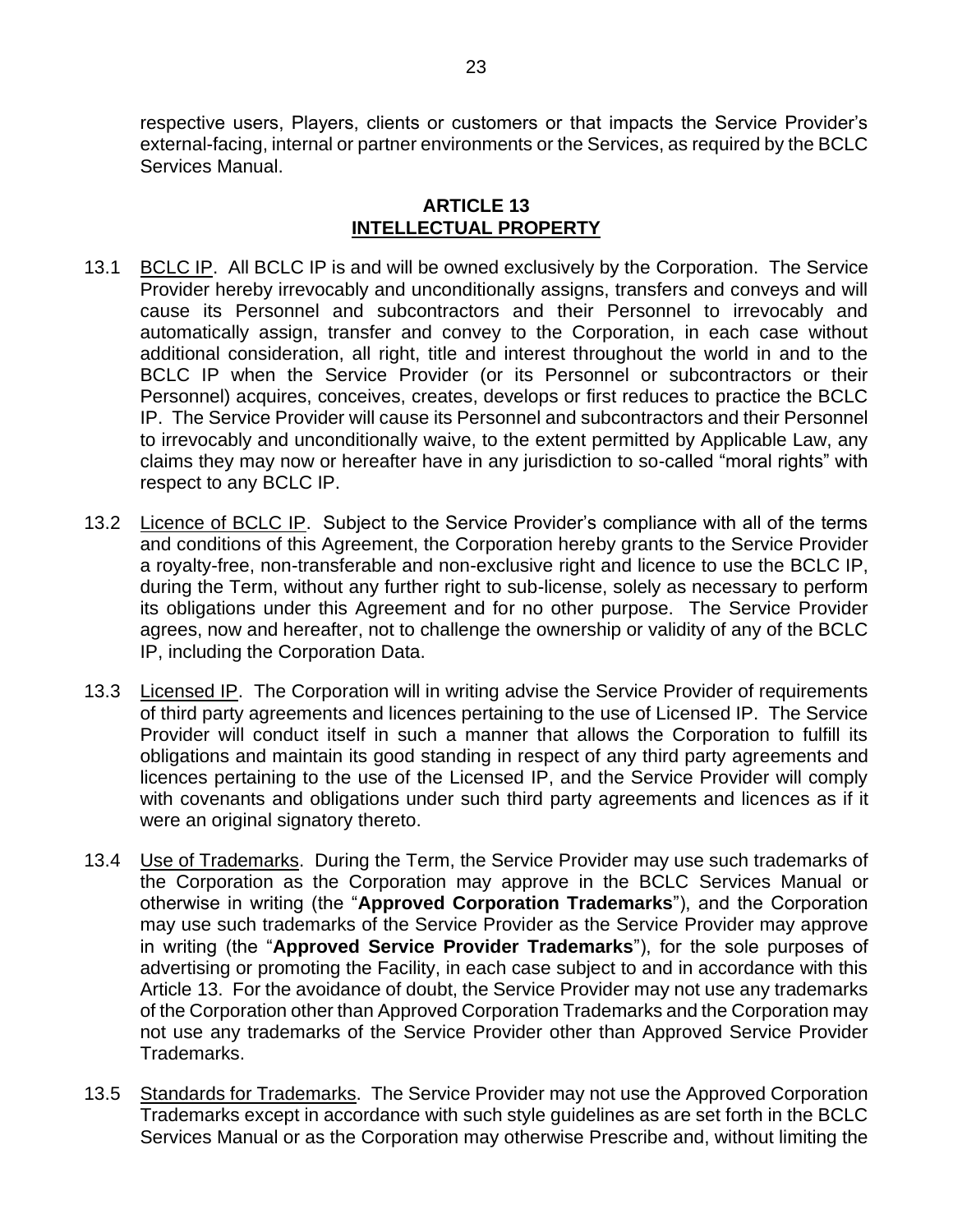generality of the foregoing, will clearly indicate in all advertising that the Approved Corporation Trademarks are owned by the Corporation and used with the Corporation's permission. The Service Provider will not, directly or indirectly, advertise, exploit, promote or otherwise deal with any of the Approved Corporation Trademarks in any manner that might adversely affect the goodwill attaching to and symbolized by such trademarks. In addition to the foregoing, each party agrees, in respect of the other party's trademarks, to fully and promptly comply with any instructions or directions regarding the use, appearance, location, size, context, cessation or similar matter of the other party's trademarks when provided by the other party. Without limiting the application of the other provisions of this Article [13.5,](#page-24-1) the licensee of the other party's trademarks will not remove, alter, obscure or otherwise change any proprietary notice affixed by such party to its materials.

13.6 Goodwill. All goodwill in the Approved Corporation Trademarks will accrue to the Corporation. All goodwill in the Approved Service Provider Trademarks will accrue to the Service Provider. At no time during or after the term of this Agreement will the Service Provider challenge or assist others to challenge the trademarks, service marks or trade names of or claimed by the Corporation or the registration thereof or attempt to register any trademarks, service marks or trade names confusingly similar to those of the Corporation.

## **ARTICLE 14 EMPLOYMENT & TRAINING**

- <span id="page-25-0"></span>14.1 Engagement of Personnel. The Service Provider will engage such Personnel as may be necessary to provide the Services, provided that in the engagement of such Personnel, the Service Provider will:
	- (a) engage or employ only such Personnel as are trained, competent and otherwise satisfy the standards and qualifications Prescribed by the Corporation;
	- (b) ensure such Personnel are registered, licensed and approved as required by Applicable Law; and
	- (c) maintain exclusive supervision and control over the Personnel engaged or employed directly or indirectly by the Service Provider to provide the Services, and exercise exclusive responsibility and authority for hiring, supervising, directing, compensating, disciplining, terminating and administering such Personnel, and costs related thereto, provided that the Service Provider complies with the applicable provisions of this Agreement.
- 14.2 Supervisory Personnel. The Service Provider will appoint competent supervisory Personnel and will require attendance by sufficient supervisory Personnel at the Facility at all times while open to the public.
- 14.3 Cooperation with Other Contractors. The Service Provider will cooperate with other contractors and subcontractors of the Corporation.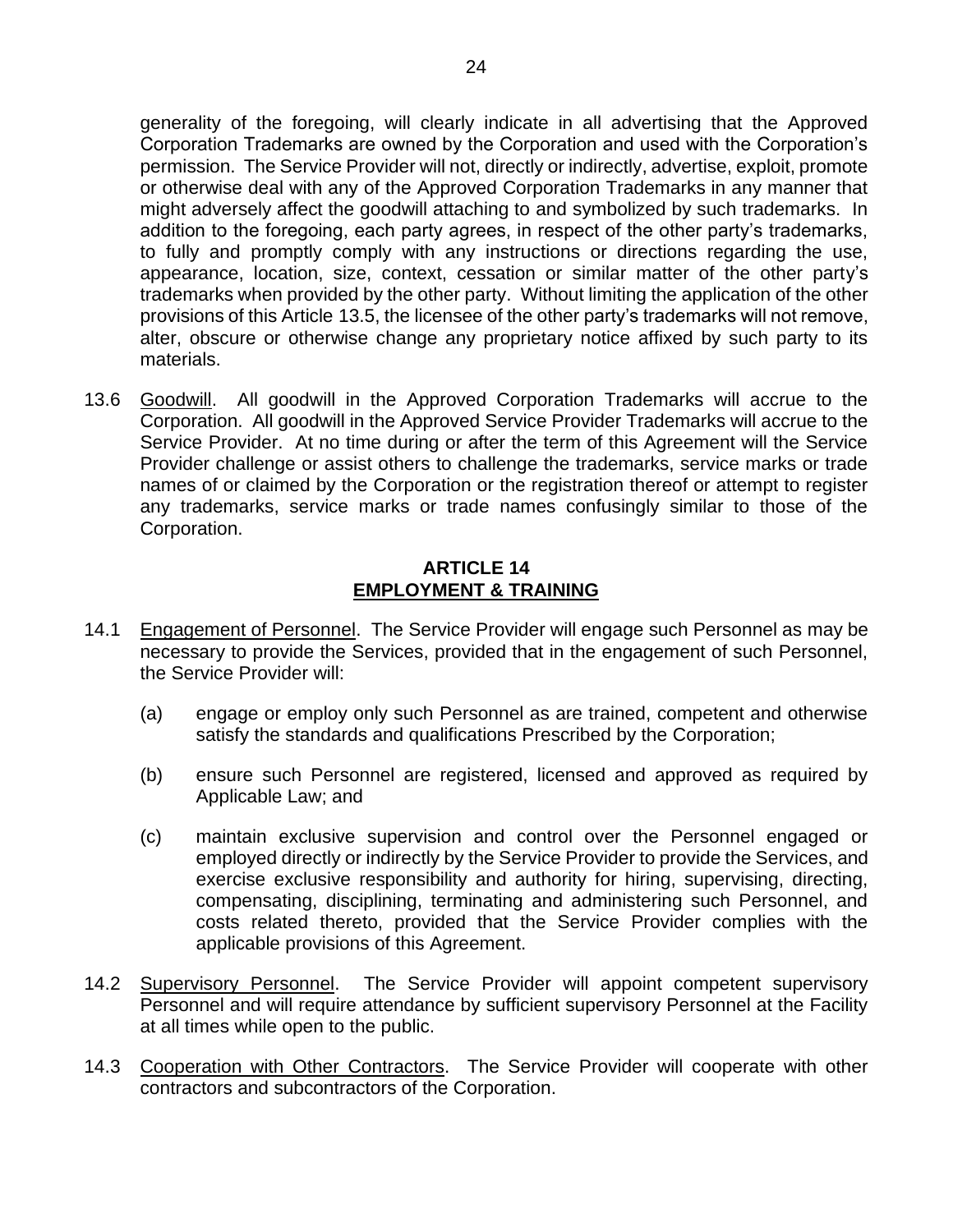- 14.4 Obligations of Service Provider. The Service Provider is exclusively responsible for and will comply with:
	- (a) all obligations as employer of Personnel employed by the Service Provider to provide the Services, including payment of all wages, salaries and benefits and deduction and remittance of all statutory withholdings for income tax, employment insurance and Canada Pension Plan, payment of Workers' Compensation Board assessments and the like; and
	- (b) all obligations of the Service Provider to Personnel under contracts with independent contractors retained by the Service Provider to provide the Services, including payment of service fees, sales, services or value added tax and any other fees or taxes associated therewith.
- 14.5 Standard Training Programs. The Service Provider will ensure that, in accordance with the BCLC Standards or as otherwise Prescribed by the Corporation, all Personnel successfully complete required training programs, including updated or remedial training.
- 14.6 Remedial Training Programs. In the event of a Material Breach:
	- (a) the Corporation may require that the Service Provider and all Personnel successfully complete a remedial training program and all such Personnel must cooperate in, participate in, fully and satisfactorily complete such remedial training program;
	- (b) such training will be completed at the cost of the Service Provider; and
	- (c) the Corporation will invoice the Service Provider for costs incurred by the Corporation for such training and the Service Provider must promptly pay such invoice.
- 14.7 Appointment of Compliance Officer. The Service Provider will appoint a compliance officer approved by the Corporation. The compliance officer will report directly to a senior officer of the Service Provider in a position approved by the Corporation, which position may include the chief executive officer, the chief operating officer, the board chair or, if Prescribed by the Corporation, the equivalent senior officer of a direct or indirect owner of the Service Provider. The compliance officer will hold the qualifications, certifications and experience Prescribed in the BCLC Standards. The compliance officer's duties will include the following:
	- (a) monitoring compliance of the Service Provider, its Personnel, subcontractors and their Personnel with the BCLC Services Manual, the Game Conditions and Applicable Law;
	- (b) liaising with the Corporation; and
	- (c) organizing attendance at remedial training.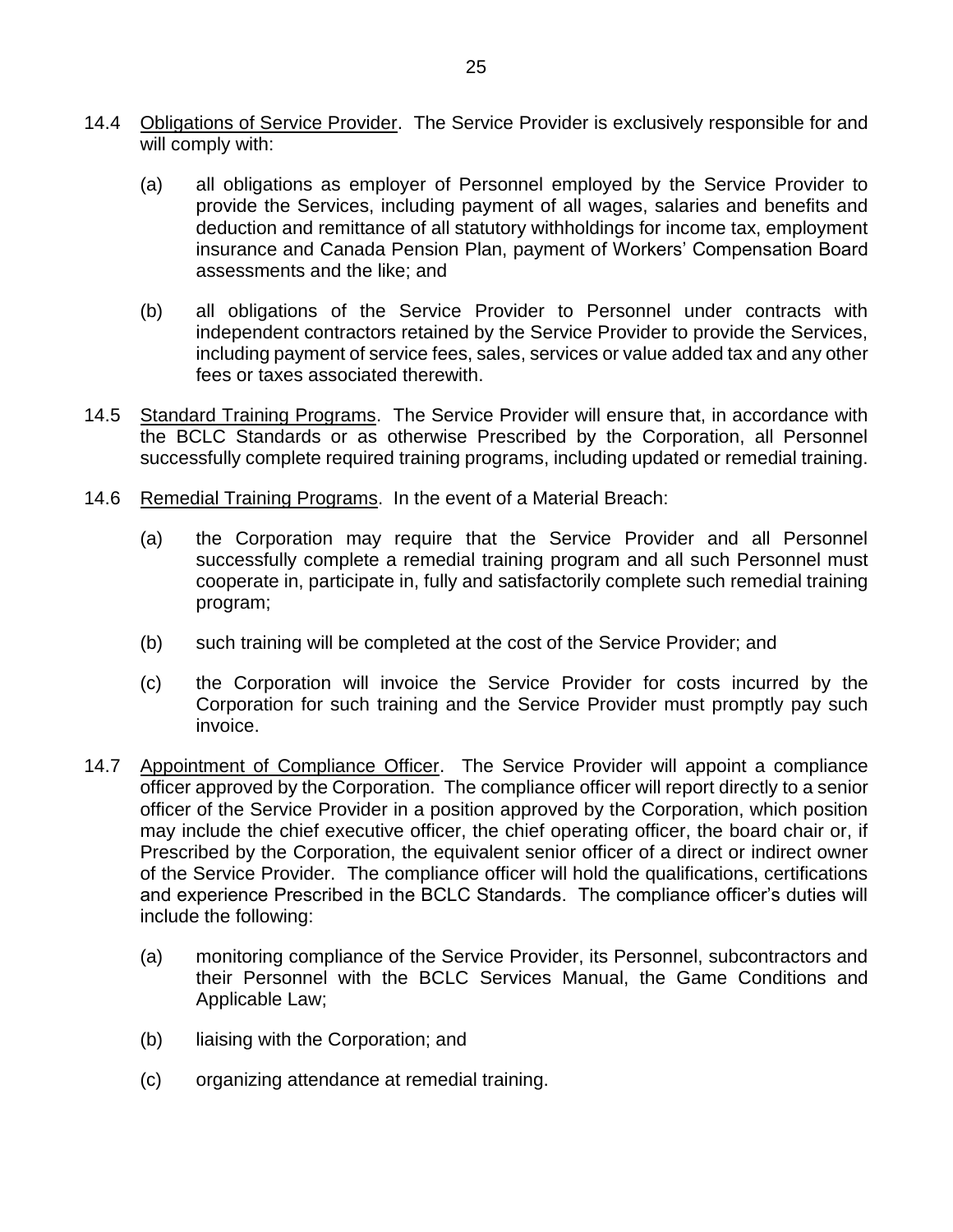#### **ARTICLE 15 INSURANCE**

<span id="page-27-0"></span>15.1 Insurance. The Service Provider will purchase and maintain such policies of insurance as reasonably Prescribed by the Corporation and will deliver satisfactory proof of such insurance to the Corporation upon request and as soon as reasonably practicable after any material change to such policies of insurance.

## **ARTICLE 16 REPRESENTATIONS & WARRANTIES**

- <span id="page-27-1"></span>16.1 Representations and Warranties. The Service Provider represents, warrants and covenants to the Corporation that:
	- (a) if a corporation, the Service Provider is a [\_\_\_\_\_\_\_\_\_\_\_\_] duly organized and validly existing under the laws of [\_\_\_\_\_\_\_\_\_\_\_\_] and has full power and capacity to perform all its obligations in this Agreement and in all other documents, instruments and agreements required to be executed and delivered by the Service Provider pursuant to this Agreement;
	- (b) if a partnership, the Service Provider is a [\_\_\_\_\_\_\_\_\_\_\_\_\_] partnership duly created and validly existing under the [\_\_\_\_\_\_\_\_\_\_\_\_\_\_\_\_] and has full power and capacity to enter into, carry out the transactions contemplated by and duly observe and perform all its obligations contained in this Agreement and all other documents, instruments and agreements required to be executed and delivered by the Service Provider to this Agreement, and the general partner of the Service Provider is a [\_\_\_\_\_\_\_\_\_\_\_\_] duly organized and validly existing under the laws of [\_\_\_\_\_\_\_\_\_\_\_\_], has been duly appointed general partner of the Service Provider, and has full power and capacity to perform both its own obligations and those of the Service Provider on the Service Provider's behalf in this Agreement and in all other documents, instruments and agreements required to be executed and delivered pursuant to this Agreement;
	- (c) the execution and delivery of this Agreement and all other documents, instruments and agreements required to be executed and delivered by the Service Provider, and the general partner of the Service Provider, if applicable, pursuant to this Agreement have been duly authorized by all necessary action, have been duly executed and delivered and constitute legal, valid and binding obligations of the Service Provider enforceable in accordance with their terms and do not contravene or violate (i) any provision of its constating documents, (ii) any Applicable Law, or (iii) any other Person's rights;
	- (d) the information set out in [Schedule](#page--1-0) B [\(Service Provider Ownership Information\)](#page--1-0) is true and correct and, except as set out in [Schedule](#page--1-0) B [\(Service Provider Ownership](#page--1-0)  [Information\)](#page--1-0), there is as at the date of this Agreement no outstanding offer, agreement or other arrangement pursuant to which: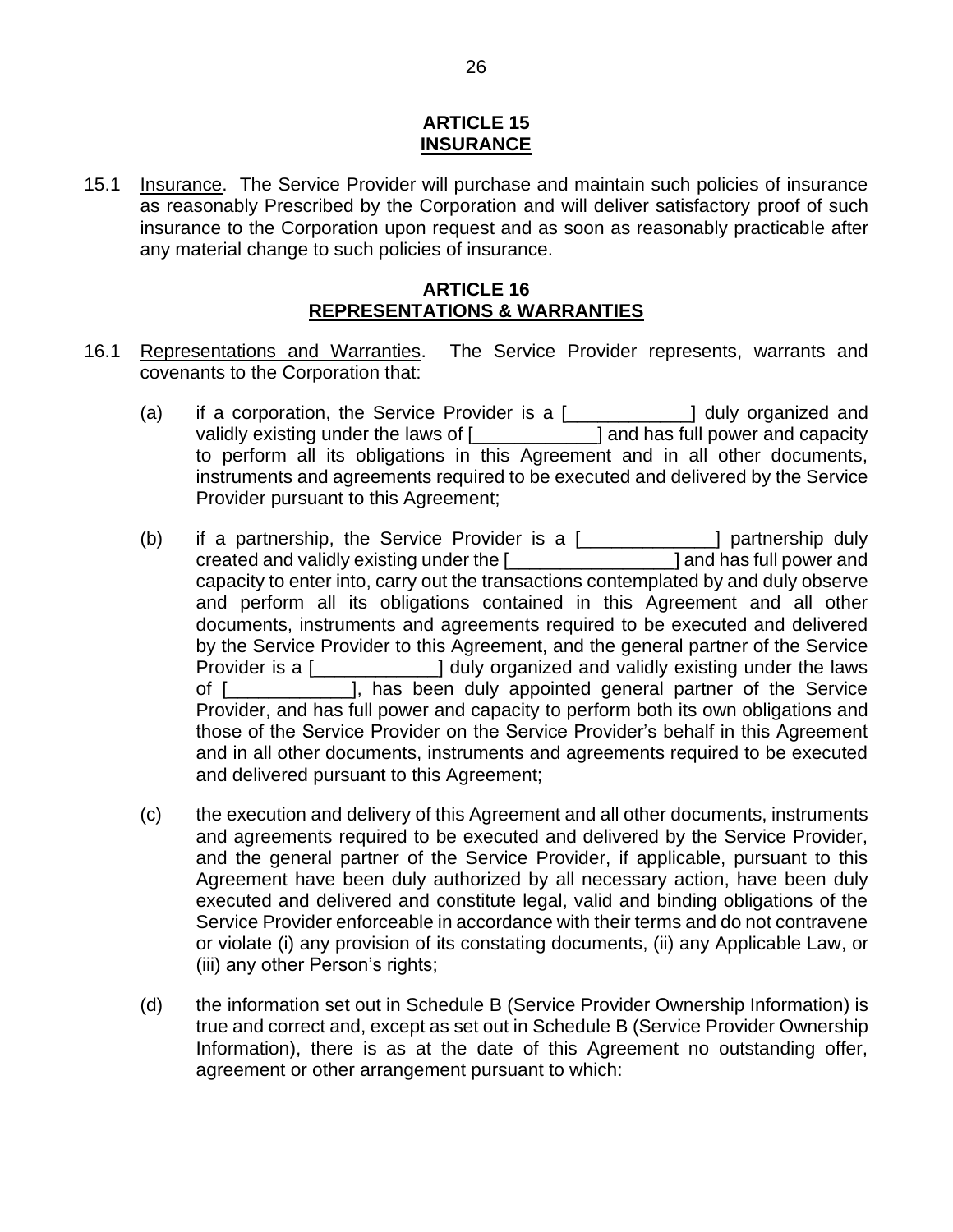- (i) any Person is entitled to subscribe for or take by means of transfer or by conversion any form of investment, security or voting rights in the Service Provider or, if applicable, the general partner of the Service Provider; or
- (ii) if applicable, the partnership agreement governing the Service Provider will be amended;
- (e) the Service Provider, and, if applicable, the general partner of the Service Provider, and all Persons who control or have a Significant Interest in the Service Provider, and if applicable, the general partner of the Service Provider, are eligible for registration as gaming services providers under the *Gaming Control Act*;
- (f) the Service Provider is a registered gaming services provider under the *Gaming Control Act*, and will maintain such registration throughout the Term;
- (g) all Personnel who are required by Applicable Law to be registered as gaming workers are registered and will maintain such registrations throughout the Term;
- (h) all Personnel have and will maintain throughout the Term all skills, qualifications, expertise and experience necessary to perform the Services with a high degree of quality, consistent with industry standards applicable to top tier providers of similar services and otherwise in accordance with the terms of this Agreement;
- (i) the Service Provider has no knowledge of any material fact or matter not disclosed to the Corporation by the Service Provider that, if known by the Corporation, might reasonably be expected to deter the Corporation from entering into this Agreement or completing the transactions contemplated in this Agreement or that might materially adversely affect the ability of the Service Provider to perform its obligations under this Agreement;
- (j) without limiting the representation in Article 16.1(i), the Service Provider is itself, or is through subcontracting or other arrangements, fully capable of participating in the Loyalty Programs and other Promotional Programs, including providing for redemption by Players for food and beverage products at the Facility;
- (k) the Service Provider either is the registered and beneficial owner of, or has an exclusive lease in respect of, the Site; and
- (l) no Event of Default has occurred.

## **ARTICLE 17 TRANSFER, SALE & ASSIGNMENT**

- <span id="page-28-0"></span>17.1 Definitions. For the purpose of this [Article](#page-28-0) 17:
	- (a) a Person is an "**associate**" of another Person if:
		- (i) one is a corporation of which the other is an officer or director;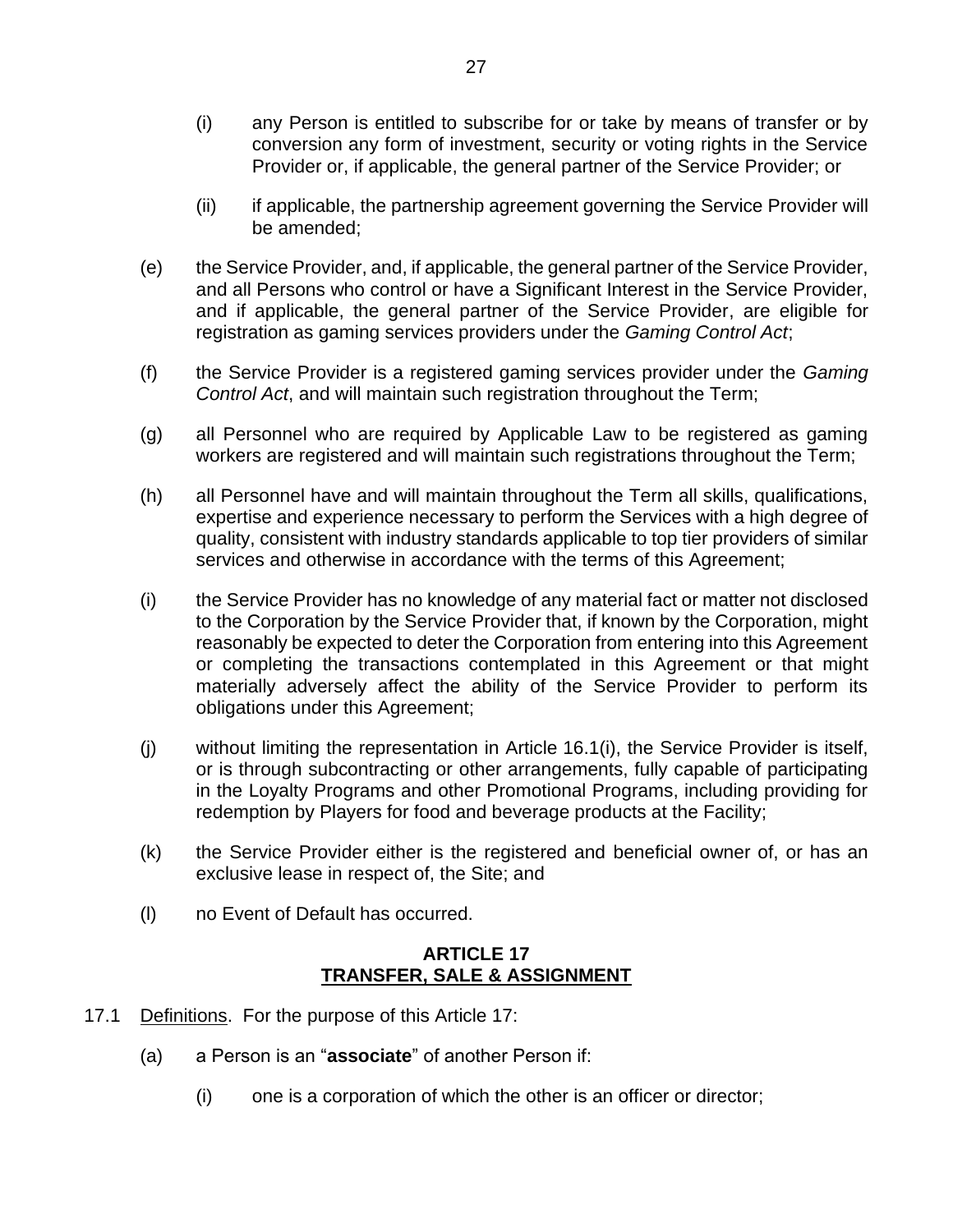- (ii) one is a corporation that is controlled by the other or by a group of Persons of which the other is a member;
- (iii) one is a partnership of which the other is a partner;
- (iv) one is a trust of which the other is a trustee or a beneficiary or an associate of either;
- (v) one is a relative, including a spouse, of the other or a relative of the other spouse, if the relative has the same home as the other;
- (vi) both are corporations controlled by the same Person;
- (vii) both are members of a voting trust that relates to voting shares of the Service Provider; or
- (viii) both, in the reasonable opinion of the Corporation, are parties to an agreement or arrangement the purpose of which is to require them to act in concert with respect to their interests, direct or indirect, in the Service Provider, or they are otherwise acting in concert with respect to those interests;
- (b) "**control**" means control in any manner that results in control in fact, whether directly through the ownership of securities or indirectly through a trust, an agreement or arrangement, the ownership of any body corporate or otherwise, and, without limiting the generality of the foregoing:
	- (i) a body corporate is controlled by a Person if:
		- (A) securities of the body corporate to which are attached more than fifty per cent (50%) of the votes that may be cast to elect directors of the body corporate are held by or for the benefit of that Person, and the votes attached to those securities are sufficient, if exercised, to elect the majority of the directors of the body corporate; or
		- (B) the body corporate is a publicly traded company and securities of the body corporate to which are attached more than ten per cent (10%) of the votes that may be cast to elect directors of the body corporate are held by or for the benefit of that Person unless that Person gives notice to and satisfies the Corporation that the Person does not in fact control the body corporate; or
	- (ii) a partnership or unincorporated organization is controlled by a Person with an ownership interest therein representing more than ten per cent (10%) of the assets of the partnership or organization or such ownership interest is held, by or for the benefit of that Person;
- (c) "**corporation**" includes a body corporate, partnership and unincorporated organization; and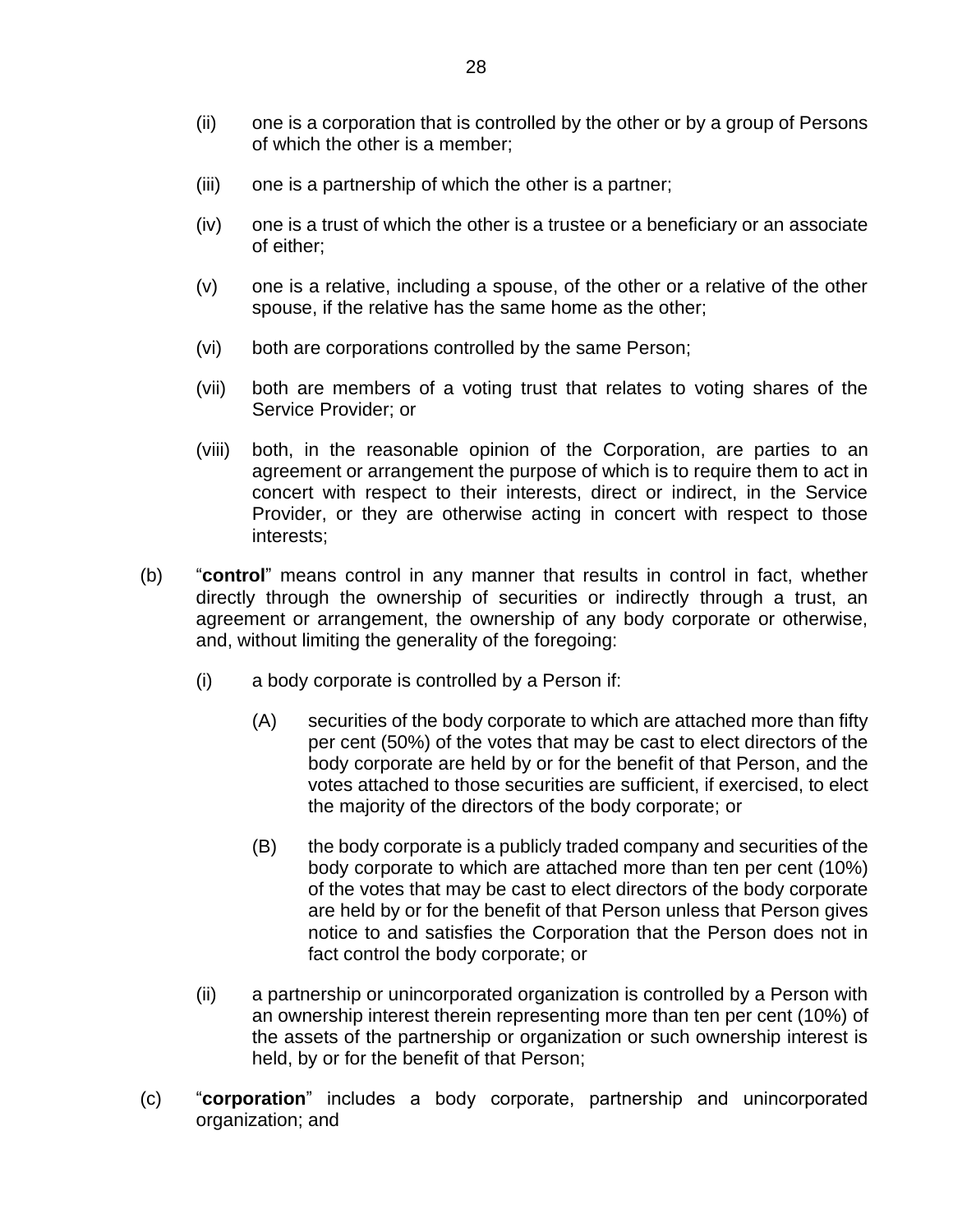- (d) "**ownership interest**" means an interest in a corporation under all circumstances or under some circumstances that have occurred and are continuing, and includes a security currently convertible into such an interest and currently exercisable options and rights to acquire such an interest or such a convertible security.
- 17.2 Assignment. No transfer, sale, assignment or other disposition of this Agreement, or the rights hereunder, whether contingent, absolute or otherwise by the Service Provider is valid without first obtaining the consent of the Gaming Policy & Enforcement Branch, and thereafter, obtaining the prior written consent of the Corporation. Any consent of the Corporation may be subject to conditions Prescribed by the Corporation, and any such transfer, sale, assignment or other disposition will only be effective upon compliance with such conditions. Any transfer, sale or assignment or other disposition of this Agreement or of the rights hereunder whether contingent, absolute or otherwise by the Service Provider without the prior written consent of the Corporation will render this Agreement null and void at the option of the Corporation, without any further obligations whatsoever on the part of the Corporation. Notwithstanding the foregoing, the Service Provider may not transfer or assign any of its rights or obligations under this Agreement to anyone who is not registered as a gaming services provider under the *Gaming Control Act*.

## <span id="page-30-0"></span>17.3 Ownership Constraint.

- (a) No Person will hold, beneficially own or control, either directly or indirectly, ownership interests in the Service Provider which, in the aggregate, are five per cent (5%) or more of the total ownership interests in the Service Provider (referred to in this [Article](#page-28-0) 17 as a "**Significant Interest**"), unless the Person first obtains the written consent of the Gaming Policy and Enforcement Branch, and then obtains the written consent of the Corporation; and
- (b) a Person who holds, beneficially owns or controls, either directly or indirectly, a Significant Interest will not:
	- (i) dispose, in any manner whatsoever, of any portion of such Significant Interest; or
	- (ii) acquire, in any manner whatsoever, a greater Significant Interest,

if such disposition or acquisition would result in a change of control of the Service Provider, unless the Person has first obtained the written consent of the Gaming Policy and Enforcement Branch, and then obtains the written consent of the Corporation, to such disposition or acquisition.

Any consent of the Corporation under this Article [17.3](#page-30-0) may be subject to conditions Prescribed by the Corporation, and no Person will hold, beneficially own or control, either directly or indirectly, a Significant Interest except in compliance with such conditions and any such disposition or acquisition will only be effective upon compliance with such conditions.

For the purposes hereof, each Person who is a member of a group of Persons all of whom are associates of each other will each be deemed to beneficially own all ownership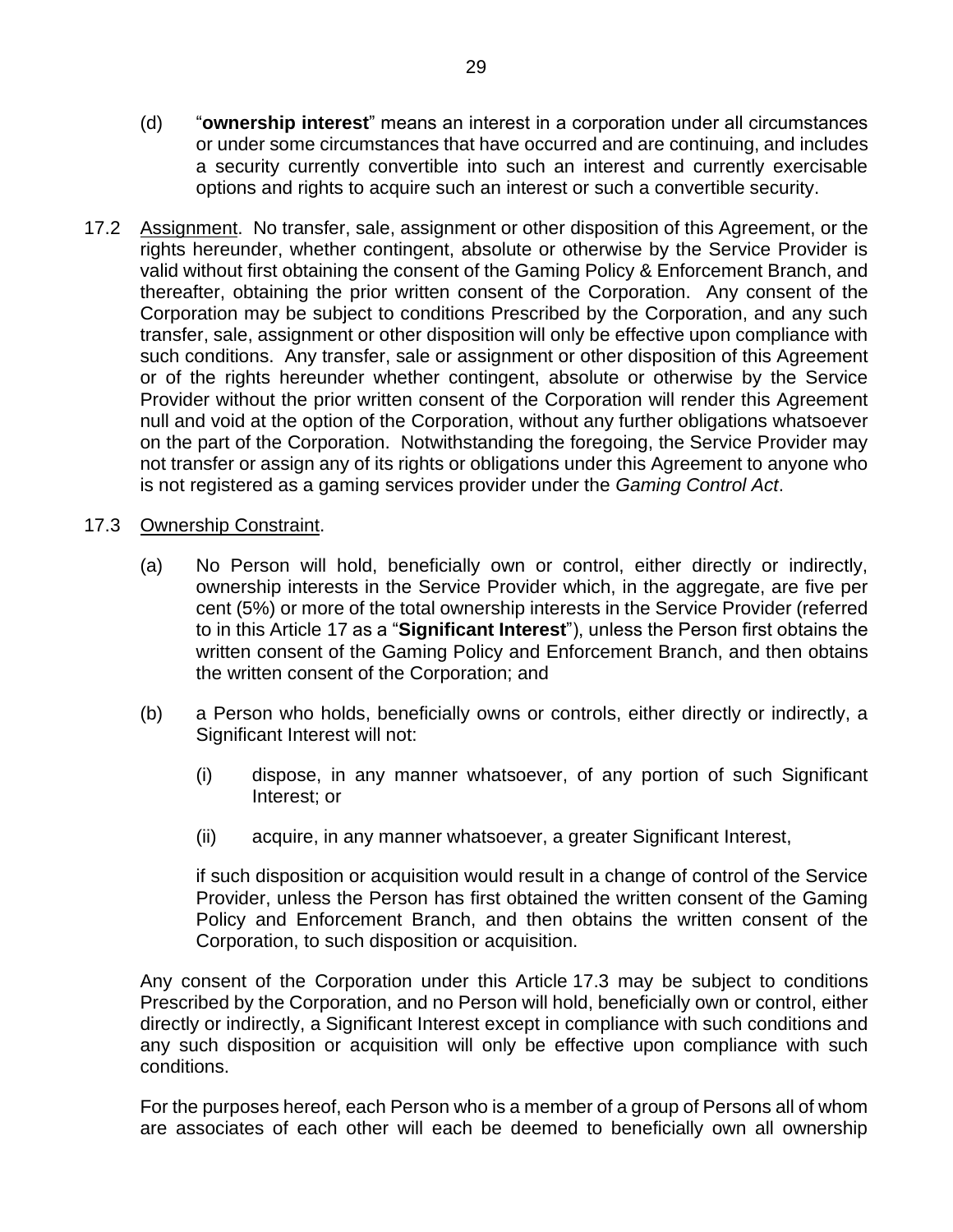interests of the Service Provider which are collectively held, beneficially owned or controlled, either directly or indirectly, by the members of such group.

For the purposes of this [Article](#page-28-0) 17, the requirements of this Article [17.3](#page-30-0) are, together, the "**Ownership Constraint**".

- <span id="page-31-2"></span><span id="page-31-0"></span>17.4 Amend Corporate/Governing Documents. If the Service Provider is a corporation, the Service Provider will as soon as practicable and in any event within one hundred and eighty (180) days of the Effective Date amend its articles, bylaws, shareholders agreement, partnership agreement or other such applicable governing document so as to adopt the Ownership Constraint (defined in Article [17.3\)](#page-30-0), as well as such ancillary provisions required to enable the Service Provider to enforce the Ownership Constraint, to provide for the following:
	- (a) the Service Provider will not issue or register the transfer of any ownership interest in the Service Provider if to the knowledge of the Service Provider such issue or transfer will contravene the Ownership Constraint;
	- (b) the Service Provider will, upon acquiring knowledge of any contravention of the Ownership Constraint by a holder of an ownership interest:
		- (i) promptly notify the Corporation;
		- (ii) suspend all voting and participation rights attached to such ownership interest in the Service Provider (to the extent permitted by Applicable Law); and
		- (iii) not distribute any funds that may be payable or become payable to the ownership interest until such contravention is remedied; and
	- (c) if any holder of an ownership interest is in contravention of the Ownership Constraint, the Service Provider will immediately provide written demand to such holder to remedy the contravention, and if such holder fails to remedy the same within thirty (30) days following receipt of written demand therefor from the Service Provider, the Service Provider will forthwith take all reasonable steps available at law to cause such holder to sell or purchase equitable interests in the Service Provider as required in order to remedy such contravention,

<span id="page-31-1"></span>and the Service Provider will comply with the foregoing requirements of Articles [17.4\(a\)](#page-31-0) to [17.4\(c\)](#page-31-1) whether or not the Service Provider has amended its articles, bylaws, shareholders agreement, partnership agreement or other such applicable governing document.

17.5 Observe and Comply. Following the amendments referred to in Article [17.4](#page-31-2) to the articles, bylaws, shareholders agreement, partnership agreement or other such applicable governing or constating document of the Service Provider becoming effective, the Service Provider will duly observe and comply with all such provisions and provide the Corporation upon request with any information it may reasonably request in order to monitor such compliance.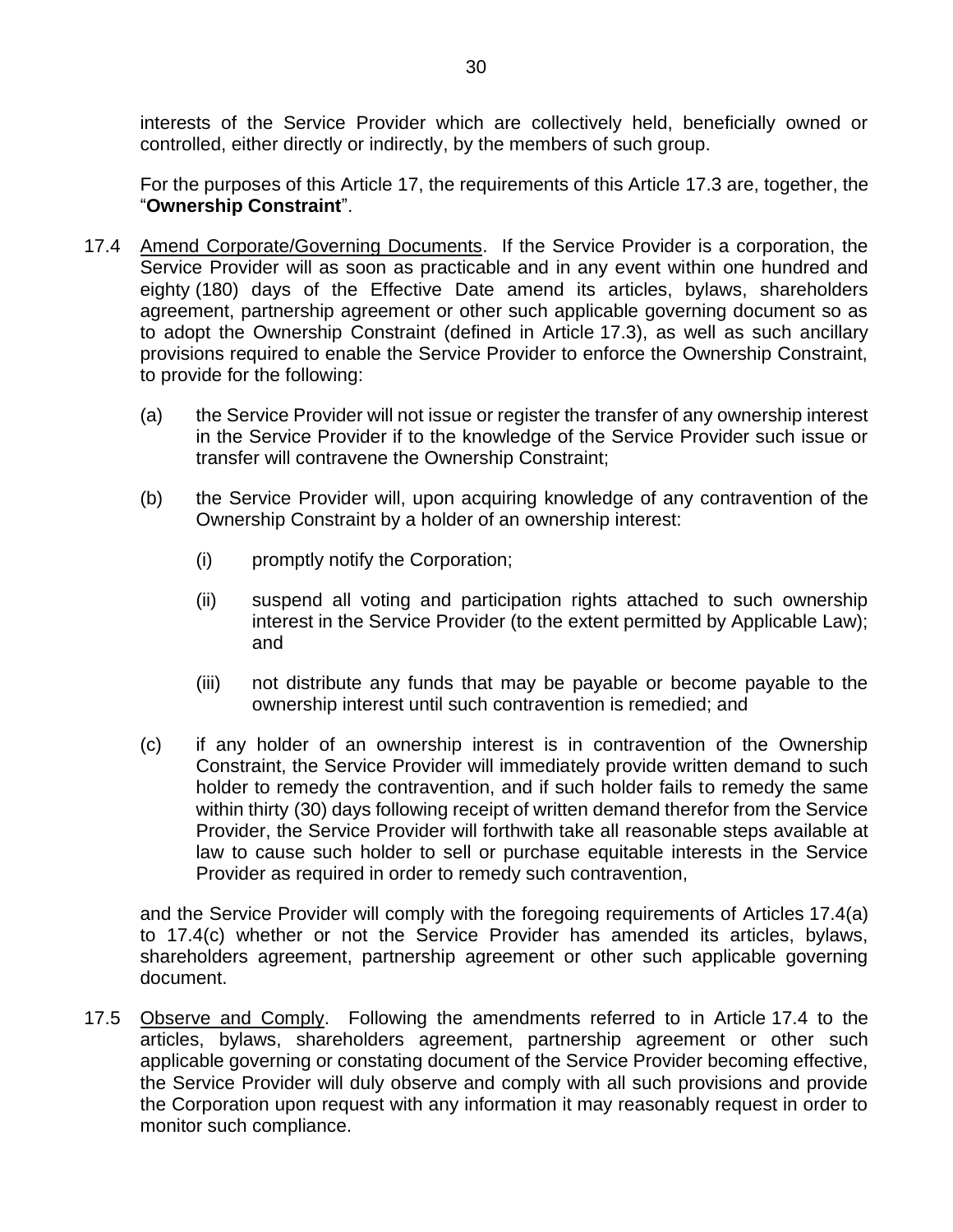- 17.6 Holders of Significant Interest. The Service Provider represents and warrants that every Person holding a Significant Interest is fully and accurately set out in [Schedule](#page--1-0) B [\(Service](#page--1-0)  [Provider Ownership Information\)](#page--1-0). The Corporation acknowledges and agrees that the Significant Interests as set out in [Schedule](#page--1-0) B [\(Service Provider Ownership Information\)](#page--1-0) have been consented to by the Corporation. The Service Provider will not permit any Person to beneficially own or control, directly or indirectly, acquire or dispose of a Significant Interest without the prior consent of the Corporation as required by this [Article](#page-28-0) 17.
- <span id="page-32-0"></span>17.7 Secured Interests. The Service Provider may, subject to first obtaining the written consent of the Corporation, grant a security interest in the Service Provider's interest in this Agreement to a bank under the *Bank Act (Canada)* or other lender approved in writing by the Corporation (hereinafter called the "**Secured Party**") and on such terms and conditions approved in writing by the Corporation provided that such approval will in no manner whatsoever:
	- (a) prevent the Corporation from exercising its rights and remedies under this Agreement as against the Service Provider in the event the Service Provider is in default of this Agreement; or
	- (b) authorize or permit the Secured Party to provide the Services to the Corporation in the place of the Service Provider other than with the express written consent of the Corporation and on such terms and conditions as may be Prescribed by the Corporation.
- 17.8 Security Interest. As collateral and security for the performance of its obligations under this Agreement and such other obligations as Prescribed by the Corporation, the Service Provider grants to the Corporation a security interest in the Revenue, the Net Win, the Chip Liability and any account in which the Corporation may permit the deposit of the Net Win, Chip Liability, the Corporation Data, the Computer System, the Corporation's Confidential Information, the BCLC IP and the Gaming Supplies, and any proceeds thereof, and agrees that the Corporation may register financing statement(s) or other registrable instrument(s) in any applicable personal property registry or other registry to perfect the security interest granted in favour of the Corporation, and the Service Provider will cooperate with the Corporation and execute all instruments and documents required by the Corporation in furtherance of the foregoing. To the extent permitted by Applicable Law, the Service Provider irrevocably waives the right to receive a copy of each financing statement or financing change statement (or any verification statement pertaining thereto) filed under applicable personal property security statutes by or on behalf of the Corporation in respect of this Agreement or any other security agreement.
- 17.9 Security and Priority Agreements. At the Corporation's request, the Service Provider will execute and deliver such security as the Corporation deems necessary or desirable, in form and substance satisfactory to the Corporation in its discretion, to secure the Corporation's interest in the Net Win, the Chip Liability and any account in which the Corporation may permit the deposit of the Net Win, Chip Liability, the Corporation Data, the Computer System, the Corporation's Confidential Information, the BCLC IP and the Gaming Supplies. At the request of the Corporation, the Service Provider will use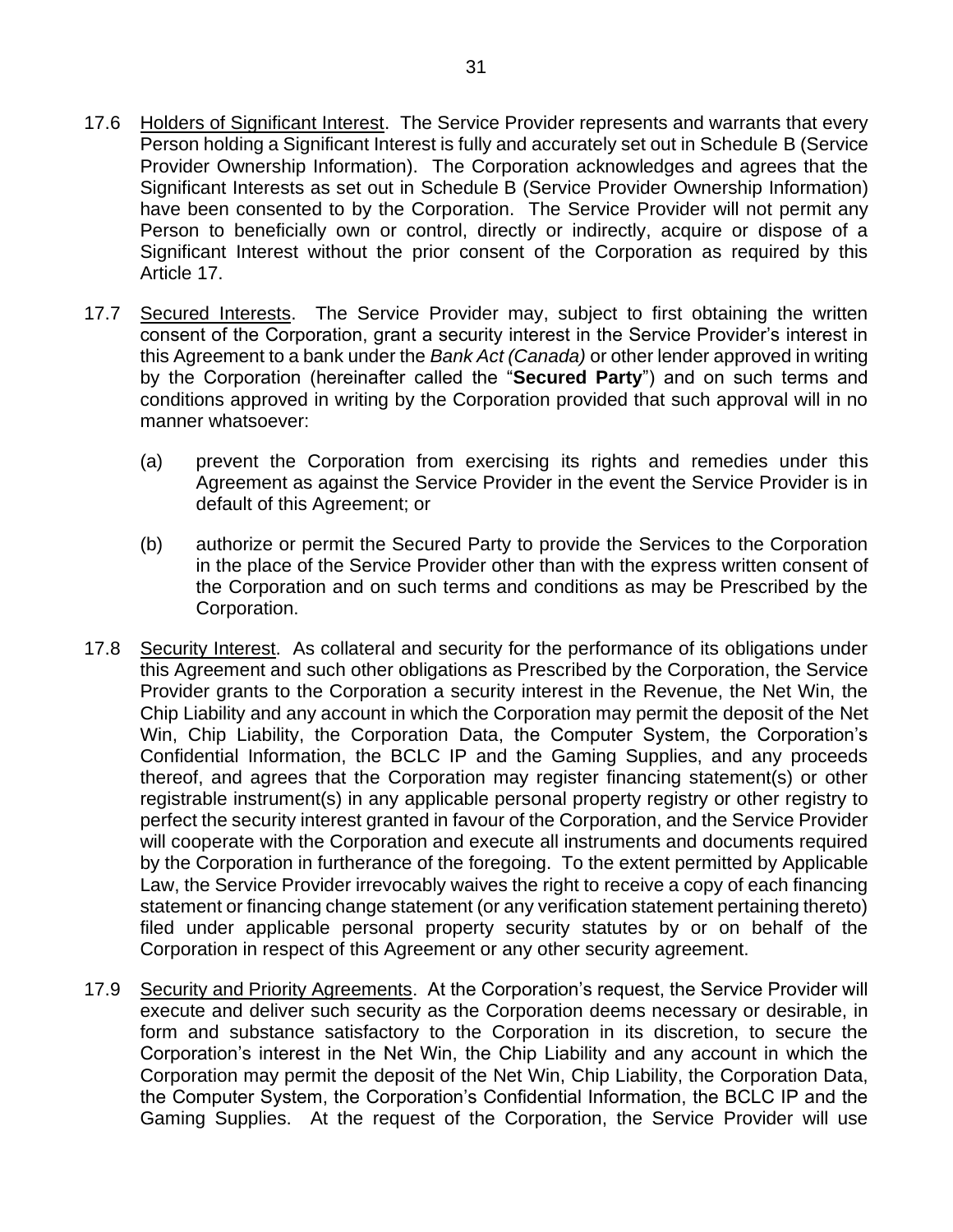commercially reasonable efforts to cause any other party having an interest in the asset or other property of the Service Provider to execute and deliver agreements granting priority in favour of the Corporation's security interest in the Net Win, the Chip Liability and any account in which the Corporation may permit the deposit of the Chip Liability, the Corporation Data, the Computer System, its Confidential Information, the BCLC IP and the Gaming Supplies. The Corporation may make obtaining such agreements a condition of providing a consent under this [Article](#page-28-0) 17.

- 17.10 Assignment of Interest. If the Corporation has consented to the grant of a security interest over the Service Provider's interest in this Agreement pursuant to Article [17.7](#page-32-0) then, in the event the Service Provider is in default of the security interest of the Secured Party, the Corporation will, upon the legal request of the Secured Party, permit the assignment of the Service Provider's interest in this Agreement, subject to first obtaining the written approval of the Corporation, to a Person approved by the Corporation and on such terms and conditions approved by the Corporation. Any such assignment will require the assignee service provider to enter into an amendment to this Agreement, which would, in the Corporation's discretion, bring the terms of this Agreement current with the requirements of the Corporation for issuance of service agreements to new service providers. No assignment of the Service Provider's interest in this Agreement will prevent the Corporation from otherwise exercising its rights and remedies under this Agreement.
- <span id="page-33-0"></span>17.11 Notice and Costs of Request for Consent. The Service Provider will provide at least thirty (30) business days' notice, or such longer period for notice as may be set out in the BCLC Services Manual, to the Corporation of any proposed change that would require the Corporation's consent under this [Article](#page-28-0) 17, such notice to be accompanied by the material and information set out in the BCLC Services Manual. If the Service Provider provides less than thirty (30) business days' notice (including the provision of the accompanying material and a proposed replacement for [Schedule](#page--1-0) B [\(Service Provider](#page--1-0)  [Ownership Information\)](#page--1-0)), or such longer period for notice as may be set out in the BCLC Services Manual, for any request for consent pursuant to this [Article](#page-28-0) 17, the Service Provider will pay the Corporation's reasonable internal administrative and personnel costs and all reasonable third party costs in connection with considering any such request. The Corporation will invoice the Service Provider for any amounts owing under this Article [17.11](#page-33-0) and the Service Provider will promptly pay such amount to the Corporation. If the Service Provider provides less than fifteen (15) business days' notice of any request for consent or if, after making a request for consent, the Service Provider requests a consent within a shortened period of time, the Corporation will not be required to consider the request and, at its discretion, may not consent to the request on the basis that inadequate time was provided for the Corporation to consider the request. The Corporation will not be liable to the Service Provider for any loss arising from any failure or refusal of the Corporation to provide or consider any particular consent requested under this [Article](#page-28-0) 17.
- 17.12 Changes of Directors and Officers. The Service Provider will give notice to the Corporation of any changes in its board of directors or officers within five (5) days of such change.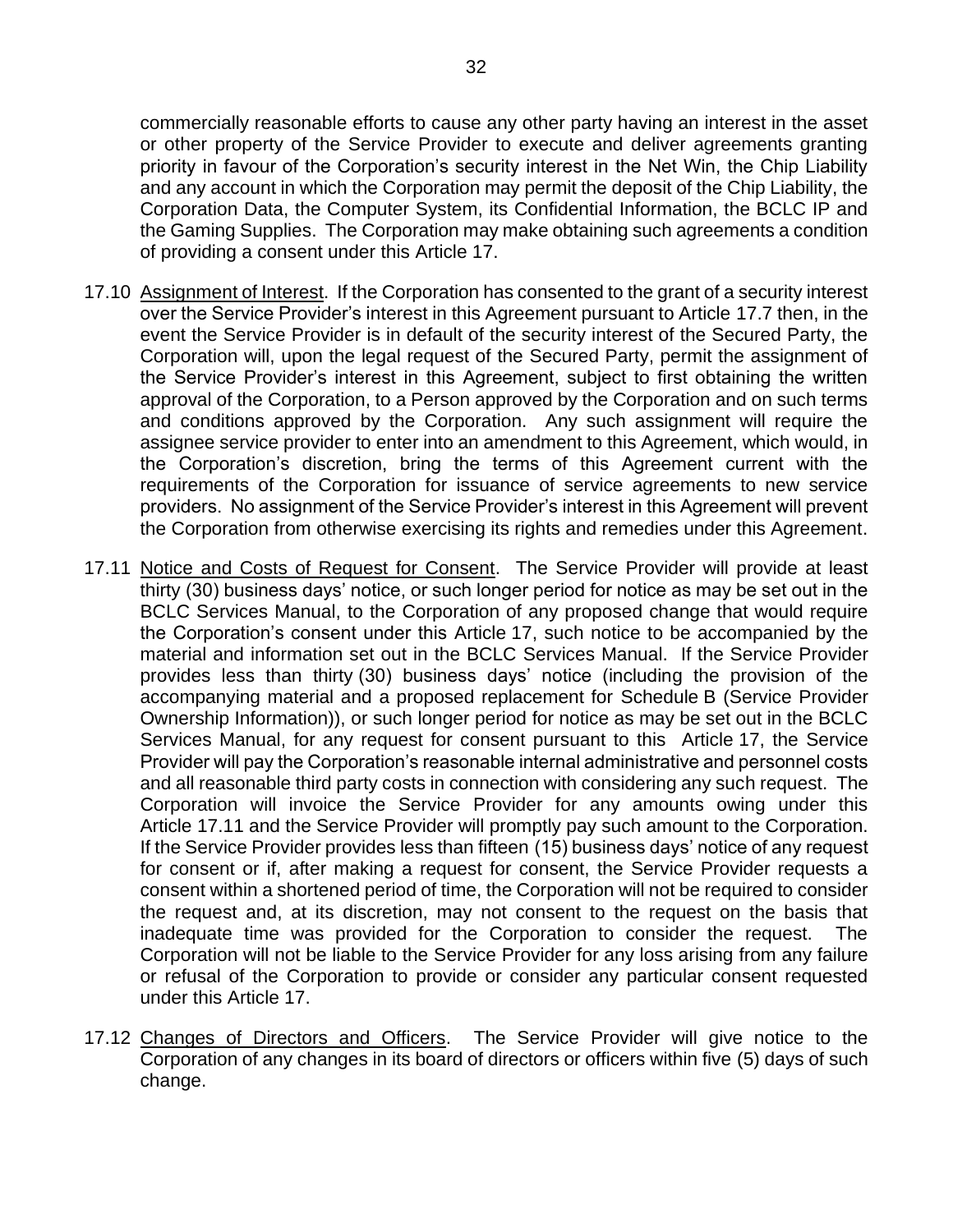<span id="page-34-2"></span>17.13 Updated Schedule B [\(Service Provider Ownership Information\)](#page--1-0). The Service Provider will, with [the Corpora](#page--1-0)tion's consent, update [Schedule](#page--1-0) B (Service Provider Ownership [Information\)](#page--1-0) as required to be true and complete. Each Operating Year as part of the Annual Business Plan, the Service Provider will provide the Corporation with a certificate confirming tha[t Schedule](#page--1-0) B [\(Service Provider Ownership Information\)](#page--1-0), as may be updated pursuant to this Article [17.13,](#page-34-2) is true and complete.

## **ARTICLE 18 SUBCONTRACTORS**

- <span id="page-34-0"></span>18.1 Prior Written Consent. The Service Provider will not subcontract any Services relating to cash operations, live table dealers, security or surveillance without the prior written consent of the Corporation. Any subcontracting of such Services without the prior written consent of the Corporation will render this Agreement null and void at the option of the Corporation, without any further obligations whatsoever on the part of the Corporation.
- <span id="page-34-3"></span>18.2 Responsibility for Subcontractors. The Service Provider is responsible to the Corporation for the performance of all subcontractors and will require the subcontractors to perform their services in accordance with the terms and conditions of this Agreement. The Service Provider is fully responsible to the Corporation for acts and omissions of subcontractors and their Personnel and of any other Persons directly or indirectly engaged by them.

## **ARTICLE 19 MATERIAL CONTRACTS**

- <span id="page-34-1"></span>19.1 Definition of Material Contracts. For the purposes of this [Article](#page-34-1) 19, "**Material Contracts**" includes the following:
	- (a) leases of the Site, or any portion thereof, and any modifications, extensions or renewals thereof;
	- (b) financing, borrowing and related security contracts and instruments;
	- (c) contracts and instruments for the acquisition, sale or lease of security or surveillance systems, information technology systems, including the SP Systems, or equipment or any portion thereof, that has been or is intended to be installed and operated in or about the Facility;
	- (d) any trust, shareholders or partnership agreement or options to acquire any interest in the Service Provider; and
	- (e) any other contracts Prescribed by the Corporation as being material to its conduct, management and operation of Gaming at the Facility,

whether or not such Material Contracts are those of the Service Provider or of any Person in which the Service Provider directly or indirectly holds an interest.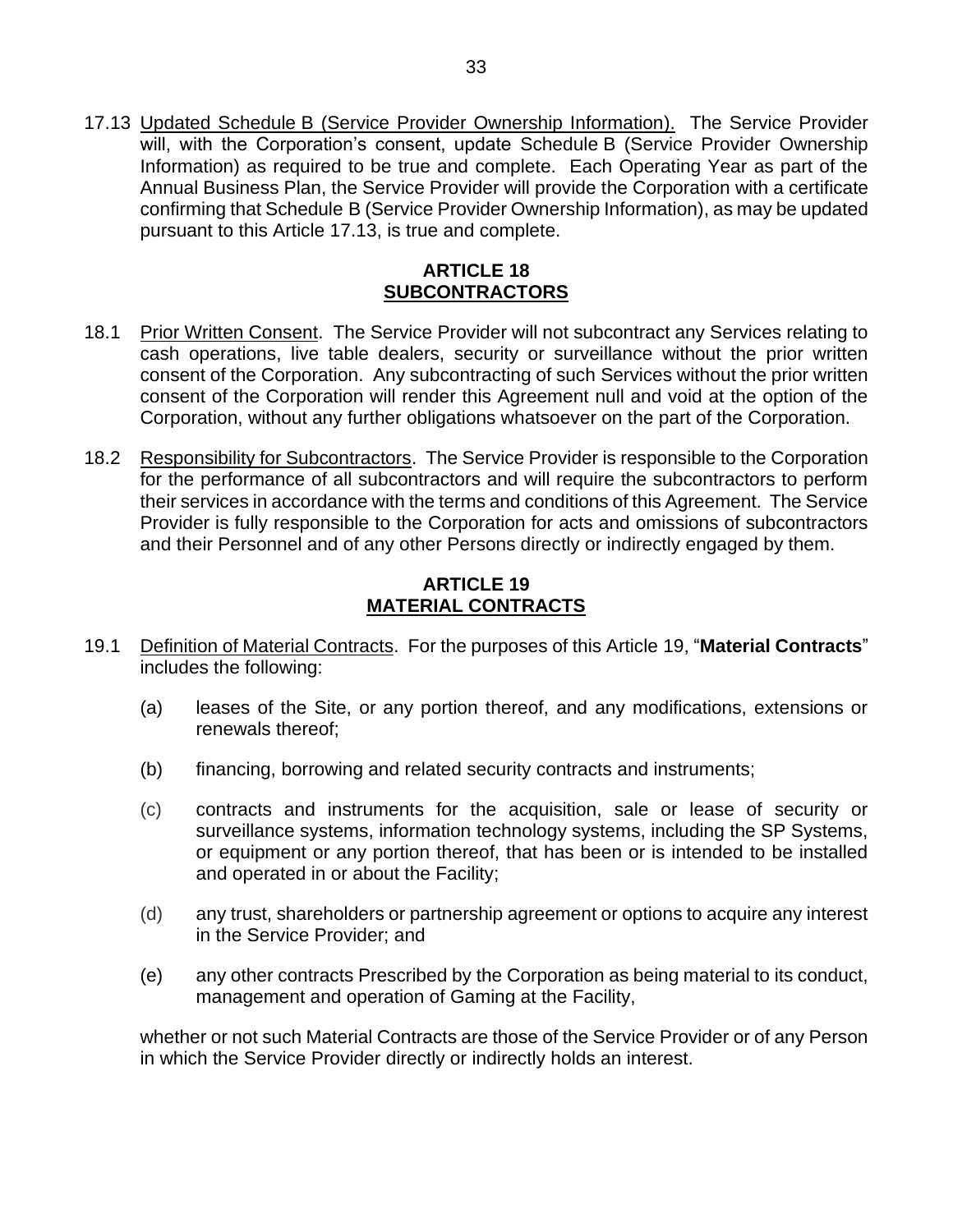- 19.2 Notice of Material Contracts. The Service Provider will provide the Corporation with notice of all Material Contracts, including the effective date of the contract, the legal names of the contracting parties and subject matter of the contract, as follows:
	- (a) in the case of Material Contracts executed prior to the Effective Date, within ten (10) business days of the Effective Date;
	- (b) in the case of Material Contracts to be executed after the Effective Date, at least ten (10) days prior to the execution thereof; and
	- (c) in any case, within ten (10) days of receiving a written request from the Corporation.
- 19.3 Provision of Material Contracts. The Service Provider will provide the Corporation with true copies of any Material Contracts within ten (10) days of receiving a written request from the Corporation. At any time, the Corporation may contact any landlord, lender, holder of Significant Interest, or Secured Party of the Service Provider or any of its affiliates and request records and information relating to that party's relationship or Material Contracts with the Service Provider.

## **ARTICLE 20 DEFAULT**

- <span id="page-35-1"></span><span id="page-35-0"></span>20.1 Default Notice. In the event of a Compliance Breach or Material Breach, the Corporation may give a Default Notice to the Service Provider. The Default Notice will stipulate the nature of the Compliance Breach or Material Breach, steps required to cure the Compliance Breach or Material Breach and the date on which the Compliance Breach or Material Breach must be cured, provided that if a date is not stipulated in the Default Notice by which the Compliance Breach or Material Breach must be cured the deemed date will be thirty (30) days following the date of the Default Notice.
- 20.2 Cure by Service Provider. The Service Provider will cure all Compliance Breaches and Material Breaches by the date or deemed date in the Default Notice. If the Compliance Breach or Material Breach cannot be cured within the date stipulated in the Default Notice, the Service Provider may cure the Compliance Breach or Material Breach within such longer period of time as may be agreed by the Corporation to cure the Compliance Breach or Material Breach with exercise of commercially reasonable efforts provided that:
	- (a) the continued Compliance Breach or Material Breach is not, in the reasonable opinion of the Corporation, prejudicial to the integrity or reputation of the Facility, Gaming or the Corporation's authority to conduct, manage and operate Lottery Schemes on behalf of the government of British Columbia; and
	- (b) the Service Provider is, in the reasonable opinion of the Corporation, exercising commercially reasonable efforts to cure the Compliance Breach or Material Breach and continues to exercise such efforts until the Compliance Breach or Material Breach has been cured by the Service Provider.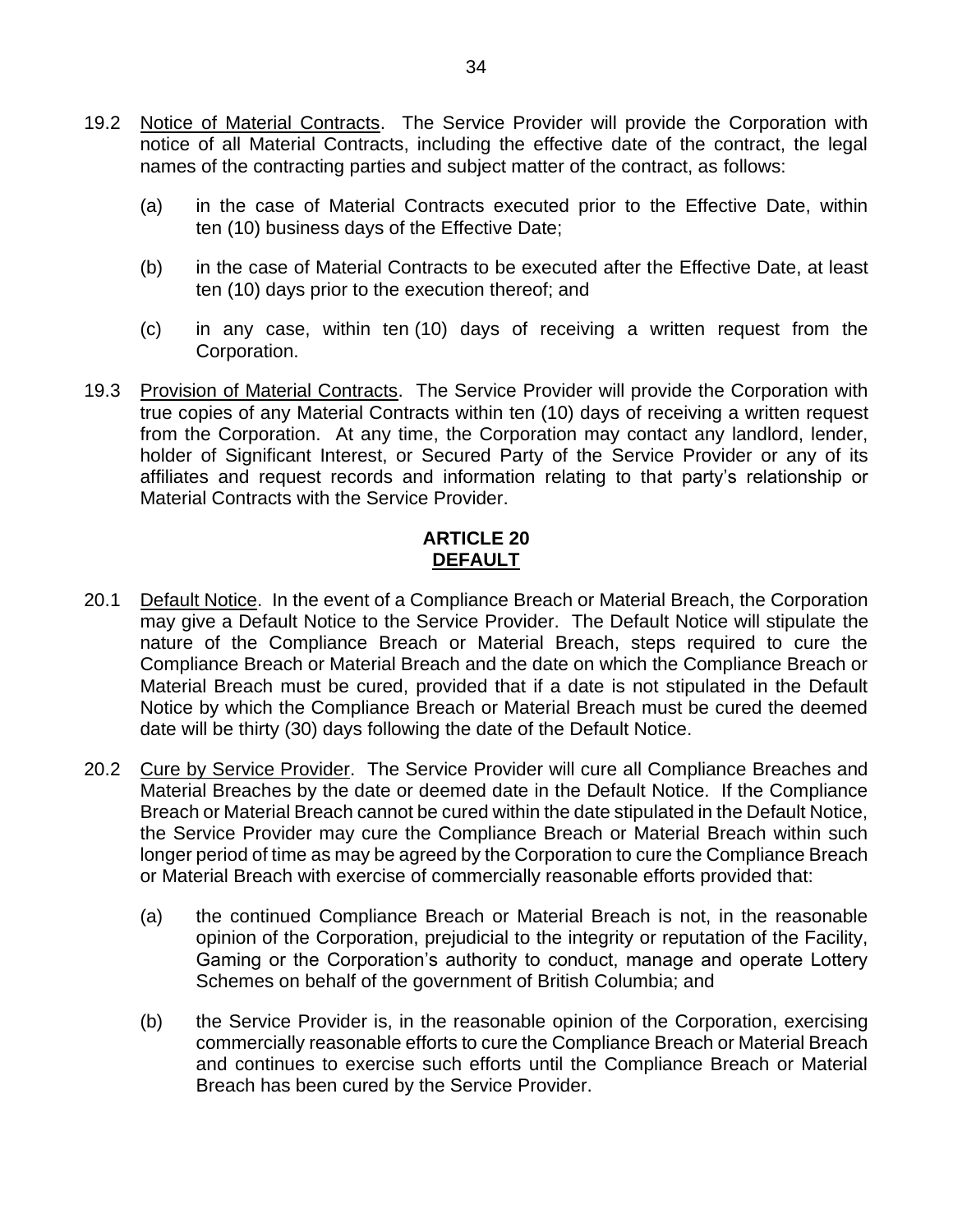- 20.3 Corporation's Right to Cure. Without limiting any other rights or remedies of the Corporation, in the event of a Compliance Breach or Material Breach, the Corporation may, at its discretion, cure the Compliance Breach or Material Breach at the Service Provider's expense and invoice the Service Provider for such expense.
- 20.4 Withholding for Event of Default. Without limiting any other rights or remedies of the Corporation, upon the occurrence of an Event of Default, with five (5) business days' notice the Corporation may, without limiting the Service Provider's obligations and liabilities under this Agreement, withhold ten per cent (10%) of the weekly Commissions payable to the Service Provider under this Agreement. The Corporation will release such withholding at such time as the Event of Default is cured or such earlier time that the Corporation determines that the withholding is no longer required.
- 20.5 Services to Continue. The Service Provider may not, under any circumstances (including a Payment Dispute or non-payment of disputed amounts), cease to provide the Services, except as expressly provided for in this Agreement, including while a dispute (including any ADR Dispute) is being resolved, regardless of whether remedies are enforced, provided that such obligation to continue to perform the Services is without prejudice to the right to dispute the relevant matter in accordance with the provisions of this Agreement.
- <span id="page-36-0"></span>20.6 Equitable Remedies. Each party acknowledges and agrees that:
	- (a) a breach or threatened breach by either party of any of its obligations under this Agreement, and in particular [Article](#page-21-0) 12 [\(Protection, Use & Disclosure of Data &](#page-21-0)  [Information\)](#page-21-0), [Article](#page-24-0) 13 [\(Intellectual Property\)](#page-24-0) and [Schedule](#page--1-1) C [\(Privacy Protection](#page--1-1)  [Schedule\)](#page--1-1) would give rise to irreparable harm to the other party for which monetary damages may not be an adequate remedy;
	- (b) if a breach or a threatened breach by such party of any such obligations occurs, or if either party feels it is necessary to obtain any emergency or provisional remedy to protect its rights, the other party will, in addition to other rights and remedies that may be available to such party at law, at equity or otherwise in respect of such breach, be entitled to equitable relief, including a temporary restraining order, an injunction, specific performance and any other relief that may be available from a court of competent jurisdiction, without any requirement to:
		- (i) post a bond or other security; or
		- (ii) prove actual damages or that monetary damages will not afford an adequate remedy;
	- (c) it will not oppose or otherwise challenge the appropriateness of equitable relief or the entry by a court of competent jurisdiction of an order granting equitable relief, in either case, consistent with the terms of this [Article](#page-35-1) 20; and
	- (d) this Article [20.6](#page-36-0) will apply notwithstanding that a dispute is subject to the ADR Procedure in accordance with [Article](#page-37-0) 21 [\(Alternative Dispute Resolution for ADR](#page-37-0)  [Disputes\)](#page-37-0).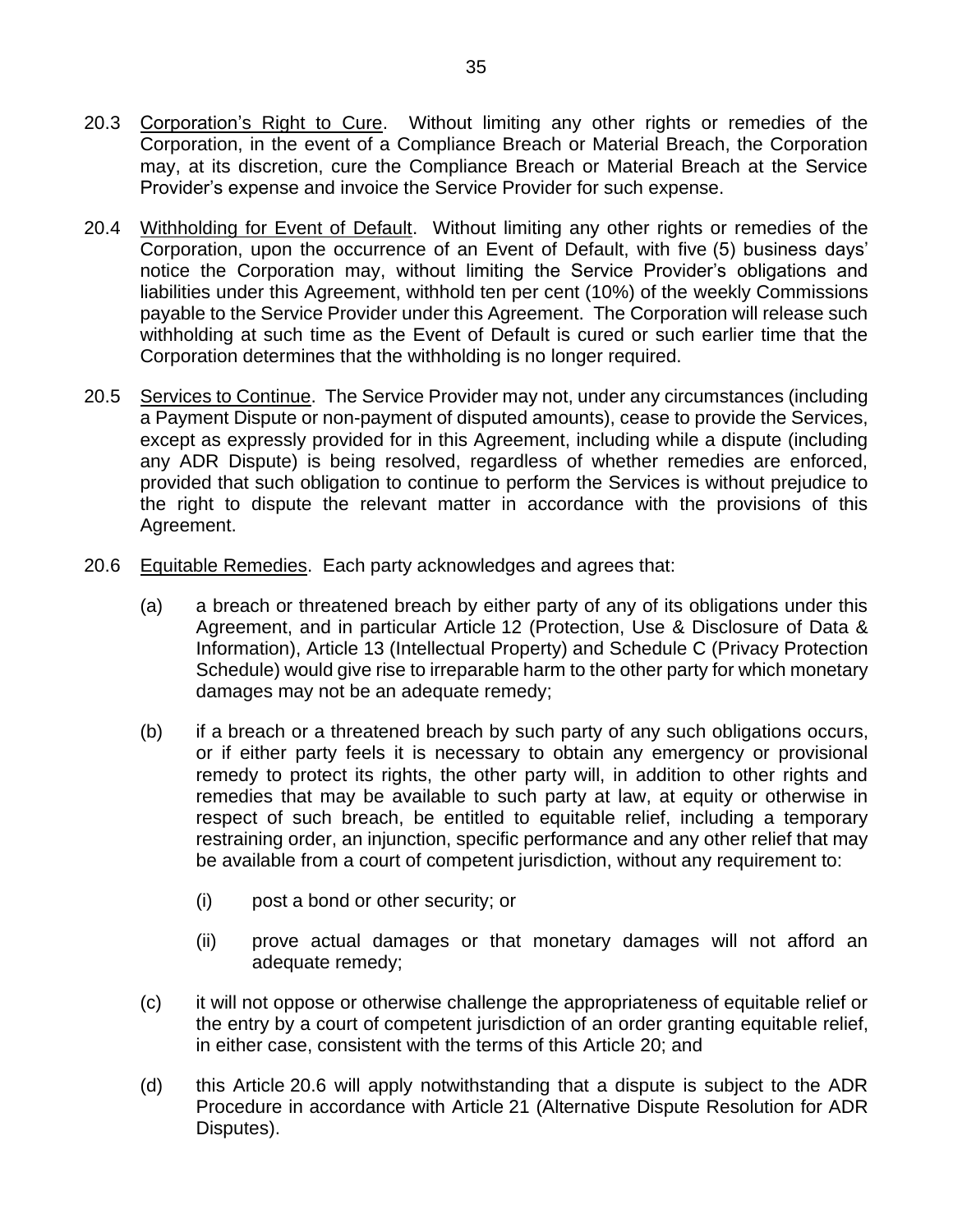#### **ARTICLE 21 ALTERNATIVE DISPUTE RESOLUTION FOR ADR DISPUTES**

- <span id="page-37-0"></span>21.1 ADR Dispute. Any ADR Dispute may at either party's option be resolved in accordance with this [Article](#page-37-0) 21 (the "**ADR Procedure**"). An ADR Dispute will follow all steps set out in this [Article](#page-37-0) 21, unless indicated otherwise for an ADR Dispute in the BCLC Services Manual or otherwise Prescribed by the Corporation. Notwithstanding the foregoing, all other disputes relating to this Agreement, including disputes that are partly an ADR Dispute and partly a dispute that is not an ADR Dispute, are not subject to the ADR Procedure.
- 21.2 ADR Dispute Notice. When an ADR Dispute occurs either party may give notice of the ADR Dispute ("**ADR Dispute Notice**") to the other party to the ADR Dispute setting out the pertinent facts, the remedy or relief sought and the grounds on which such remedy or relief is sought, and the parties to the ADR Dispute will use all reasonable efforts to resolve the ADR Dispute in accordance with the ADR Procedure.
- 21.3 Step One Facility Level. For ADR Disputes, the parties will each designate an individual in a senior capacity at the Facility level, or that individual's designate, to act as a representative under this ADR Procedure (the "**Party Representative**"). Any such ADR Dispute will be referred to the Party Representatives for resolution.
- 21.4 Step Two Senior Management. If the Party Representatives fail to resolve the ADR Dispute within five (5) business days after delivery of the ADR Dispute Notice, or for ADR Disputes relating to MIR Events or Payment Disputes, the ADR Dispute will be referred for resolution to the individual responsible for the Facility at the Corporation at the Director level, and the Chief Financial Officer for the Service Provider ("**Senior Management**") or to such other officers or managers as any party may by notice to the other party specify for such purpose.
- 21.5 Step Three CEO. If Senior Management fails to resolve the ADR Dispute within seven (7) business days after the ADR Dispute has been referred to them, the Service Provider's President or equivalent senior officer will attend the head offices of the Corporation to discuss the ADR Dispute with the Corporation's CEO or designate.
- 21.6 Step Four Non-Binding Referee.
	- (a) If the Service Provider's President and the Corporation's CEO or designate fail to resolve the ADR Dispute within ten (10) business days after the ADR Dispute has been referred to them, either party may in writing initiate the appointment of a referee (the "**Referee**") who will render a non-binding decision with respect to the ADR Dispute. The Referee will be selected as follows:
		- (i) either party may within ten (10) business days after the written initiation of the appointment of a referee submit to the other party in writing the names of three (3) acceptable candidates for Referee who are immediately available to perform the role of Referee in either Metro Vancouver or Kamloops, British Columbia; and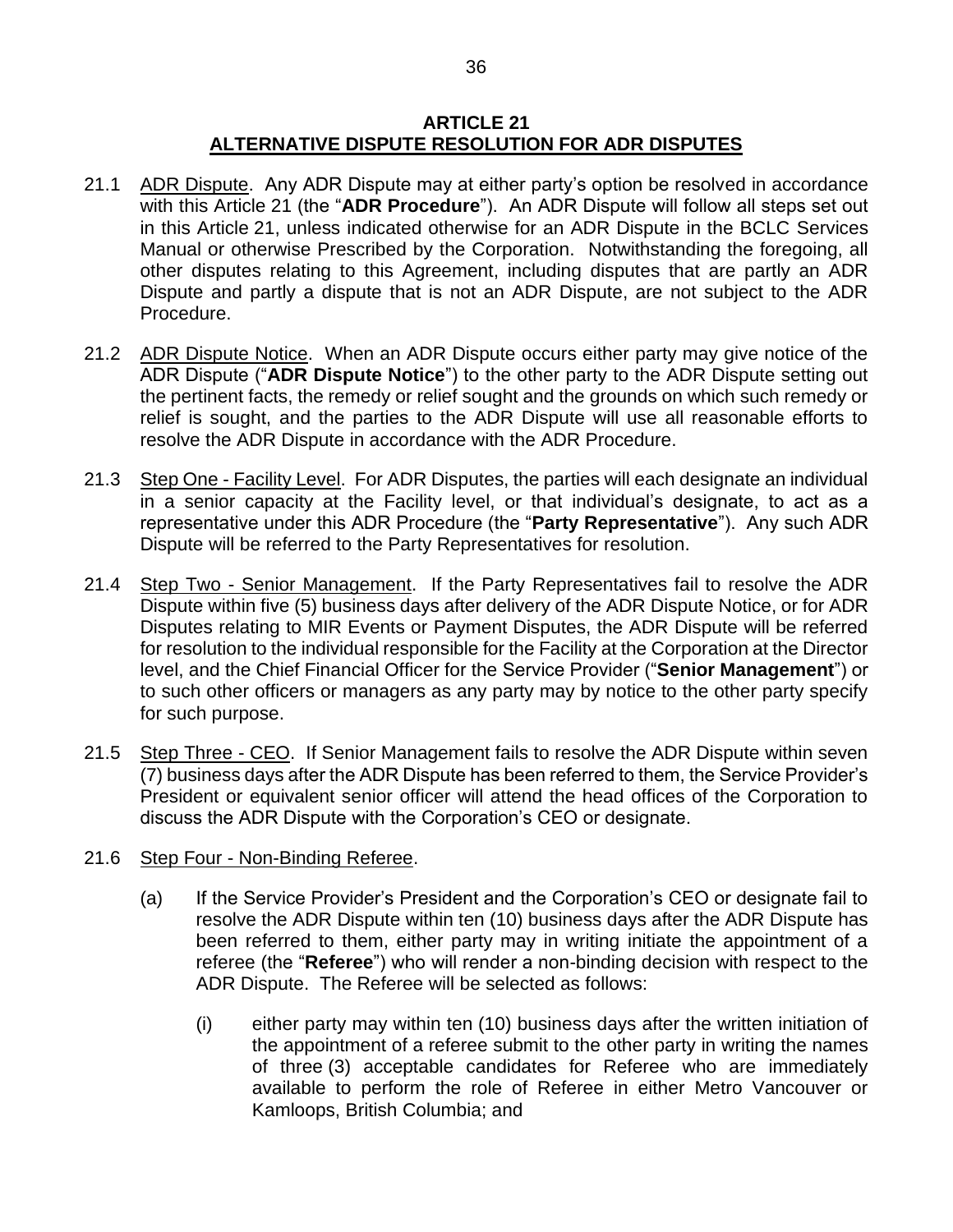(ii) if the parties have not agreed upon a Referee within five (5) business days after a submission of names by a party as provided above, then either party may request that the Referee be selected pursuant to the Rules of the British Columbia International Commercial Arbitration Centre, for that purpose only.

A candidate will be disqualified to act as a Referee if such candidate refuses to execute a confidentiality agreement.

- (b) The Referee's fees, disbursements and other costs will be shared equally by the parties. Within five (5) business days after the selection of the Referee, the parties will each submit to the Referee and the other party a copy of the ADR Dispute Notice, a complete list of the issues in ADR Dispute, the remedies sought, and a list of documents and any other information they believe relevant to the ADR Dispute. The Referee may in the course of the examination:
	- (i) require the other party to supply or prepare for examination by the Referee and the other party, any document or other information the Referee considers necessary;
	- (ii) examine the Facility or Services giving rise to the ADR Dispute;
	- (iii) convene meetings of the parties to discuss the issues in dispute in the presence of the Referee; and
	- (iv) take evidence from such witnesses and experts, as the Referee may deem appropriate.

The Referee will provide a written report setting out the Referee's decision.

- (c) If neither party disputes the Referee's decision, the Referee's decision will be binding on the parties. If either party disputes the Referee's decision, the disputing party will give notice to the other party within ten (10) business days after receipt of the Referee's report setting out fully the reasons for disagreeing with the Referee ("**Referee Dispute Notice**"). After delivery of a Referee Dispute Notice, the ADR Dispute may be determined in a court of competent jurisdiction and the parties are entitled to seek any other legal remedies available to them pursuant to Applicable Law and this Agreement. The parties agree that the Referee's report, findings of the Referee and any without prejudice settlement offers made by either party are intended to be subject to settlement privilege and not intended to be admissible in any court proceeding relating to resolution of the dispute by the court.
- 21.7 No Relief of Obligations. Pursuit of the resolution of an ADR Dispute under any part of this [Article](#page-37-0) 21 does not relieve the Service Provider of its responsibility to ensure continued and timely performance of the Services. Pending resolution of the ADR Dispute the Service Provider will comply with all requirements Prescribed by the Corporation in relation to the continued and timely performance of the Services.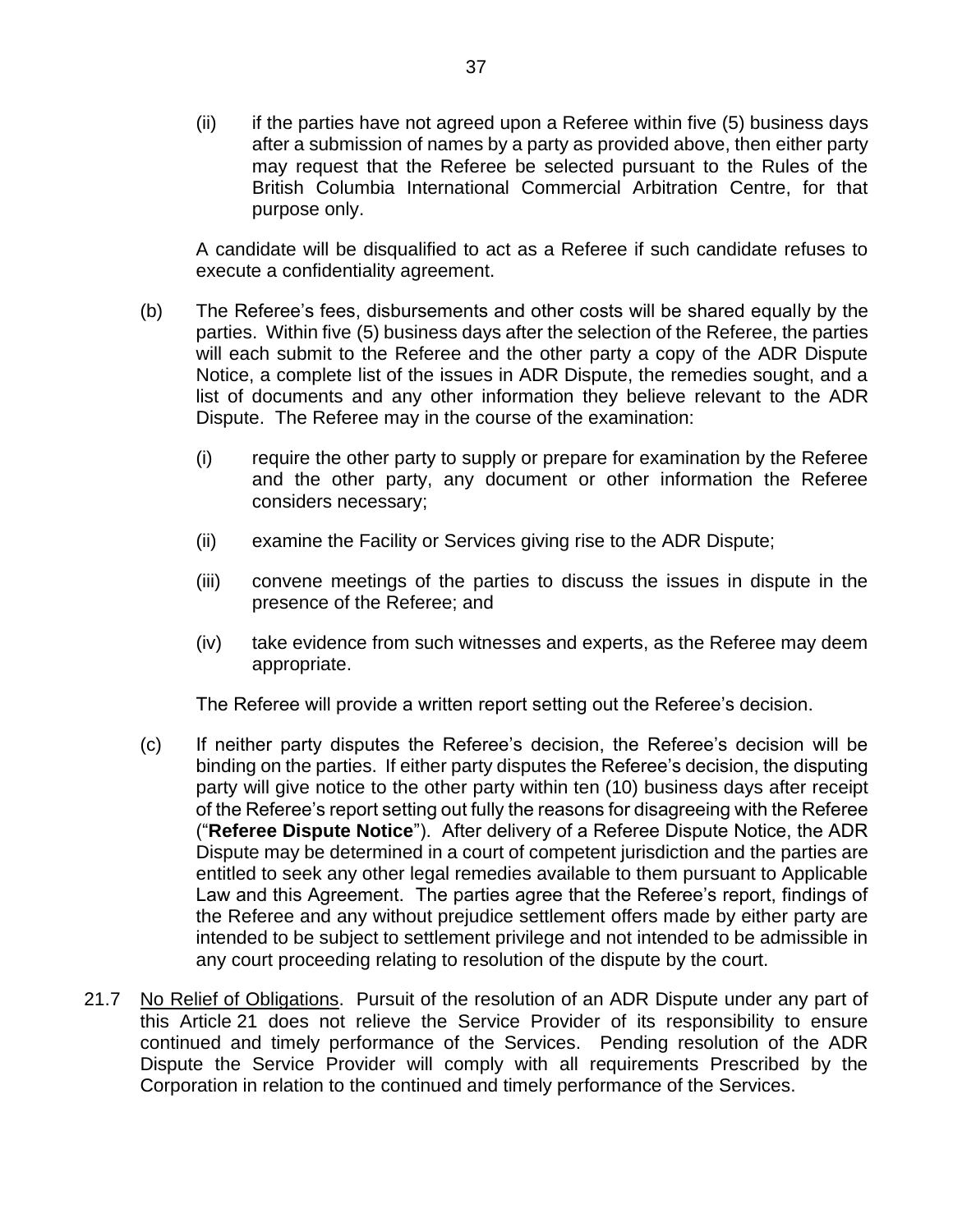#### **ARTICLE 22 INCREASED MONITORING**

- <span id="page-39-0"></span>22.1 Increased Monitoring. If:
	- (a) an Event of Default occurs; or
	- (b) the Service Provider's reports and other documentation submitted include reporting errors on more than three (3) occasions in any rolling twelve (12) consecutive month period,

without prejudice to any other right or remedy available to the Corporation, the Corporation may increase its monitoring and examinations of the performance by the Service Provider under this Agreement and carry out any increased monitoring or examinations which it reasonably requires for a period of up to one hundred and eighty (180) days. The Service Provider will reimburse the Corporation for all reasonable costs and expenses incurred by the Corporation in carrying out such additional increased monitoring or examinations and in particular, will reimburse the Corporation \$500 per day per Corporation employee or independent contract personnel (increased each year after the second Operating Year for cost of living at the Corporation's discretion) and for all third party costs and expenses utilized in such increased monitoring or examinations, within ten (10) business days after the Corporation delivers an invoice to the Service Provider for such amounts.

## **ARTICLE 23 STEP-IN RIGHTS**

- <span id="page-39-1"></span>23.1 Step-In. If:
	- (a) an Event of Default occurs and the Services are suspended pursuant to [Article](#page-40-0) 24 [\(Suspension\)](#page-40-0); or
	- (b) an Event of Default occurs and the Corporation gives notice to the Service Provider of the steps and actions it considers appropriate to mitigate, rectify and protect against the consequences of such Event of Default and to ensure performance of the Services to meet the requirements of this Agreement (or as close as possible to those requirements as the circumstances permit) and the Service Provider either:
		- (i) does not confirm, within five (5) business days of such notice, or such shorter period as is appropriate in the case of an emergency, that it is willing to take such steps and actions as are required in the notice or does not within such five (5) business days present an alternative plan that the Corporation may, within a further five (5) business days, accept or reject, acting reasonably; or
		- (ii) fails to take the steps referred to or required in such notice or accepted alternate plan within such time as set out in such notice or accepted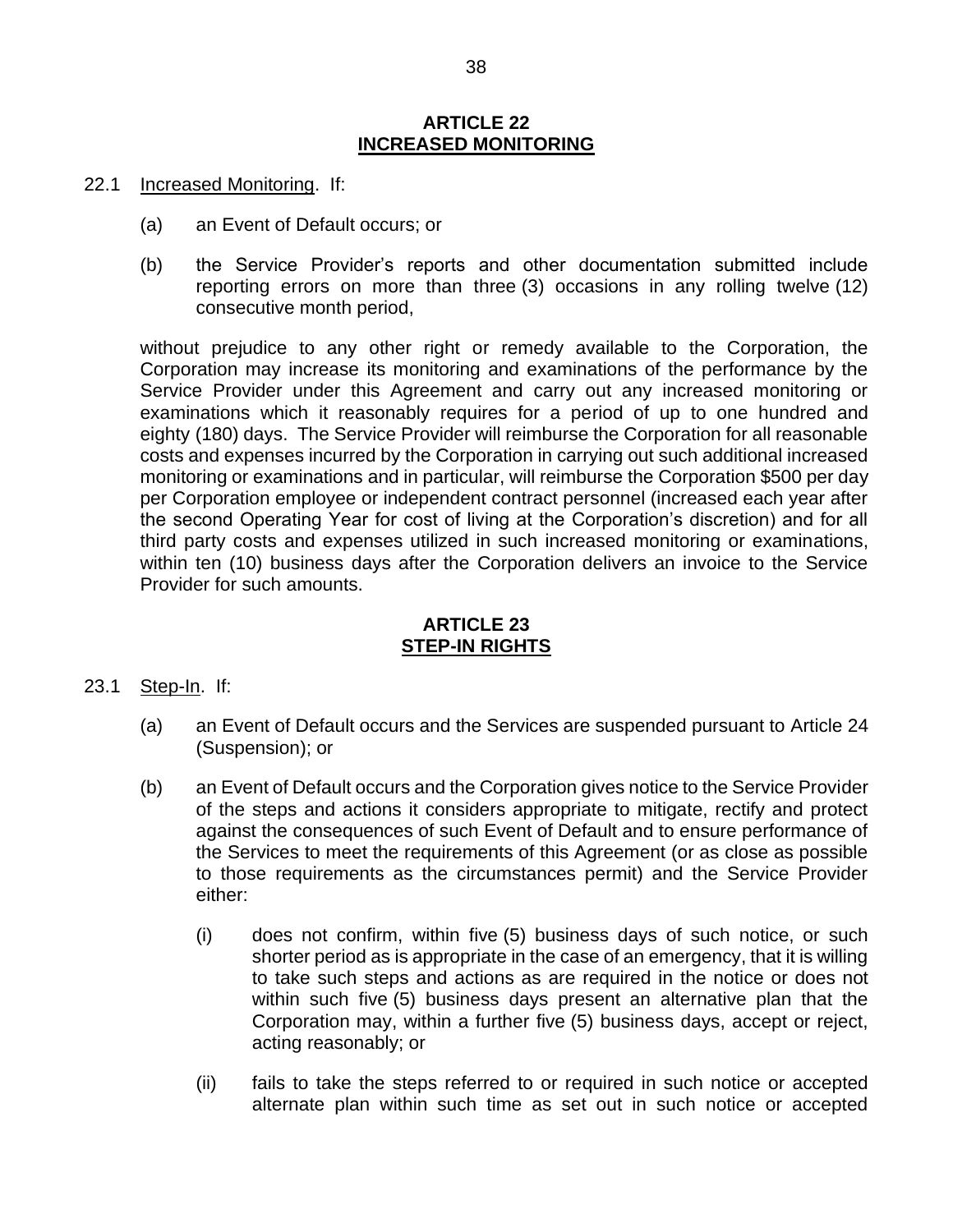alternate plan or within such time as the Corporation, acting reasonably, will stipulate,

then the Corporation may take such steps as it considers necessary or expedient to mitigate, rectify or protect against the Event of Default either by itself or by engaging any third party service provider to take any such steps, which may include the Corporation or any third party service provider performing any of the Services (including suspended Services).

- 23.2 Alternative Service Provider Authorization and Release. If the Corporation or any third party service provider performs any of the Services (including suspended Services), the Service Provider hereby authorizes and directs the Corporation and all third party service providers to provide such Services (including suspended Services), in accordance with the Service Provider's obligations under this Agreement, on its behalf and as its agent, and hereby confirms and ratifies the acts (save and except unlawful acts) of the Corporation and the third party service provider to the extent those acts are in accordance with the Service Provider's obligations under this Agreement. The Service Provider hereby releases and forever discharges the Corporation and any third party service provider who performs any of the Services (including suspended Services) from any Claim whatsoever for any act performed in accordance with this [Article](#page-39-1) 23 or for any alleged neglect or default in the course of any act performed pursuant to this [Article](#page-39-1) 23.
- 23.3 No Release of Responsibilities. The exercise by the Corporation of any of its rights under this [Article](#page-39-1) 23 will not reduce or affect in any way the Service Provider's responsibilities under this Agreement.
- 23.4 Costs. The Service Provider will pay the Corporation the amount of all direct costs and expenses reasonably incurred by the Corporation in exercising its rights under this [Article](#page-39-1) 23 and an additional mark-up of twenty per cent (20%) of such costs and expenses in respect of indirect costs and overhead not otherwise directly attributable to the exercise of such rights.
- 23.5 Access. If the Corporation exercises its rights under this [Article](#page-39-1) 23, the Service Provider will immediately provide all passwords, encryption, licence and other keys, administrative access and rights and other similar required information related to any systems, networks, devices, software or services, and all access to the Facility and the Site, including all physical keys and security codes required for access, reasonably required for the Corporation to fully and completely exercise all of its rights under this [Article](#page-39-1) 23.

## **ARTICLE 24 SUSPENSION**

<span id="page-40-0"></span>24.1 Event of Suspension. Upon an Event of Default, the Corporation may suspend the Services in whole or in part and such suspension will continue for such period of time that such Event of Default remains unremedied or the Corporation is of the reasonable opinion that the integrity or reputation of the Facility, Gaming or the Corporation's authority to conduct, manage and operate Lottery Schemes on behalf of the government of British Columbia is prejudiced or at risk of prejudice. The Corporation may suspend the Services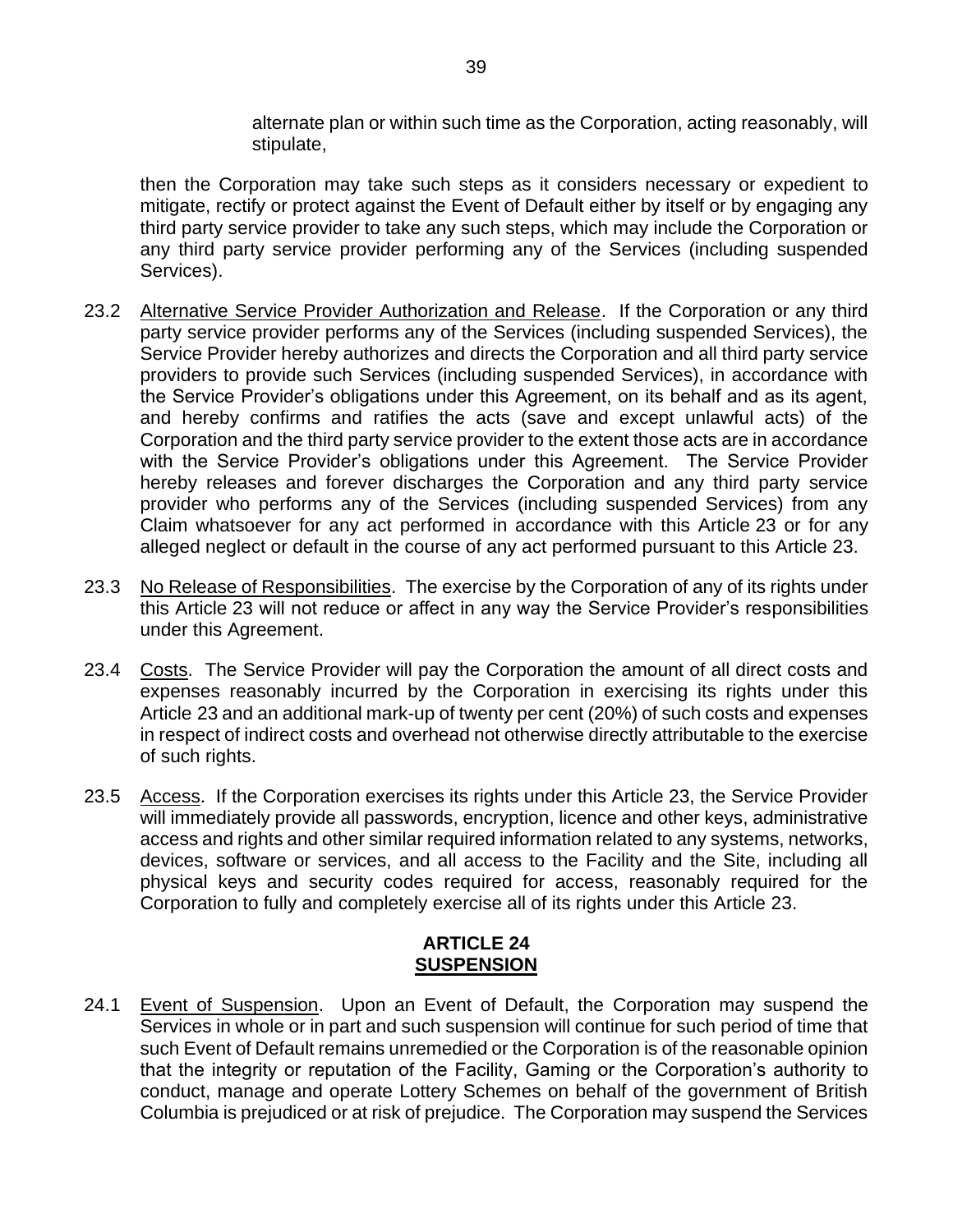with or without notice, provided that if the Corporation suspends the Services without notice the Corporation will promptly advise the Service Provider of any such suspension.

24.2 Suspension Resulting in Termination. Any suspension under this [Article](#page-40-0) 24 that continues for a period of eighteen (18) months is deemed to be a termination under [Article](#page-41-0) 25 [\(Term & Termination\)](#page-41-0).

#### **ARTICLE 25 TERM & TERMINATION**

- <span id="page-41-0"></span>25.1 Term. The Term is set out in [Schedule](#page--1-0) A [\(Business Terms\)](#page--1-0).
- <span id="page-41-1"></span>25.2 Extension. At its discretion, upon twelve (12) months' notice to the Service Provider the Corporation will have the option to extend the Term for up to five (5) additional years, on the same terms and conditions provided that:
	- (a) the extension will not include the further right of extension under this Article [25.2;](#page-41-1) and
	- (b) the Service Provider will not be entitled to FIC unless the Corporation and the Service Provider agree to an extension of the MIR, the MIR Allocation and the Strategic Plan applicable to the extension.
- 25.3 Termination by the Corporation. The Corporation may terminate this Agreement with notice upon the occurrence of any of the following events:
	- (a) in the event any Applicable Law renders the performance of this Agreement wholly or partially illegal and as a result thereof, after the application of Article [29.7,](#page-46-0) the Corporation is reasonably likely to be materially deprived of the benefit of this Agreement;
	- (b) an Event of Default; or
	- (c) a suspension under [Article](#page-40-0) 24 [\(Suspension\)](#page-40-0) that continues for a period of eighteen (18) months.
- 25.4 Termination Rights upon Force Majeure. The Corporation may terminate this Agreement as provided in Article [26.2.](#page-43-3)
- <span id="page-41-2"></span>25.5 Extension of Services at Site after Term. Without limiting the Corporation's option under Article [25.2,](#page-41-1) on or before the commencement of the eighteenth (18<sup>th</sup>) Operating Year, the Corporation, may, at its discretion, determine that it is desirable for the Service Provider to continue to provide the Services at the Facility beyond the expiry of the Term. In that event, the Corporation will consult with the Service Provider about entering into a new services agreement. Subject to Article [25.2,](#page-41-1) if the parties fail to reach agreement by the commencement of the nineteenth (19<sup>th</sup>) Operating Year, the Services will not be extended at the Facility beyond the Term.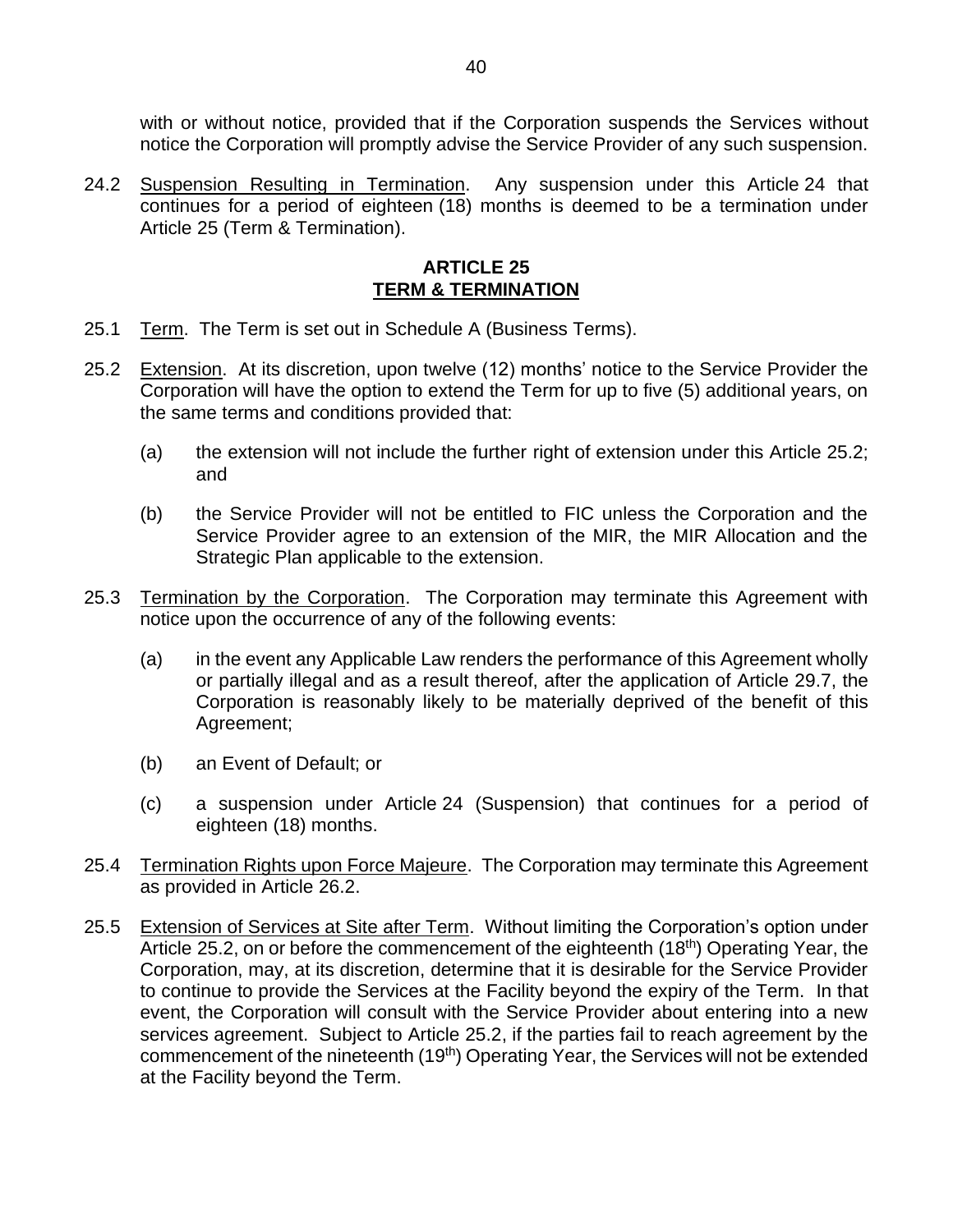- <span id="page-42-1"></span>25.6 Removal of Property. Upon expiry or earlier termination of this Agreement, the Corporation is at liberty to enter into the Facility and the common areas of the Site as required by the Corporation for purposes of removing the Gaming Supplies owned or supplied by the Corporation, should the Corporation choose to do so.
- <span id="page-42-0"></span>25.7 Return of Materials and Property. Within ten (10) business days following the expiry or earlier termination of this Agreement, the Service Provider will:
	- (a) return to the Corporation all documents and tangible materials (and any copies) containing, reflecting, incorporating or based on the Corporation's Confidential Information;
	- (b) permanently erase all of the Corporation's Confidential Information, including the Corporation Data from its computer systems; and
	- (c) upon the Corporation's request, certify in writing that it has complied with the requirements of this Article [25.7.](#page-42-0)
- <span id="page-42-2"></span>25.8 Cooperation and Assistance. The Service Provider will provide reasonable cooperation and assistance to the Corporation, in the event of the Corporation's transition to an alternative service provider.
- <span id="page-42-3"></span>25.9 MIR Non-Compliance. Upon termination of this Agreement, if the Service Provider has failed to make its MIR Investments in the amounts, within the time frames, and as otherwise required by the Strategic Plan, the Service Provider is liable for and will pay the Corporation liquidated damages (the "**Estimated Damages**") calculated as the MIR Investments that the Service Provider was required to make in accordance with the Strategic Plan, but did not make, multiplied by one decimal five (1.5). Within ten (10) days of such demand, the Service Provider will pay to the Corporation the Estimated Damages. The parties intend that the Estimated Damages constitute liquidated damages and not a penalty. The parties acknowledge and agree that the Corporation's harm or actual damages caused by the Service Provider's failure to make the MIR Investments would be impossible or very difficult to quantify accurately, and that the Estimated Damages are a reasonable estimate of the anticipated or actual harm or actual damages that arose from such a failure. The Service Provider's payment of the Estimated Damages is the Service Provider's sole liability and entire obligation and the Corporation's exclusive remedy for such a failure, but will not limit any other liability resulting from a termination of the Agreement.
- <span id="page-42-4"></span>25.10 Effect of Expiry or Termination. Expiry or earlier termination of this Agreement does not relieve either party from any of its obligations outstanding under this Agreement up to the date of expiry or earlier termination or limit the remedies allowed by law or equity to which a party may be entitled in relation to such obligations or in relation to the expiry or earlier termination of this Agreement.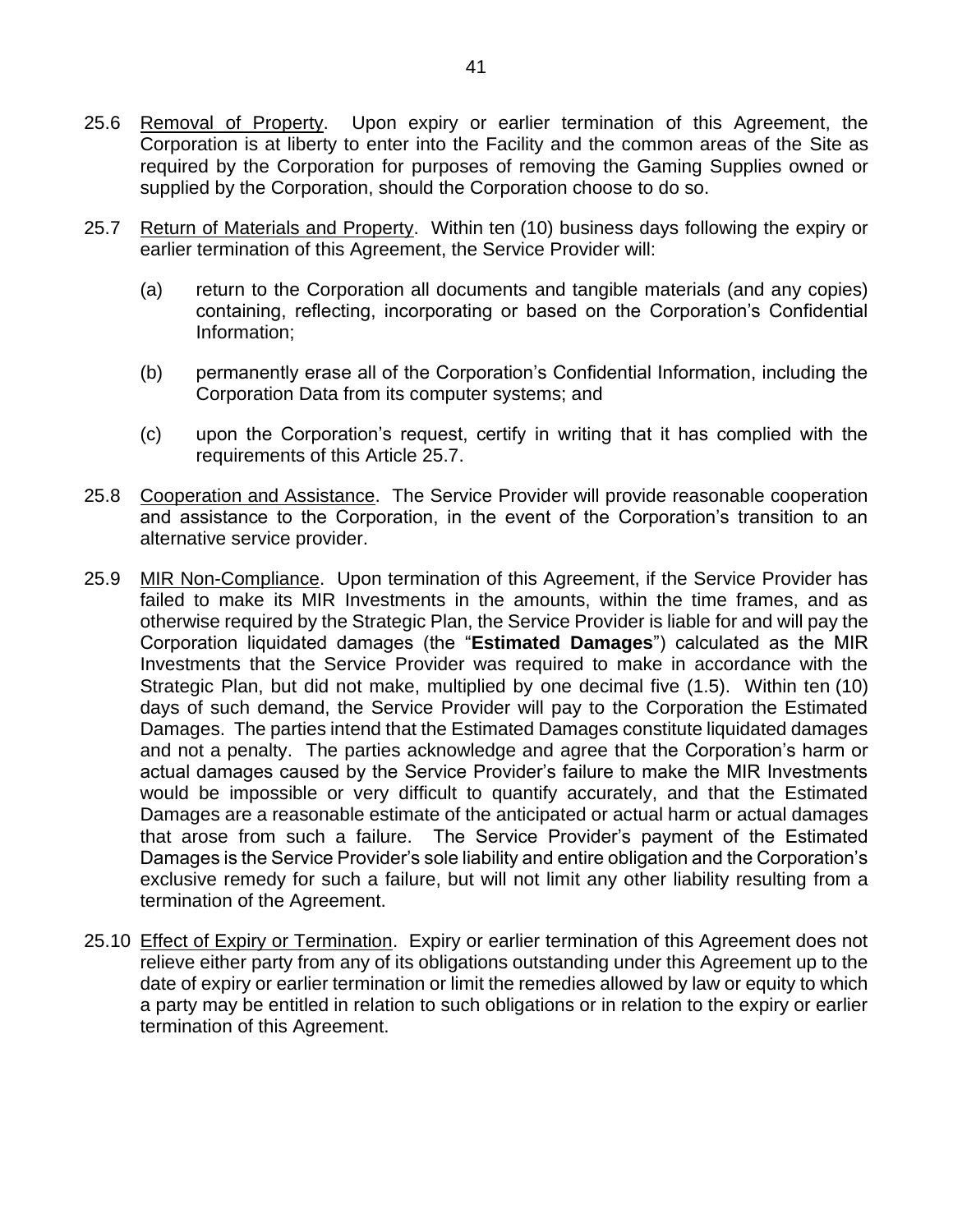#### **ARTICLE 26 FORCE MAJEURE**

- <span id="page-43-0"></span>26.1 Force Majeure. If either party is bona fide delayed or hindered in or prevented from the performance of any term, covenant or obligation required under this Agreement, by a Force Majeure, the party will, subject to Article [26.2,](#page-43-3) be relieved from the fulfilment of such term, covenant or obligation during the period of such interruption, and the period for like performance of any such term, covenant or obligation will be extended for a period equivalent to the period of such delay.
- <span id="page-43-3"></span>26.2 Termination Rights upon Force Majeure. If a Force Majeure prevents a party from performing all or substantially all of its obligations, covenants and agreements under this Agreement for more than one hundred and eighty (180) days, the Corporation will have the option of terminating this Agreement on thirty (30) days' notice to the Service Provider.

#### **ARTICLE 27 TEMPORARY ABEYANCE**

<span id="page-43-1"></span>27.1 Event of Abeyance. Upon the request of the Service Provider and as the result of an event that has occurred or will occur that materially adversely affects the Service Provider, the Facility, or the Services, the Corporation may at its discretion temporarily hold the Service Provider's obligations and any other rights granted to the Service Provider pursuant to this Agreement in abeyance (but without extension of the Term), and such abeyance will continue for such period of time as the Corporation determines is reasonably necessary as a result of the adverse event. At any time, the Corporation may provide thirty (30) days' notice of the termination of the abeyance, in which case all obligations and rights granted under this Agreement will resume and the Service Provider will provide the Services in accordance with this Agreement.

#### **ARTICLE 28 INDEMNITY & LIMITATION OF LIABILITY**

- <span id="page-43-4"></span><span id="page-43-2"></span>28.1 Service Provider's Indemnity. The Service Provider will indemnify and save harmless the Corporation and its directors, officers, employees, representatives, consultants and agents from and against all Claims based on, arising from, occurring from or relating to, directly or indirectly:
	- (a) any act or omission of the Service Provider or its Personnel or its subcontractors or their Personnel in relation to this Agreement, including:
		- (i) illegal acts or omissions, including illegal transactions; and
		- (ii) fraud, negligence, and/or wilful misconduct;
	- (b) any non-compliance by the Service Provider or its Personnel or its subcontractors or their Personnel with, or breach of, the provisions, covenants, representations and warranties contained in this Agreement, the Game Conditions, the BCLC Services Manual or Applicable Law;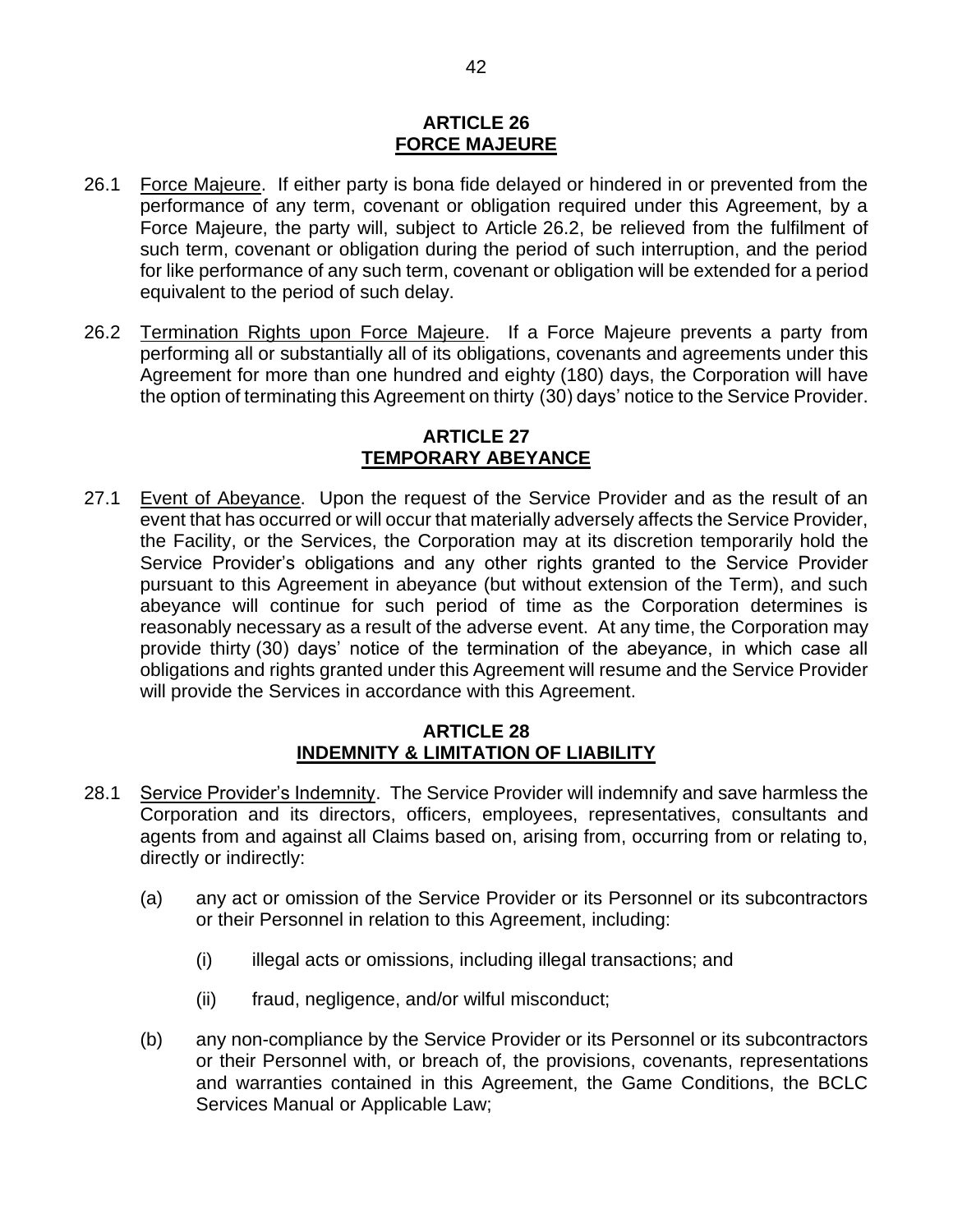- (c) any loss of or physical damage to property or assets, including Gaming Supplies, of the Corporation or its directors, officers, employees, representatives, consultants and agents, including at the Facility or the Site;
- (d) any Claims of any third party, including for loss of or physical damage to property or assets or injury (including death), including at the Facility or the Site;
- (e) the Service Provider's Marketing Programs and Promotional Programs, including any Contests;
- (f) any lost, stolen and otherwise unaccounted for monies or Chips, based on their face value;
- (g) any counterfeit monies or Chips accepted by the Service Provider, based on their face value;
- (h) any improper or unauthorized use or disclosure of Corporation Data or an Information Security Incident;
- (i) any violation of any Intellectual Property Right of any third party or the Corporation;
- (j) any obligations of the Service Provider relating to any labour or employment arrangements and the relevant Applicable Law;
- (k) any Winnings paid to Players who were ineligible to win such amounts because they (i) were barred or self-excluded, (ii) did not comply with the Game Conditions, or (iii) for any other reason pursuant to Applicable Law or the BCLC Standards were not permitted to enter or be present in the Facility or participate in Games at the Facility; and
- (l) any payments made by the Corporation on behalf of the Service Provider for which reimbursement is required under this Agreement or by Applicable Law,

except to the extent caused, or contributed to, by any negligent act or omission, or any wilful misconduct by the Corporation.

- 28.2 Corporation's Indemnity. Subject to Article [28.3,](#page-44-0) the Corporation will indemnify and save harmless the Service Provider and its directors, officers, employees, representatives, consultants and agents from and against all Claims based on, arising from, occurring from or relating to, directly or indirectly any wilful misconduct of the Corporation or any Person engaged or employed by the Corporation in the performance of the Corporation's obligations under this Agreement, except to the extent the Service Provider is liable to indemnify the Corporation under Article [28.1.](#page-43-4)
- <span id="page-44-0"></span>28.3 Limitation of Liability. The Service Provider acknowledges and agrees that the Corporation will not be liable to the Service Provider, whether in contract or in tort or on any other basis whatsoever, for: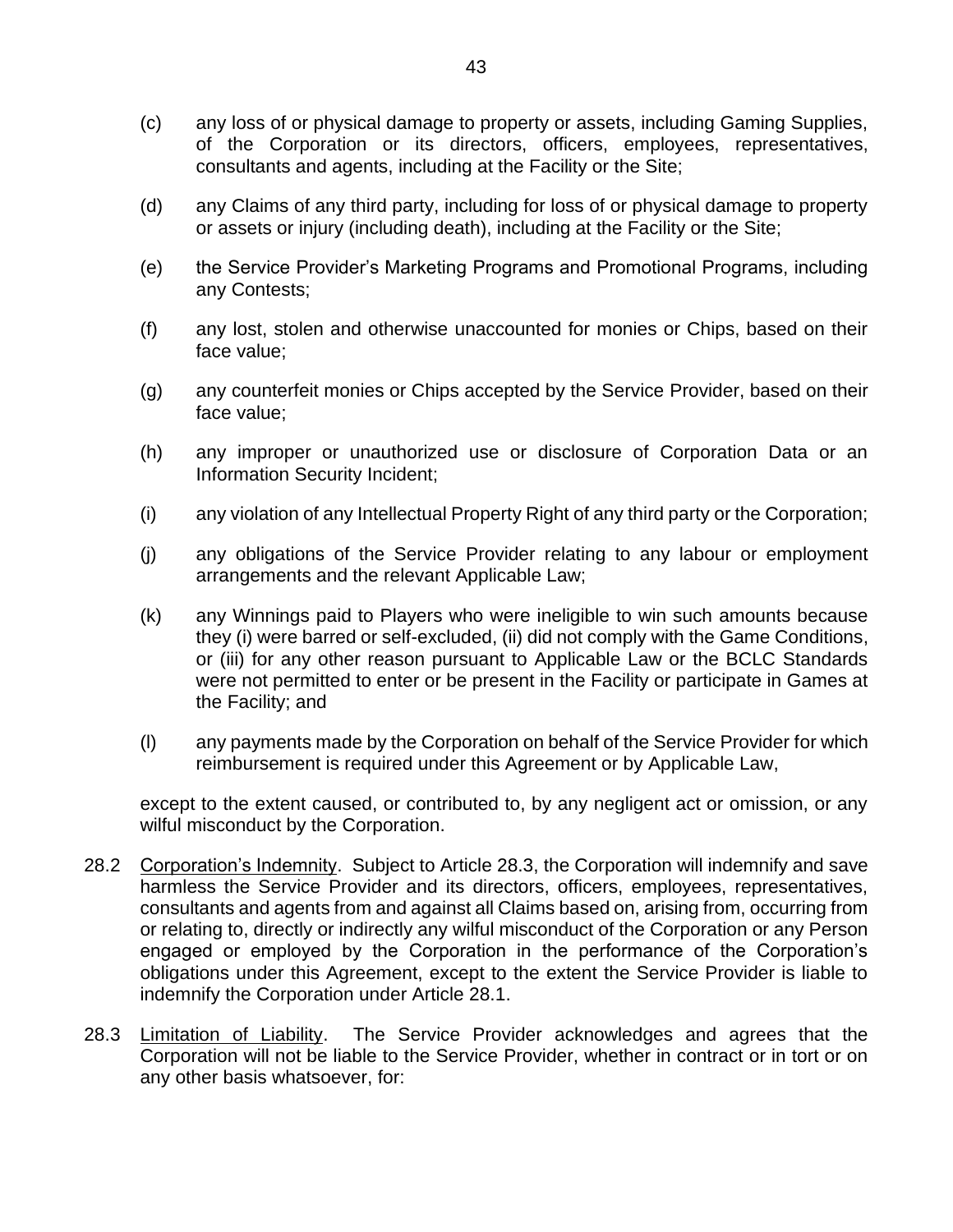- (a) loss or injury resulting from the installation, operation or removal of the Gaming Supplies or failure, malfunctions or interruptions in use or cessation of operation thereof nor reasonable defacement of the Facility caused by the installation, repair or removal of the Gaming Supplies; or
- (b) any indirect or consequential losses or damages, including loss of revenue, loss of profits, loss of use, loss of contract, loss of goodwill, loss of business or loss of business opportunity or any exemplary, punitive or special damages.

#### **ARTICLE 29 GENERAL TERMS**

- <span id="page-45-0"></span>29.1 No Fettering of Discretion. Nothing in this Agreement will fetter or otherwise interfere with or limit the rights, powers and authority of the Corporation to enact, amend, administer and enforce any laws, regulations or rules, and unless otherwise expressly provided for in this Agreement the Service Provider is not entitled to claim or receive any compensation or other relief whatsoever as a result of the Corporation enacting, amending, administering or enforcing any laws, regulations or rules.
- 29.2 Set Off. If, under this Agreement or any document delivered under this Agreement, the Service Provider becomes required to pay any sum of money to the Corporation, then such sum may, at the election of the Corporation, and without limiting or waiving any right or remedy of the Corporation under this Agreement, be set off against and will apply to any amounts owed by the Corporation to the Service Provider including the Commission, until such sum has been completely set off.
- <span id="page-45-1"></span>29.3 General Duty to Mitigate. In all cases where the Corporation may be liable to pay the Service Provider any amount, including for any costs, damages or compensation, or may be required to grant any extension of time for performance of the Service Provider's obligations, the Service Provider will use all reasonable efforts to mitigate such amount required to be paid by the Corporation and the length of the extension of time. Upon request from the Corporation, the Service Provider will promptly submit a detailed description, supported by all such documentation as the Corporation may reasonably require, of the measures and steps taken by the Service Provider to mitigate and meet its obligations under this Article [29.3.](#page-45-1)
- 29.4 Survival. The provisions of [Article](#page-3-0) 1 [\(Interpretation\)](#page-3-0); Articles [2.6,](#page-5-5) [3.2\(a\)](#page-5-6) and [6.3;](#page-13-3) [Article](#page-13-0) 7 [\(Security & Surveillance\)](#page-13-0); [Article](#page-18-0) 9 [\(Financial Accounts & Records\)](#page-18-0); [Article](#page-19-0) 10 [\(Examinations\)](#page-19-0); [Article](#page-21-0) 12 [\(Protection, Use & Disclosure of Data & Information\)](#page-21-0); [Article](#page-24-0) 13 [\(Intellectual Property\)](#page-24-0); Article [18.2;](#page-34-3) [Article](#page-37-0) 21 [\(Alternative Dispute Resolution for ADR](#page-37-0)  [Disputes\)](#page-37-0); Articles [25.5,](#page-41-2) [25.6,](#page-42-1) [25.7,](#page-42-0) [25.8,](#page-42-2) [25.9](#page-42-3) and [25.10;](#page-42-4) [Article](#page-43-0) 26 [\(Force Majeure\)](#page-43-0); [Article](#page-43-2) 28 [\(Indemnity & Limitation of Liability\)](#page-43-2); [Article](#page-45-0) 29 [\(General Terms\)](#page-45-0); [Schedule](#page--1-0) B [\(Service Provider Ownership Information\)](#page--1-0); [Schedule](#page--1-1) C [\(Privacy Protection Schedule\)](#page--1-1) and [Schedule](#page--1-2) D [\(Definitions\)](#page--1-2) and, without limiting the foregoing, all representations and warranties and indemnities in this Agreement that are indicated to survive after the expiry or earlier termination of this Agreement and all rights accrued prior to expiry or earlier termination of this Agreement will survive the expiry or earlier termination of this Agreement.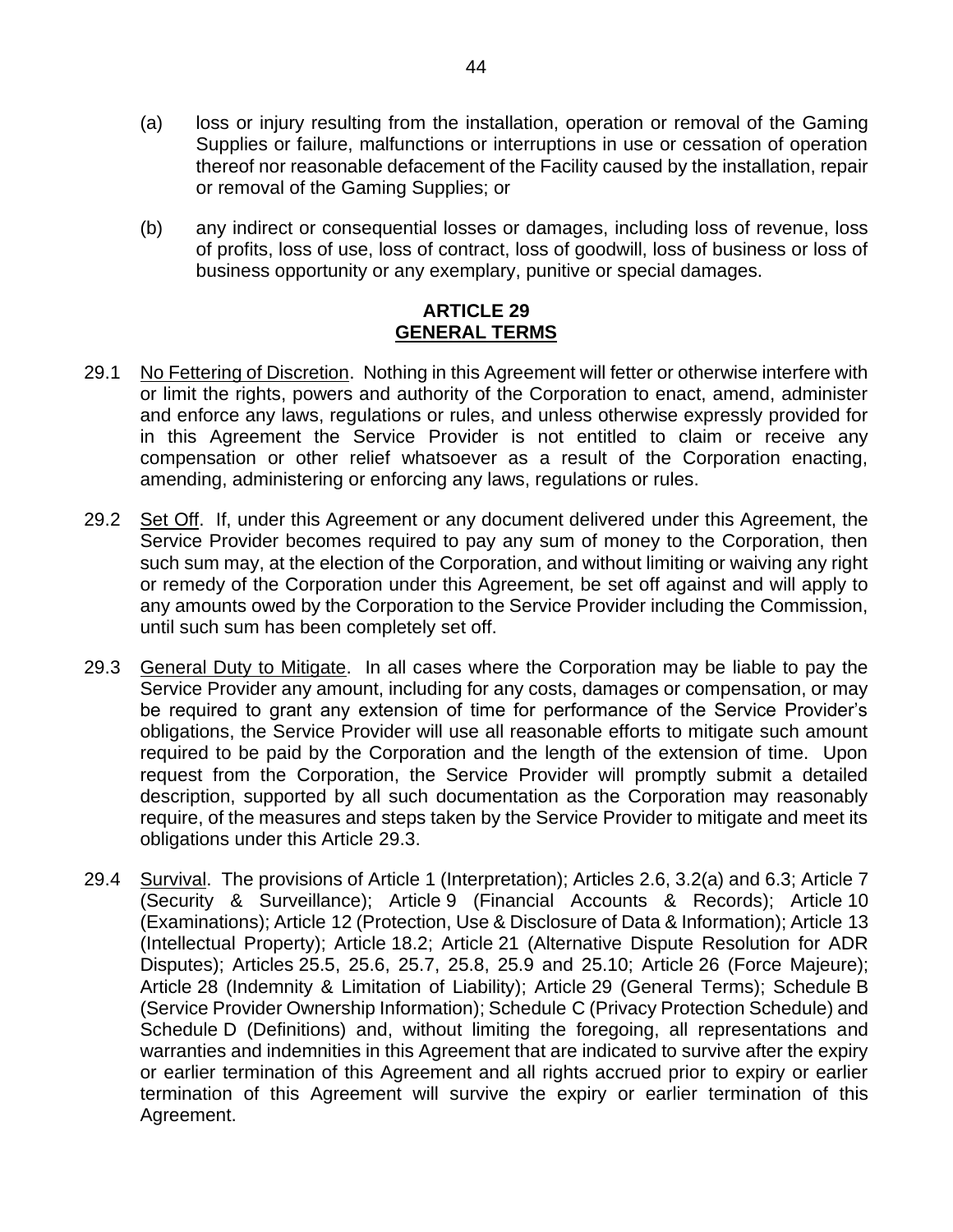29.5 Notice. All notices hereunder will be in writing and addressed to the parties as follows (or as otherwise specified by either party in a notice given in accordance with this Article or as Prescribed by the Corporation in the BCLC Services Manual):

| If to the Corporation:         | <b>British Columbia Lottery Corporation</b><br><b>74 West Seymour Street</b><br>Kamloops, BC V2C 1E2 |                        |
|--------------------------------|------------------------------------------------------------------------------------------------------|------------------------|
|                                | Attention:                                                                                           | <b>Legal Services</b>  |
|                                | E-mail:                                                                                              | legalservices@bclc.com |
| If to the Service<br>Provider: |                                                                                                      |                        |
|                                |                                                                                                      |                        |
|                                | Attention:                                                                                           |                        |

E-mail:

Notices sent in accordance with this Article are deemed effectively given: (a) when received, if delivered by hand (with written confirmation of receipt), (b) when received, if sent by a nationally recognized overnight courier (receipt requested), (c) on the date sent by e-mail (in each case, with confirmation of transmission), if sent during normal business hours of the recipient, and on the next business day, if sent after normal business hours of the recipient, or (d) on the third  $(3<sup>rd</sup>)$  business day after the date mailed, by certified or registered mail, return receipt requested, postage prepaid.

- <span id="page-46-0"></span>29.6 Time of the **Essence**. Time is of the essence in this Agreement.
- 29.7 Severability. If any provision of this Agreement or its application to any party or circumstance is restricted, prohibited or unenforceable, such provision is ineffective only to the extent of such restriction, prohibition or unenforceability without invalidating the remaining provisions of this Agreement and without affecting the validity or enforceability of such provision in any other jurisdiction or without affecting its application to other parties or circumstances.
- 29.8 Waiver. A waiver by a party hereto of any right, benefit or default under this Agreement on any particular occasion will not be deemed or construed to be a waiver of any such right, benefit or default thereafter or a waiver of any other right, benefit or default, as the case may be. A waiver of any right, benefit or default under this Agreement on any particular occasion will not be effective against the Corporation unless the waiver is in writing and executed by an authorized signatory of the Corporation.
- 29.9 Entire Agreement. This Agreement and the instruments and documents to be executed pursuant to it constitutes the entire agreement between the Service Provider and the Corporation with respect to all matters contained herein, and supersedes all other communications, representations, agreements and understandings, oral or written, between the parties hereto or their respective representatives with respect to the matters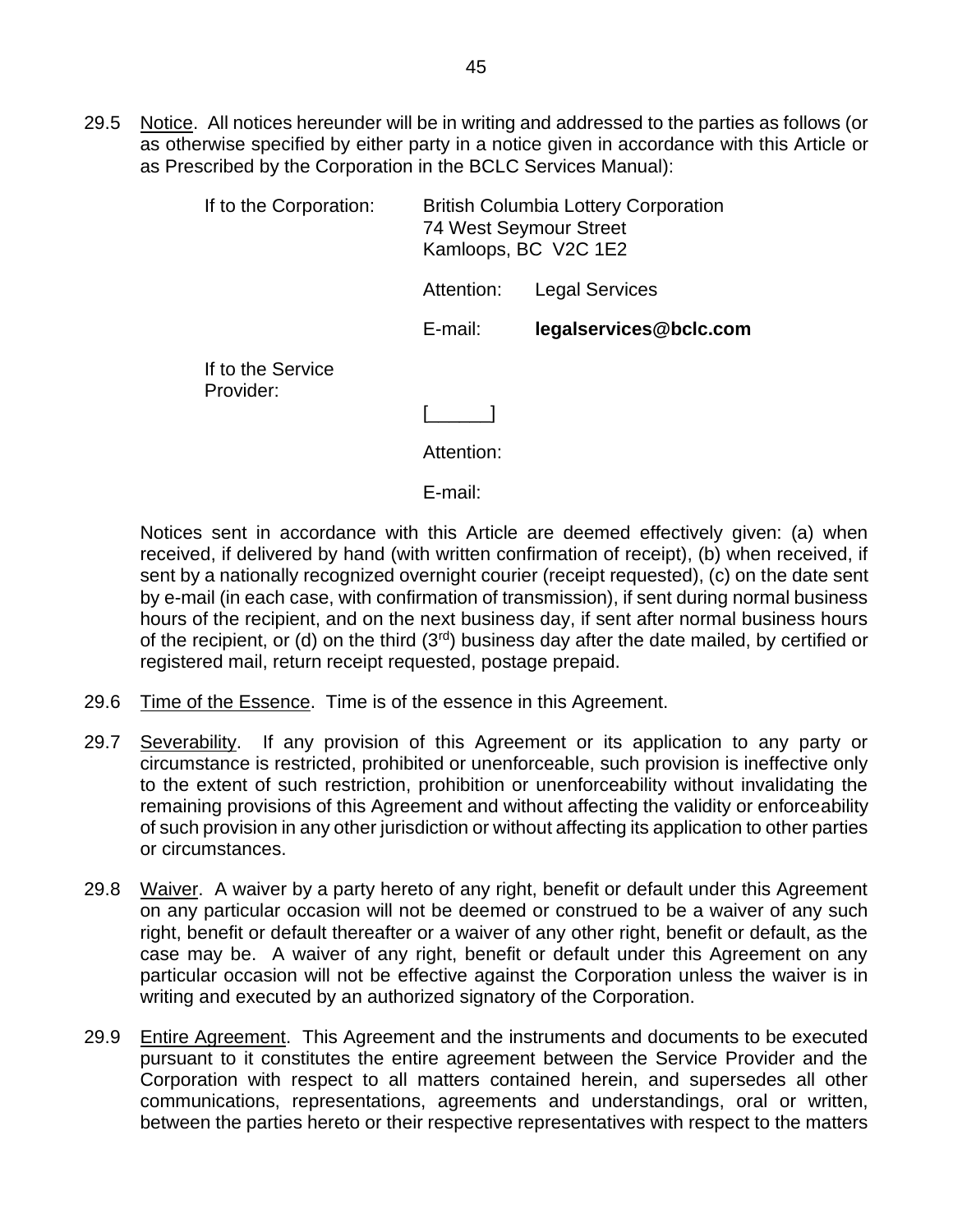herein. All prior operational services agreements between the Corporation and the Service Provider with respect to services at the Facility, including any Previous Agreement, are hereby terminated.

- 29.10 Amendments. This Agreement may only be amended by an agreement of the parties in writing.
- 29.11 Governing Law. This Agreement is made under and is governed by and construed in accordance with the laws of the Province of British Columbia and the federal laws of Canada applicable therein.
- 29.12 Attornment. For the purposes of any legal actions or proceedings brought by either party against the other party in accordance with this Agreement, the parties hereby irrevocably submit to the exclusive jurisdiction of the courts of the Province of British Columbia and acknowledge their competence and the convenience and propriety of the venue and agree to be bound by any judgment thereof and not to seek, and hereby waive, review of its merits by the courts of any other jurisdiction.
- 29.13 Further Actions. The parties hereto will execute and deliver all such further documents, do or cause to be done all such further acts and give all such further assurances as may be necessary to give full effect to the intent of this Agreement.
- 29.14 Remedies. The remedies to which any party hereto may resort are cumulative and not exclusive of any other remedies allowed by law or equity to which such party may be entitled, and such party would be entitled to pursue any of its remedies concurrently, consecutively and alternatively.
- 29.15 Counterparts. This Agreement may be executed in counterparts, each of which is deemed to be an original and all of which will together constitute one and the same instrument.
- 29.16 Electronic Transmissions. Delivery of an executed copy of this Agreement by means of electronic communication capable of producing a printed copy is deemed to be execution and delivery of this Agreement as of the date set forth on page one (1) of this Agreement.

**IN WITNESS WHEREOF** the parties hereto have executed this Agreement,